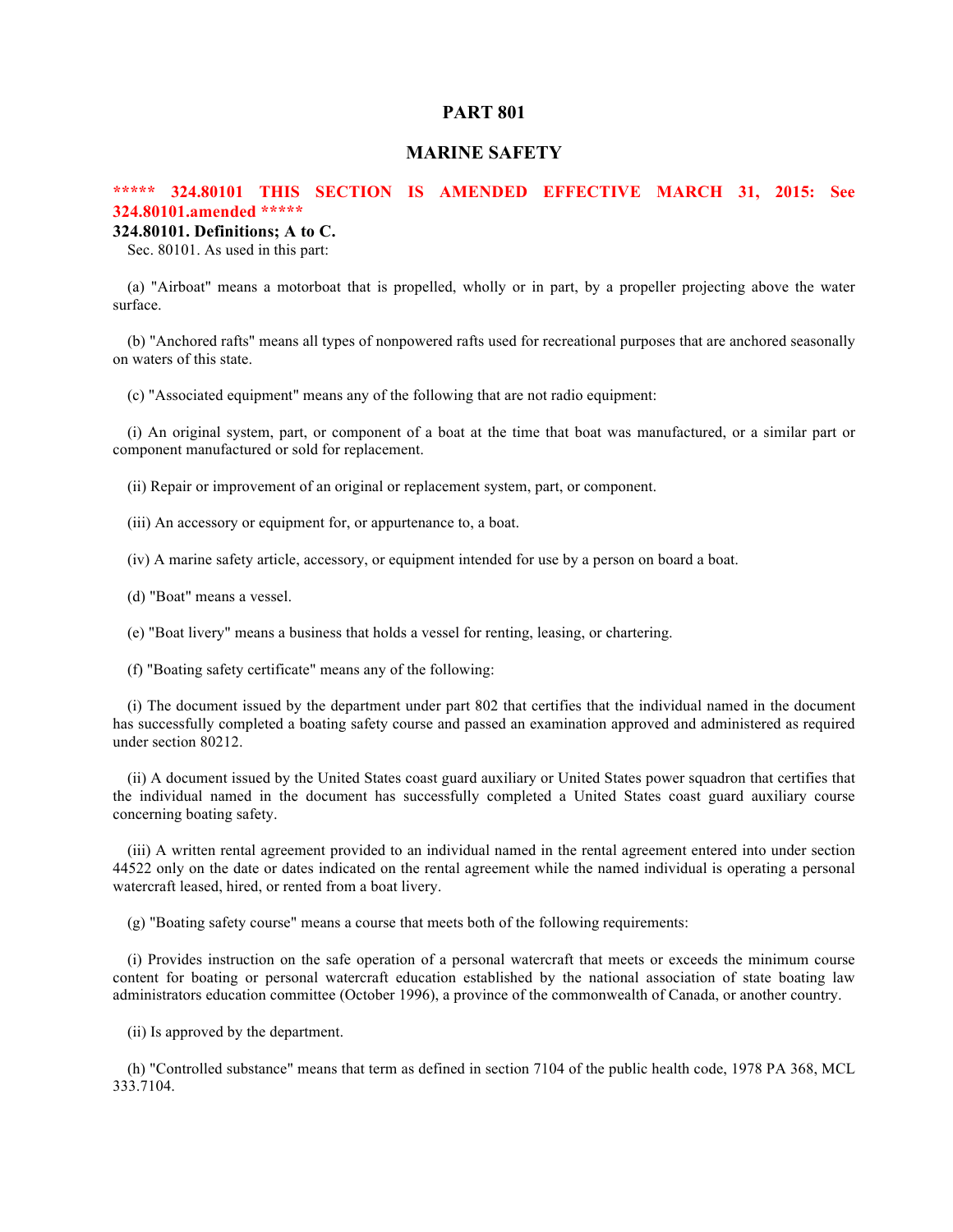(i) "Conviction" means a final conviction, the payment of a fine, a plea of guilty or nolo contendere if accepted by the court, a finding of guilt, or a probate court or family division disposition on a violation of this part, regardless of whether the penalty is rebated or suspended.

History: Add. 1995, Act 58, Imd. Eff. May 24, 1995 ;-- Am. 2004, Act 547, Imd. Eff. Jan. 3, 2005 ;-- Am. 2012, Act 120, Eff. Nov. 1, 2012

# **\*\*\*\*\* 324.80101.amended THIS AMENDED SECTION IS EFFECTIVE MARCH 31, 2015 \*\*\*\*\***

## **324.80101.amended Definitions; A to C.**

Sec. 80101.As used in this part:

(a) "Airboat" means a motorboat that is propelled, wholly or in part, by a propeller projecting above the water surface.

(b) "Alcoholic liquor" means that term as defined in section 1d of the Michigan vehicle code, 1949 PA 300, MCL 257.1d.

(c) "Anchored rafts" means all types of nonpowered rafts used for recreational purposes that are anchored seasonally on waters of this state.

(d) "Associated equipment" means any of the following that are not radio equipment:

(i) An original system, part, or component of a boat at the time that boat was manufactured, or a similar part or component manufactured or sold for replacement.

(ii) Repair or improvement of an original or replacement system, part, or component.

(iii) An accessory or equipment for, or appurtenance to, a boat.

(iv) A marine safety article, accessory, or equipment intended for use by a person on board a boat.

(e) "Boat" means a vessel.

(f) "Boat livery" means a business that holds a vessel for renting, leasing, or chartering.

(g) "Boating safety certificate" means any of the following:

(i) The document issued by the department under part 802 that certifies that the individual named in the document has successfully completed a boating safety course and passed an examination approved and administered as required under section 80212.

(ii) A document issued by the United States coast guard auxiliary or United States power squadron that certifies that the individual named in the document has successfully completed a United States coast guard auxiliary course concerning boating safety.

(iii) A written rental agreement provided to an individual named in the rental agreement entered into under section 44522 only on the date or dates indicated on the rental agreement while the named individual is operating a personal watercraft leased, hired, or rented from a boat livery.

(h) "Boating safety course" means a course that meets both of the following requirements:

(i) Provides instruction on the safe operation of a personal watercraft that meets or exceeds the minimum course content for boating or personal watercraft education established by the national association of state boating law administrators education committee (October 1996), a province of the commonwealth of Canada, or another country.

(ii) Is approved by the department.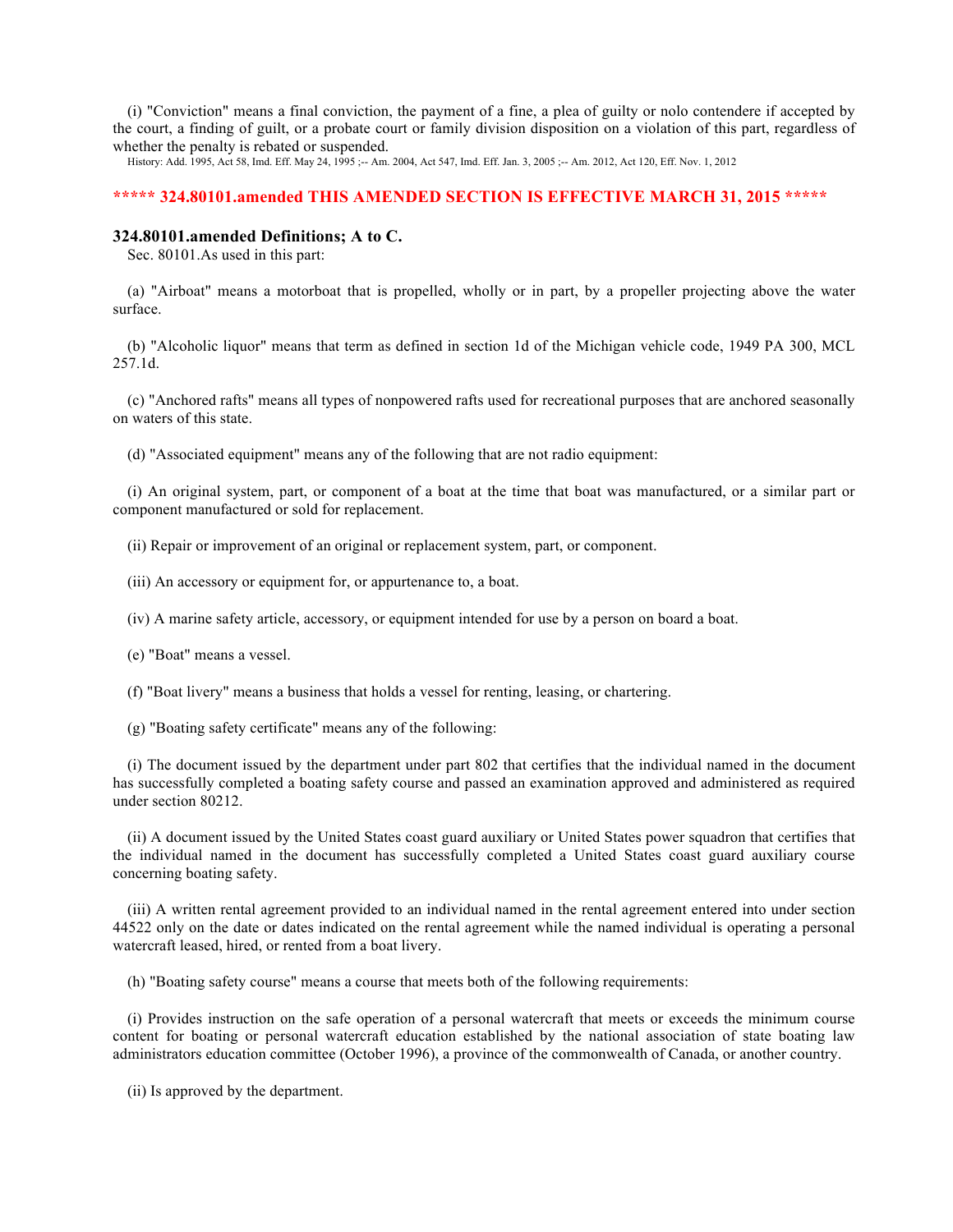(i) "Controlled substance" means that term as defined in section 7104 of the public health code, 1978 PA 368, MCL 333.7104.

(j) "Conviction" means a final conviction, the payment of a fine, a plea of guilty or nolo contendere if accepted by the court, a finding of guilt, or a probate court or family division disposition on a violation of this part, regardless of whether the penalty is rebated or suspended.

History: Add. 1995, Act 58, Imd. Eff. May 24, 1995 ;-- Am. 2004, Act 547, Imd. Eff. Jan. 3, 2005 ;-- Am. 2012, Act 120, Eff. Nov. 1, 2012 ;-- Am. 2014, Act 402, Eff. Mar. 31, 2015

# **\*\*\*\*\* 324.80102 THIS SECTION IS AMENDED EFFECTIVE MARCH 31, 2015: See 324.80102.amended \*\*\*\*\***

### **324.80102 Definitions; D to L.**

Sec. 80102. As used in this part:

(a) "Dealer" means a person and an authorized representative of that person who annually purchases from a manufacturer, or who is engaged in selling or manufacturing, 6 or more vessels that require certificates of number under this part.

(b) "Identification document" means any of the following:

(i) A valid Michigan operator's or chauffeur's license.

(ii) A valid driver's or chauffeur's license issued by an agency, department, or bureau of the United States or another state.

(iii) An official identification card issued by an agency, department, or bureau of the United States, this state, or another state.

(iv) An official identification card issued by a political subdivision of this state or another state.

(c) "Issuing authority" means the United States coast guard or a state that has a numbering system approved by the United States coast guard.

(d) "Law of another state" means a law or ordinance enacted by another state or by a local unit of government in another state.

(e) "Lifeboat" means a small boat designated and used solely for lifesaving purposes, and does not include a dinghy, tender, speedboat, or other type of craft that is not carried aboard a vessel for lifesaving purposes.

(f) "Long-term incapacitating injury" means an injury that causes serious impairment of a body function. History: Add. 1995, Act 58, Imd. Eff. May 24, 1995.

## **\*\*\*\*\* 324.80102.amended THIS AMENDED SECTION IS EFFECTIVE MARCH 31, 2015 \*\*\*\*\***

### **324.80102.amended Definitions; D to L.**

Sec. 80102.As used in this part:

(a) "Dealer" means a person and an authorized representative of that person who annually purchases from a manufacturer, or who is engaged in selling or manufacturing, 6 or more vessels that require certificates of number under this part.

(b) "Identification document" means any of the following:

(i) A valid Michigan operator's or chauffeur's license.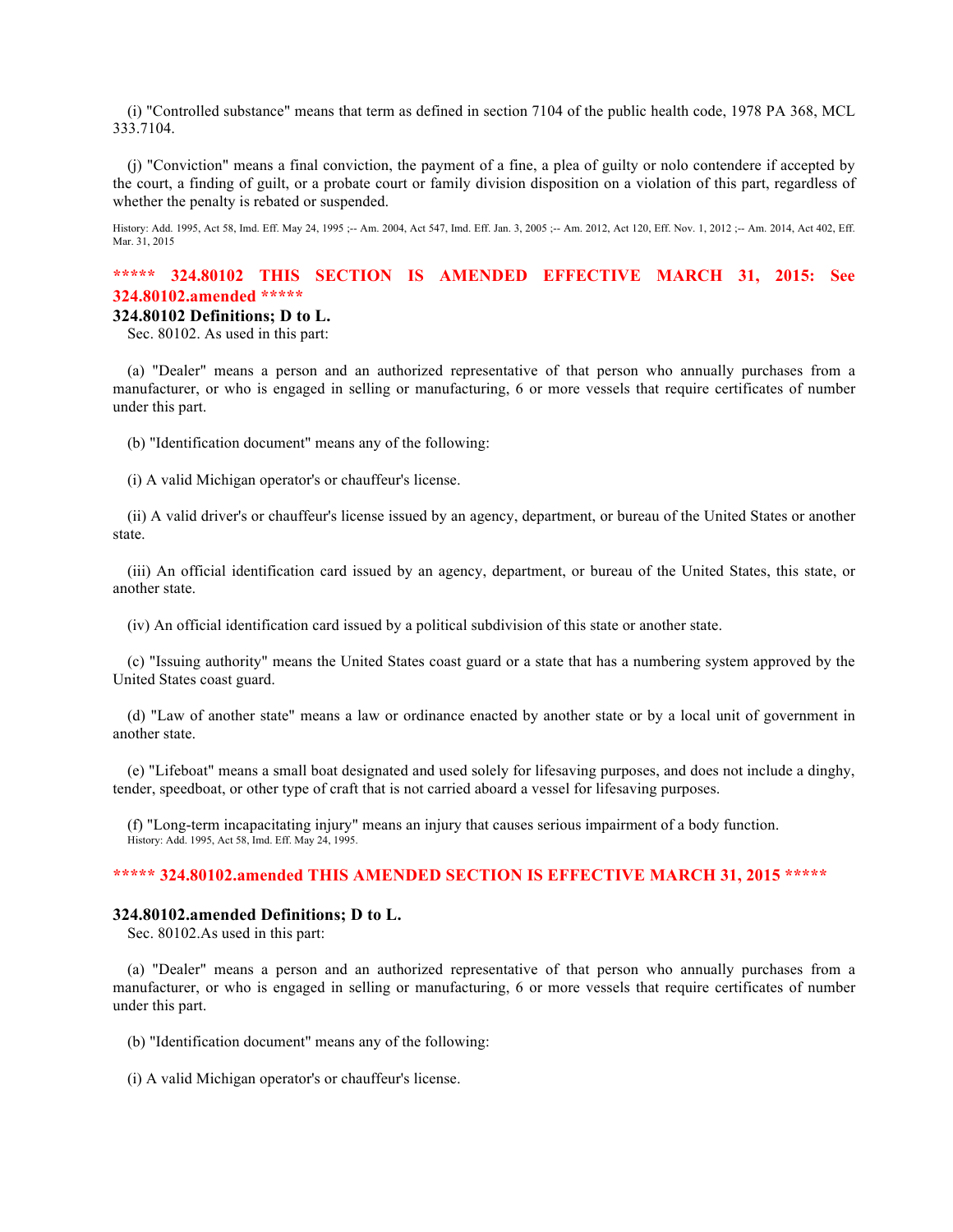(ii) A valid driver's or chauffeur's license issued by an agency, department, or bureau of the United States or another state.

(iii) An official identification card issued by an agency, department, or bureau of the United States, this state, or another state.

(iv) An official identification card issued by a political subdivision of this state or another state.

(c) "Issuing authority" means the United States coast guard or a state that has a numbering system approved by the United States coast guard.

(d) "Law of another state" means a law or ordinance enacted by any of the following:

(i) Another state.

(ii) A local unit of government in another state.

(iii) Canada or a province or territory of Canada.

(iv) A local unit of government in a province or territory of Canada.

(e) "Lifeboat" means a small boat designated and used solely for lifesaving purposes, and does not include a dinghy, tender, speedboat, or other type of craft that is not carried aboard a vessel for lifesaving purposes.

(f) "Long-term incapacitating injury" means an injury that causes serious impairment of a body function.

History: Add. 1995, Act 58, Imd. Eff. May 24, 1995 ;-- Am. 2014, Act 402, Eff. Mar. 31, 2015

#### **324.80103 Definitions; M to O.**

Sec. 80103. As used in this part:

(a) "Manufacturer" means a person engaged in any of the following:

(i) The manufacture, construction, or assembly of boats or associated equipment.

(ii) The manufacture or construction of components for boats and associated equipment to be sold for subsequent assembly.

(iii) The importation of a boat or associated equipment into the state for sale.

(b) "Marine law" means this part, a local ordinance adopted in conformity with this part, or a rule promulgated under this part.

(c) "Marine safety act" means former Act No. 303 of the Public Acts of 1967.

(d) "Marine safety program" means marine law enforcement, search and rescue operations, water safety education, recovery of drowned bodies, and boat livery inspections.

(e) "Michigan vehicle code" means Act No. 300 of the Public Acts of 1949, being sections 257.1 to 257.923 of the Michigan Compiled Laws.

(f) "Motorboat" means a vessel propelled wholly or in part by machinery.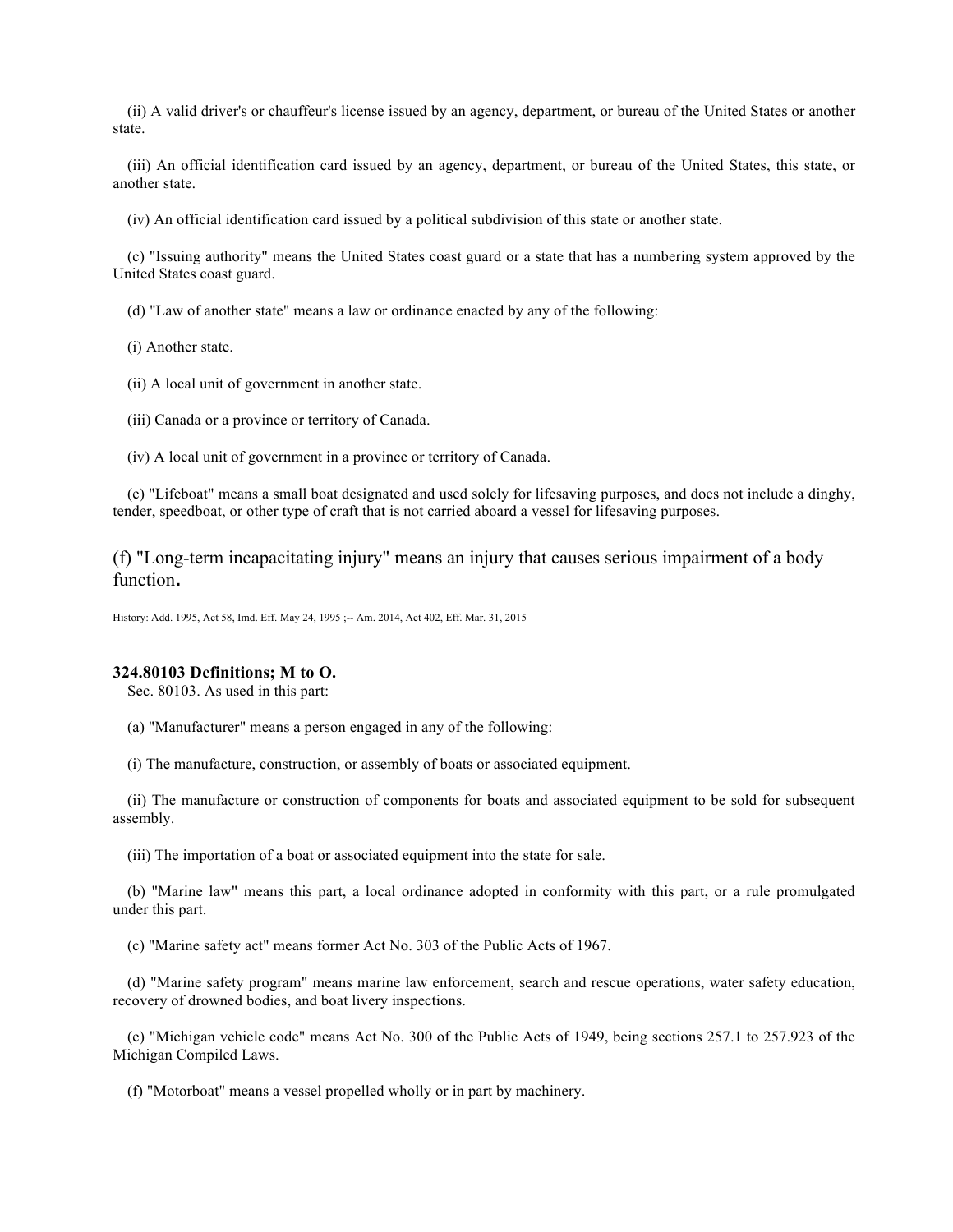(g) "Operate" means to be in control of a vessel while the vessel is under way and is not secured in some manner such as being docked or at anchor.

(h) "Operator" means the person who is in control or in charge of a vessel while that vessel is underway.

(i) "Owner" means a person who claims or is entitled to lawful possession of a vessel by virtue of that person's legal title or equitable interest in a vessel.

History: Add. 1995, Act 58, Imd. Eff. May 24, 1995.

# **\*\*\*\*\* 324.80104 THIS SECTION IS AMENDED EFFECTIVE MARCH 31, 2015: See 324.80104.amended \*\*\*\*\***

## **324.80104 Definitions.**

Sec. 80104. As used in this part:

(a) "Highly restricted personal information" means an individual's photograph or image, social security number, digitized signature, and medical and disability information.

(b) "assenger" means a person carried on board, attached to, or towed by a vessel, other than the operator.

(c) "Peace officer" means any of the following:

(i) A sheriff.

(ii) A sheriff's deputy.

(iii) A deputy who is authorized by a sheriff to enforce this part and who has satisfactorily completed at least 40 hours of law enforcement training, including training specific to this part.

- (iv) A village or township marshal.
- (v) An officer of the police department of any municipality.
- (vi) An officer of the Michigan state police.
- (vii) The director and conservation officers employed by the department.

(d) "Personal information" means information that identifies an individual, including an individual's driver identification number, name, address not including zip code, and telephone number, but does not include information on watercraft operation and equipment-related violations or civil infractions, operator or vehicle registration status, accidents, or other behaviorally-related information.

(e) "Personal watercraft" means a vessel that meets all of the following requirements:

(i) Uses a motor-driven propeller or an internal combustion engine powering a water jet pump as its primary source of propulsion.

(ii) Is designed without an open load carrying area that would retain water.

(iii) Is designed to be operated by 1 or more persons positioned on, rather than within, the confines of the hull.

(f) "Political subdivision" means any county, metropolitan authority, municipality, or combination of those entities in this state. If a body of water is located in more than 1 political subdivision, all of the subdivisions shall act individually in order to comply with this part, except that if the problem is confined to a specific area of the body of water, only the political subdivision in which the problem waters lie shall act.

(g) "Port" means left, and reference is to the port side of a vessel or to the left side of the vessel.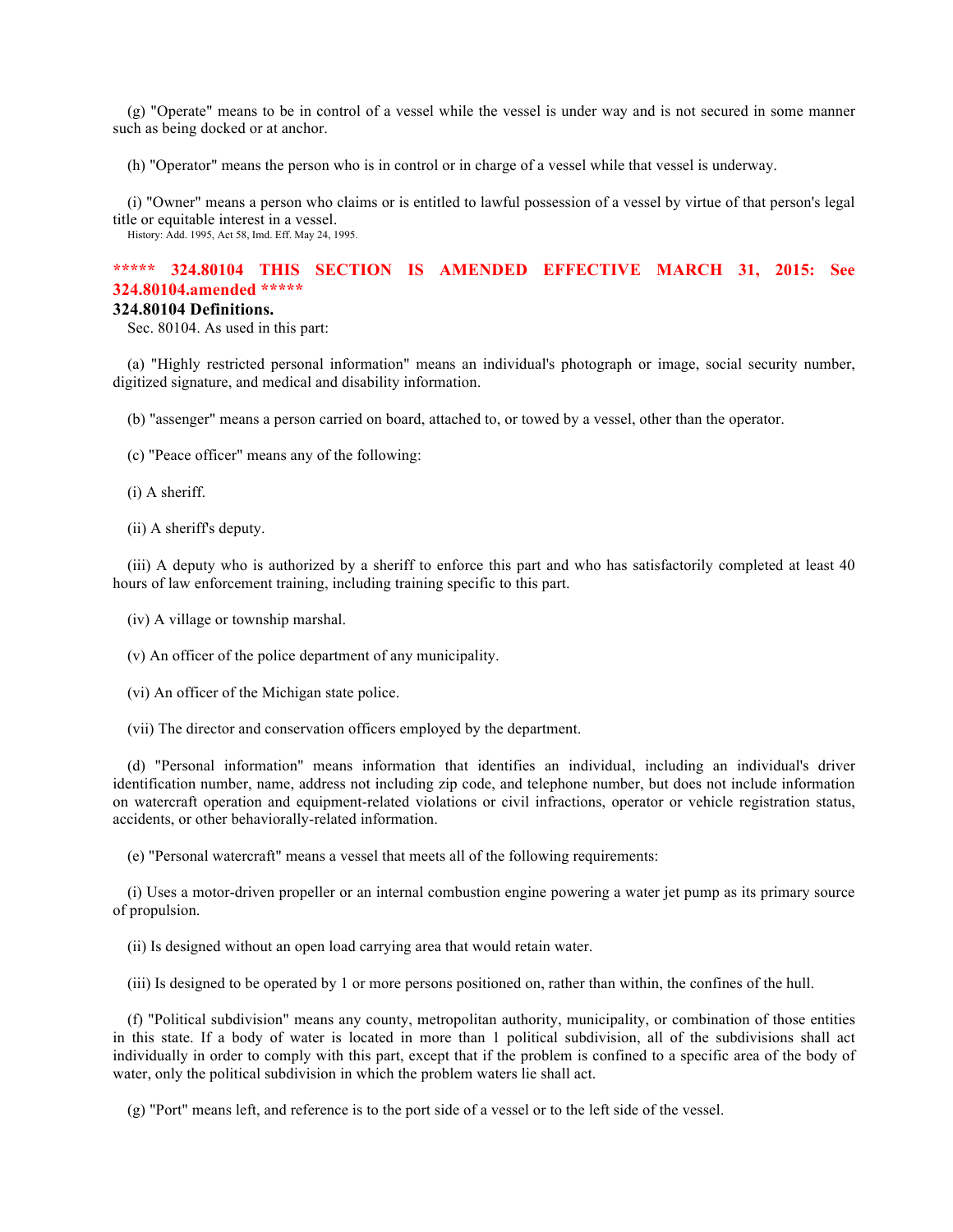(h) "Probate court or family division disposition" means the entry of a probate court order of disposition or family division order of disposition for a child found to be within the provisions of chapter XIIA of the probate code of 1939, 1939 PA 288, MCL 712A.1 to 712A.32.

(i) "Prosecuting attorney", except as the context requires otherwise, means the attorney general, the prosecuting attorney of a county, or the attorney representing a political subdivision of government.

(j) "Regatta", "boat race", "marine parade", "tournament", or "exhibition" means an organized water event of limited duration that is conducted according to a prearranged schedule.

(k) "Slow—no wake speed" means a very slow speed whereby the wake or wash created by the vessel would be minimal.

(l) "Starboard" means right, and reference is to the starboard side of a vessel or to the right side of the vessel.

(m) "State aid" means payment made by the state to a county for the conduct of a marine safety program.

(n) "Undocumented vessel" means a vessel that does not have, and is not required to have, a valid marine document issued by the United States coast guard or federal agency successor to the United States coast guard.

(o) "Uniform inspection decal" means an adhesive-backed sticker created by the department that is color-coded to indicate the year that it expires and is attached to a vessel in the manner prescribed for decals in section 80122 when a peace officer inspects and determines that the vessel complies with this part.

(p) "Use" means operate, navigate, or employ.

(q) "Vessel" means every description of watercraft used or capable of being used as a means of transportation on water.

(r) "Waters of this state" means any waters within the territorial limits of this state, and includes those waters of the Great Lakes that are under the jurisdiction of this state.

(s) "Waterways account" means the waterways account established in section 2035. History: Add. 1995, Act 58, Imd. Eff. May 24, 1995 ;-- Am. 1997, Act 102, Imd. Eff. Aug. 7, 1997 ;-- Am. 2004, Act 587, Eff. Dec. 23, 2006 ;-- Am. 2012, Act 58, Eff. Nov. 1, 2012

Compiler's Notes: Enacting section 2 of Act 587 of 2004 provides:"Enacting section 2. This amendatory act does not take effect unless House Joint Resolution Z of the 92nd Legislature becomes a part of the state constitution of 1963 as provided in section 1 of article XII of the state constitution of 1963."

## **\*\*\*\*\* 324.80104.amended THIS AMENDED SECTION IS EFFECTIVE MARCH 31, 2015 \*\*\*\*\***

# **324.80104.amended "Highly restricted personal information" defined; definitions; P to W.**

Sec. 80104.As used in this part:

(a) "Highly restricted personal information" means an individual's photograph or image, social security number, digitized signature, and medical and disability information.

(b) "Passenger" means a person carried on board, attached to, or towed by a vessel, other than the operator.

(c) "Peace officer" means any of the following:

- (i) A sheriff.
- (ii) A sheriff's deputy.

(iii) A deputy who is authorized by a sheriff to enforce this part and who has satisfactorily completed at least 40 hours of law enforcement training, including training specific to this part.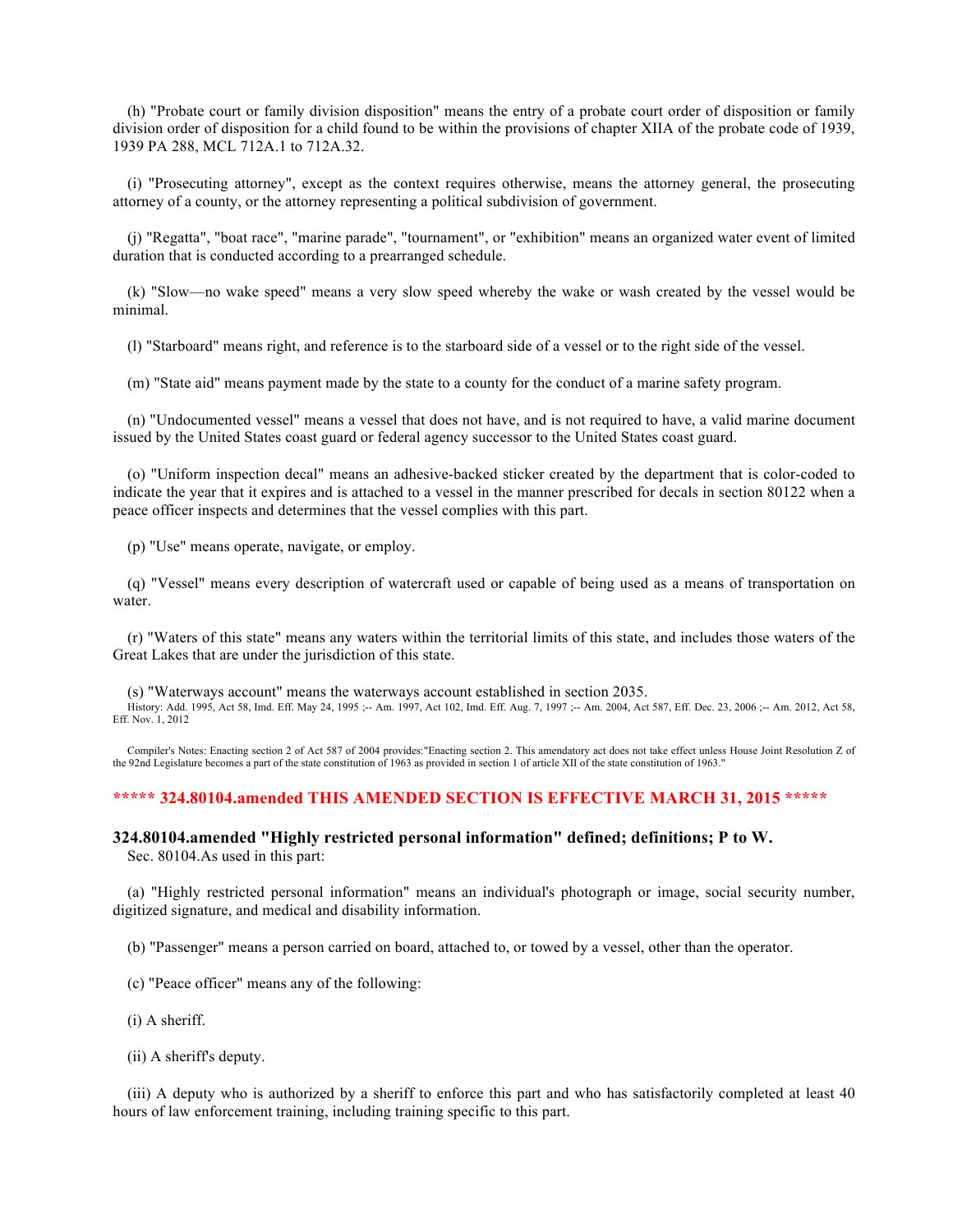(iv) A village or township marshal.

(v) An officer of the police department of any municipality.

(vi) An officer of the Michigan state police.

(vii) The director and conservation officers employed by the department.

(d) "Personal information" means information that identifies an individual, including an individual's driver identification number, name, address not including zip code, and telephone number, but does not include information on watercraft operation and equipment-related violations or civil infractions, operator or vehicle registration status, accidents, or other behaviorally-related information.

(e) "Personal watercraft" means that term as defined in 40 CFR 1045.801.

(f) "Political subdivision" means any county, metropolitan authority, municipality, or combination of those entities in this state. If a body of water is located in more than 1 political subdivision, all of the subdivisions shall act individually in order to comply with this part, except that if the problem is confined to a specific area of the body of water, only the political subdivision in which the problem waters lie shall act.

(g) "Port" means left, and reference is to the port side of a vessel or to the left side of the vessel.

(h) "Prior conviction" means a conviction for any of the following, whether under a law of this state, a local ordinance substantially corresponding to a law of this state, a law of the United States substantially corresponding to a law of this state, or a law of another state substantially corresponding to a law of this state:

(i) A violation or an attempted violation of section 80176(1), (3), (4), (5), (6), or (7), except that only 1 violation or attempted violation of section 80176(6), a local ordinance substantially corresponding to section 80176(6), or a law of another state substantially corresponding to section 80176(6), or a law of the United States substantially corresponding to section 80176(6) may be used as a prior conviction other than for enhancement purposes as provided in section 80178a(1)(b).

(ii) Negligent homicide, manslaughter, or murder resulting from the operation of a vessel or an attempt to commit any of those crimes.

(iii) Former section 73, 73b, or 171(1) of the marine safety act.

(i) "Probate court or family division disposition" means the entry of a probate court order of disposition or family division order of disposition for a child found to be within the provisions of chapter XIIA of the probate code of 1939, 1939 PA 288, MCL 712A.1 to 712A.32.

(j) "Prosecuting attorney", except as the context requires otherwise, means the attorney general, the prosecuting attorney of a county, or the attorney representing a political subdivision of government.

(k) "Regatta", "boat race", "marine parade", "tournament", or "exhibition" means an organized water event of limited duration that is conducted according to a prearranged schedule.

(l) "Slow—no wake speed" means a very slow speed whereby the wake or wash created by the vessel would be minimal.

(m) "Starboard" means right, and reference is to the starboard side of a vessel or to the right side of the vessel.

(n) "State aid" means payment made by the state to a county for the conduct of a marine safety program.

(o) "Undocumented vessel" means a vessel that does not have, and is not required to have, a valid marine document issued by the United States coast guard or federal agency successor to the United States coast guard.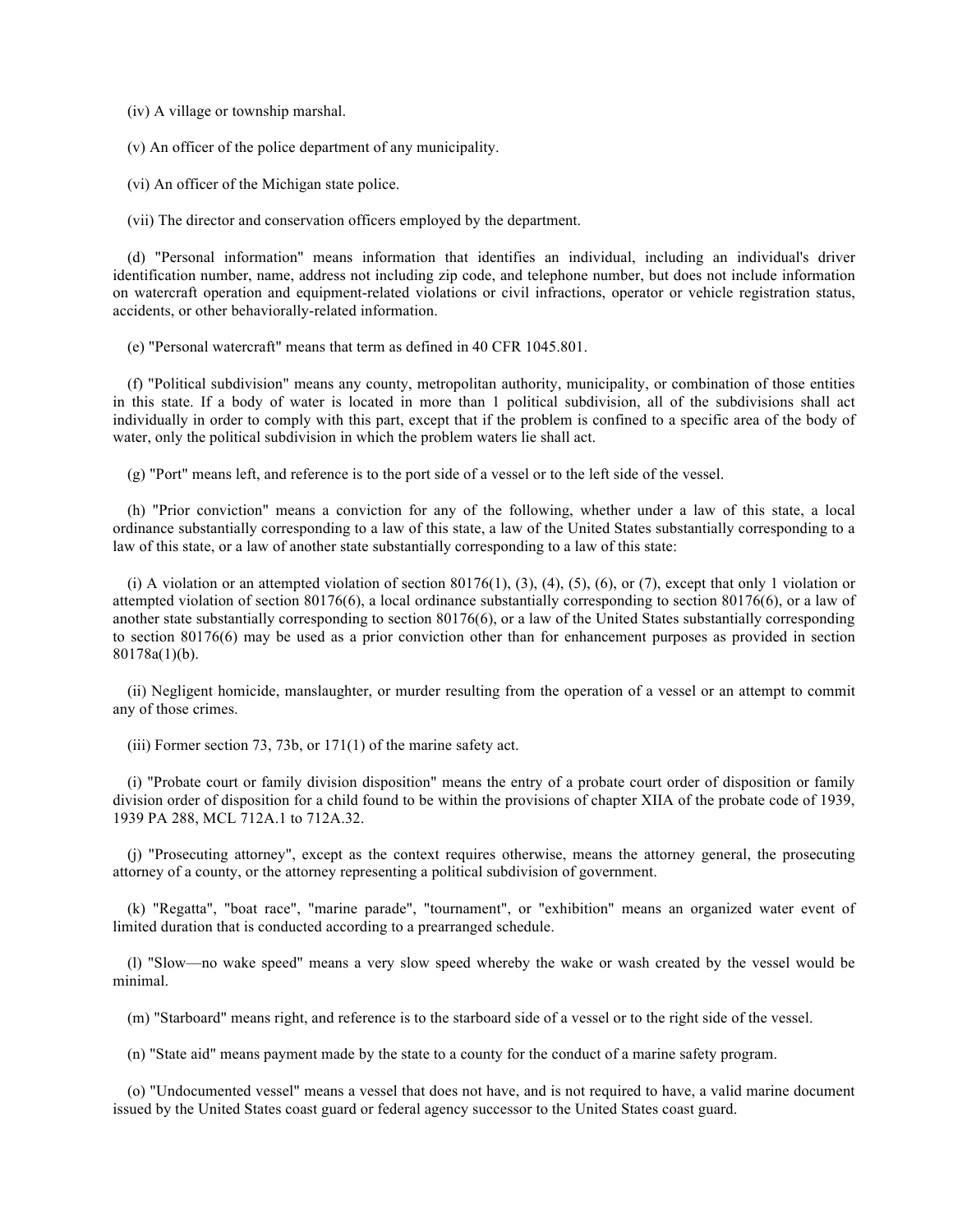(p) "Uniform inspection decal" means an adhesive-backed sticker created by the department that is color-coded to indicate the year that it expires and is attached to a vessel in the manner prescribed for decals in section 80122 when a peace officer inspects and determines that the vessel complies with this part.

(q) "Use" means operate, navigate, or employ.

(r) "Vessel" means every description of watercraft used or capable of being used as a means of transportation on water.

(s) "Waters of this state" means any waters within the territorial limits of this state, and includes those waters of the Great Lakes that are under the jurisdiction of this state.

(t) "Waterways account" means the waterways account established in section 2035.

History: Add. 1995, Act 58, Imd. Eff. May 24, 1995 ;-- Am. 1997, Act 102, Imd. Eff. Aug. 7, 1997 ;-- Am. 2004, Act 587, Eff. Dec. 23, 2006 ;-- Am. 2012, Act 58, Eff. Nov. 1, 2012 ;-- Am. 2014, Act 402, Eff. Mar. 31, 2015

Compiler's Notes: Enacting section 2 of Act 587 of 2004 provides:"Enacting section 2. This amendatory act does not take effect unless House Joint Resolution Z of the 92nd Legislature becomes a part of the state constitution of 1963 as provided in section 1 of article XII of the state constitution of 1963."

## **324.80105 Application of part.**

Sec. 80105. (1) This part applies to vessels and associated equipment used, to be used, or carried in vessels used on waters subject to the jurisdiction of this state.

(2) This part, except where expressly indicated otherwise, does not apply to any of the following:

(a) Foreign vessels temporarily using waters subject to state jurisdiction.

(b) Military or public vessels of the United States, except recreational-type public vessels.

(c) A vessel whose owner is a state or political subdivision of a state, other than this state and its political subdivisions, that is used principally for governmental purposes and that is clearly identifiable as such.

(d) A ship's lifeboat. History: Add. 1995, Act 58, Imd. Eff. May 24, 1995.

#### **324.80106 Administration of part; advisory representative.**

Sec. 80106. The department shall be responsible for administration of this part except as otherwise provided in this part. The Michigan sheriffs' association shall designate an advisory representative to the department who shall transmit information, advice, and recommendations relative to county marine activities and assist in the coordination of state and county marine safety programs.

History: Add. 1995, Act 58, Imd. Eff. May 24, 1995.

#### **324.80107 Review of boating accidents, safety education programs, and policies.**

Sec. 80107. The department shall review boating accidents on Michigan waters and study the development of marine safety education programs and other policies of state government relating to marine safety and shall consider changes to department policies and programs.

History: Add. 1995, Act 58, Imd. Eff. May 24, 1995.

## **324.80108 Regulations of waterborne vehicles; exclusive diving, fishing, swimming or water ski areas; special local regulations.**

Sec. 80108. The department may regulate the operation of vessels, water skis, water sleds, aquaplanes, surfboards, or other similar contrivances on the waters of this state. Where special regulations are determined necessary, the department may establish vessel speed limits; prohibit the use of vessels, water skis, water sleds, aquaplanes, surfboards, or other similar contrivances; restrict the use of vessels, water skis, water sleds, aquaplanes, surfboards, or other similar contrivances by day and hour; establish and designate areas restricted solely to boating, skin or scuba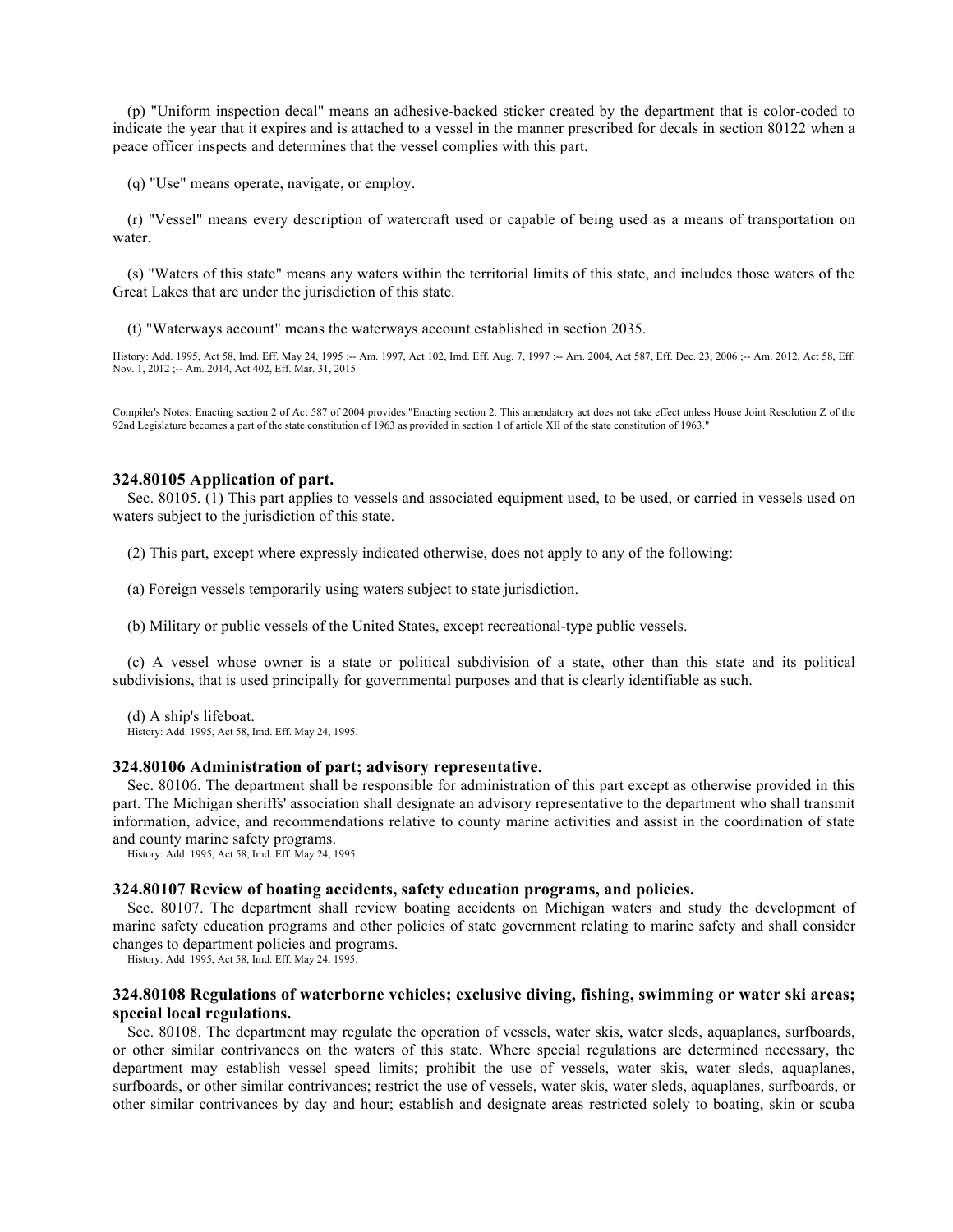diving, fishing, swimming, or water skiing; and prescribe any other regulations relating to the use or operation of vessels, water skis, water sleds, aquaplanes, surfboards, or other similar contrivances that will assure compatible use of state waters and best protect the public safety. The department shall prescribe special local regulations in such a manner as to make the regulations uniform with other special local regulations established on other waters of this state insofar as is reasonably possible.

History: Add. 1995, Act 58, Imd. Eff. May 24, 1995.

#### **324.80108a Operation of airboat within certain distance of residence; limitation; exceptions.**

Sec. 80108a. (1) A person shall not operate an airboat on the waters of this state within 450 feet of a residence between the hours of 11 p.m. and 6 a.m. at a speed in excess of the minimum speed required to maintain forward movement.

(2) Subsection (1) does not apply to any of the following:

(a) The operation of an airboat in an emergency when necessary to protect public safety.

(b) The operation of an airboat so as to free the airboat when it has run aground.

(c) The operation of an airboat for a governmental purpose if the airboat is clearly marked and identified as being used for a governmental purpose.

History: Add. 2008, Act 152, Imd. Eff. June 5, 2008

Compiler's Notes: Former MCL 324.80108a, which pertained to operation of airboat within certain distance of residence, was repealed by Act 547 of 2004, Eff. May 1, 2007.

#### **324.80108[1] Lists of information; sale prohibited.**

Sec. 80108. The department or any other state department or agency that maintains or collects lists of information as part of its duties or responsibilities under this act shall not sell any lists of information maintained or collected for the purpose of surveys, marketing, and solicitations.

History: Add. 2000, Act 194, Eff. Jan. 1, 2001 .

Compiler's Note: Section 80108, as added by Act 194 of 2000, was compiled as MCL 324.80108[1] to distinguish it from another section 80108, deriving from Act 58 of 1995 and pertaining to regulation of waterborne vehicles.

#### **324.80109 Rules; subsection (1) inapplicable to special local rules.**

Sec. 80109. (1) Except as provided in subsection (2), the department shall promulgate rules authorized by this part. The department shall publish the approved rules in a convenient form.

(2) Subsection (1) shall not apply to special local rules adopted pursuant to sections 80110 and 80111. History: Add. 1995, Act 58, Imd. Eff. May 24, 1995.

# **324.80110 Special rules for vessels, water skis, water sleds, aquaplanes, surfboards, or other similar contrivances; investigations and inquiries; preliminary report; notice of public hearing; presentation of views by interested persons; determination by department; proposal for local ordinance; appeal; "water body" defined.**

Sec. 80110. (1) The department may initiate investigations and inquiries into the need for special rules for the use of vessels, water skis, water sleds, aquaplanes, surfboards, or other similar contrivances on any of the waters of this state to assure compatibility of uses and to protect public safety. If the department receives a resolution pursuant to section 80112, the department shall initiate an investigation and inquiry under this subsection.

(2) The department's investigation and inquiry under subsection (1) into whether special rules are needed on a particular water body shall include a consideration of all of the following:

(a) Whether the activities subject to the proposed special rules pose any issues of safety to life or property.

(b) The profile of the water body, including local jurisdiction, size, geographic location, and amount of vessel traffic.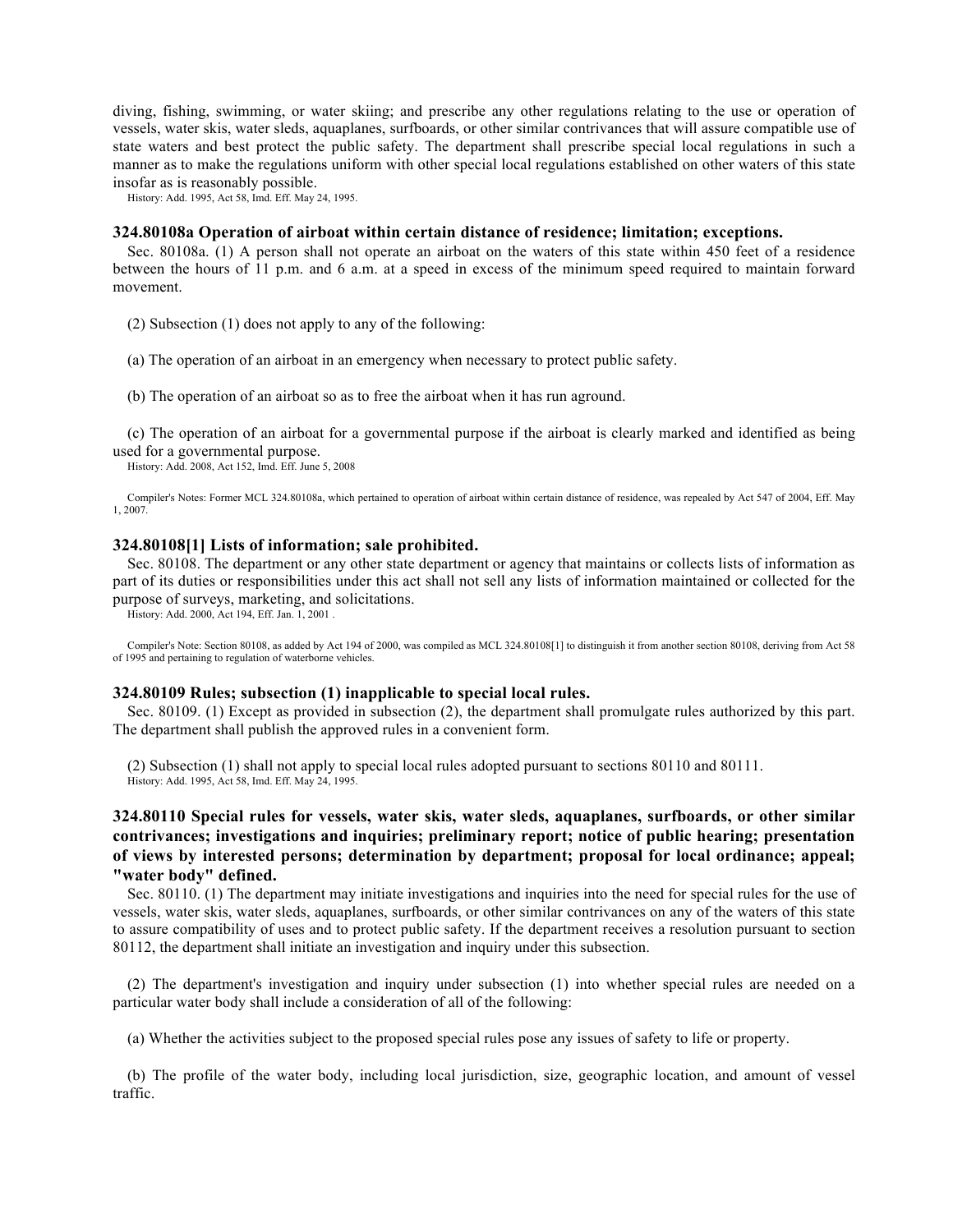(c) The current and historical depth of the water body, including whether there is an established lake level for the water body.

(d) Whether any identifiable special problems or conditions exist on the water body for the activities subject to the proposed special rules, such as rocks, pier heads, swimming areas, public access sites, shallow waters, and submerged obstacles.

(e) Whether the proposed special rules would unreasonably interfere with normal navigational traffic.

(f) Whether user conflicts exist on the water body.

(g) Complaints received by local law enforcement agencies regarding activities on the water body.

(h) The status of any accidents that have occurred on the water body.

(i) Historical uses of the water body and potential future uses of the water body.

(j) Whether the water body is public or private.

(k) Whether existing law adequately regulates the activities subject to the proposed special rules.

(3) Following completion of the department's investigation and inquiry, the department shall prepare a preliminary report that includes the department's evaluation of the items listed in subsection (2) and the department's preliminary recommendation as to whether special rules are needed for the water body.

(4) Upon preparation of the preliminary report, the department shall provide a copy of the preliminary report to the local political subdivision that has waters subject to its jurisdiction for which the proposed special rules are being considered and shall schedule a public hearing in the vicinity of the water body to gather public input on the preliminary report and the need for special rules. Notice of the public hearing shall be made in a newspaper of general circulation in the area where the water body is located, not less than 10 calendar days before the hearing. At the public hearing, interested persons shall be afforded an opportunity to present their views on the preliminary report and the need for special rules, either orally or in writing.

(5) Within 90 days following the public hearing under subsection (4), if the department determines that there is a need for special rules for the water body, the department shall propose a local ordinance or appropriate changes to a local ordinance. If the department determines that there is not a need for special rules, the department shall notify the political subdivision that has waters subject to its jurisdiction and shall provide the specific reasons for its determination.

(6) A determination by the department that there is not a need for special rules for a water body may be appealed to the commission by the political subdivision that has waters subject to its jurisdiction. The commission shall make the final agency decision on the need for special rules for a water body.

(7) As used in this section, "water body" includes all or a portion of a water body. History: Add. 1995, Act 58, Imd. Eff. May 24, 1995; -- Am. 2006, Act 237, Imd. Eff. June 26, 2006

# **324.80111 Proposed local ordinance; submission to governing body; approval or disapproval; enactment; enforcement.**

Sec. 80111. A local ordinance proposed pursuant to section 80110 shall be submitted to the governing body of the political subdivision in which the water body subject to the proposed special rules is located. Within 60 calendar days, the governing body shall inform the department that it approves or disapproves of the proposed local ordinance. If the required information is not received within the time specified, the department shall consider the proposed local ordinance disapproved by the governing body. If the governing body disapproves the proposed local ordinance, or if the 60-day period has elapsed without a reply having been received from the governing body, no further action shall be taken. If the governing body approves the proposed local ordinance, the local ordinance shall be enacted identical in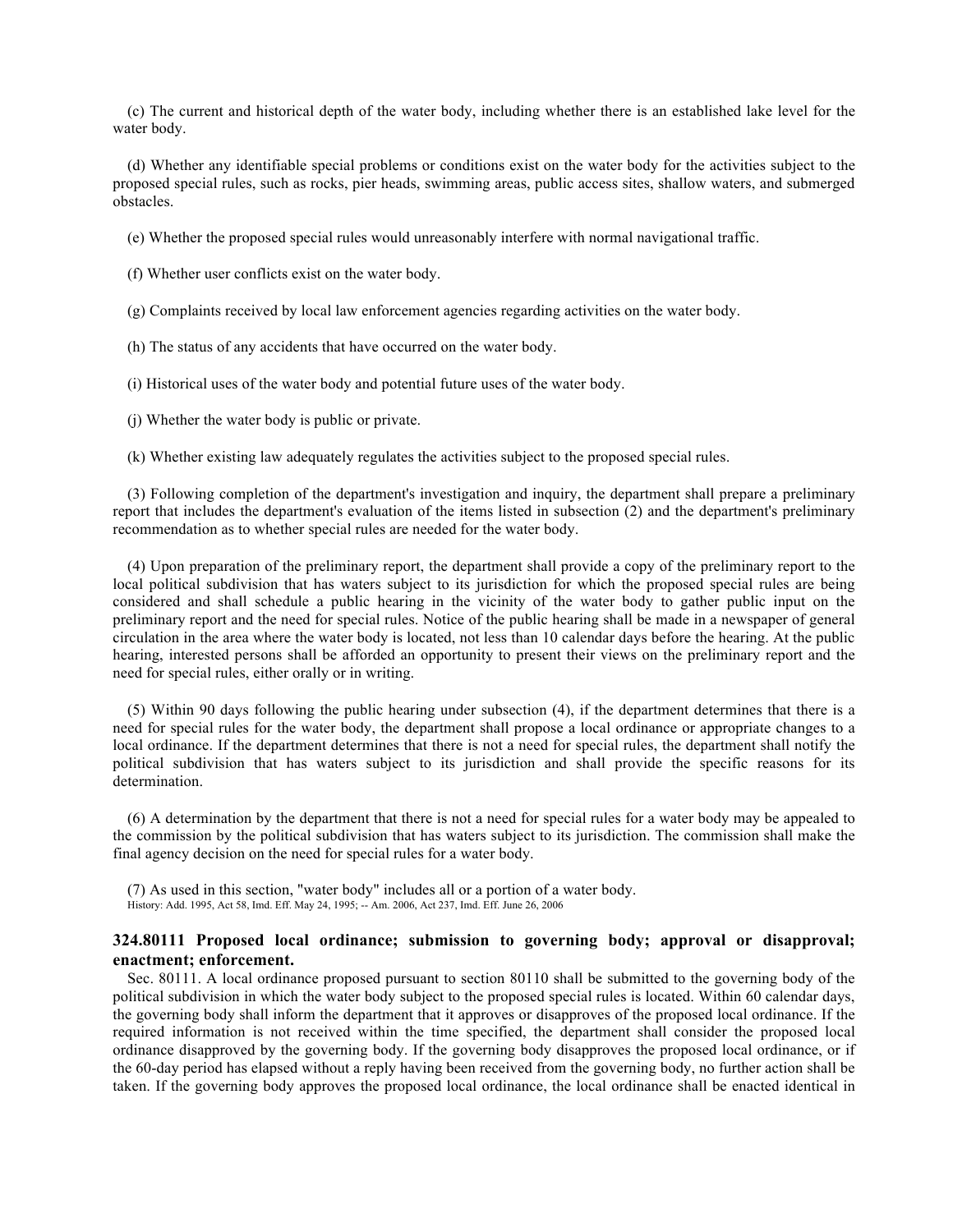all respects to the local ordinance proposed by the department. After the local ordinance is enacted, the local ordinance shall be enforced as provided for in section 80113.

History: Add. 1995, Act 58, Imd. Eff. May 24, 1995; -- Am. 2006, Act 237, Imd. Eff. June 26, 2006

### **324.80112 Special local ordinances; request for assistance; form; receipt of resolution by department.**

Sec. 80112. Local political subdivisions that believe that special local ordinances of the type authorized by this part are needed on waters subject to their jurisdiction shall inform the department and request assistance. All such requests shall be in the form of an official resolution approved by a majority of the governing body of the concerned political subdivision following a public hearing on the resolution. Upon receipt of a resolution under this section, the department shall proceed as required by sections 80110 and 80111.

History: Add. 1995, Act 58, Imd. Eff. May 24, 1995; -- Am. 2006, Act 237, Imd. Eff. June 26, 2006

## **324.80113 Enforcement of local ordinances; existing rules; enactment of statutory provisions as ordinance.**

Sec. 80113. (1) State, county, and local peace officers shall enforce local ordinances enacted in accordance with this part.

(2) All rules establishing special local watercraft controls promulgated under former 1967 PA 303 before March 17, 1986 shall remain in effect unless rescinded pursuant to sections 80108, 80110, 80111, and 80112.

(3) Local political subdivisions may enact as an ordinance any or all of sections 80101 to 80104, 80122 to 80124, 80126, 80140, 80141, 80144 to 80153, 80155, 80164, 80165, and 80166 to 80173. History: Add. 1995, Act 58, Imd. Eff. May 24, 1995;--Am. 2000, Act 215, Imd. Eff. June 27, 2000.

#### **324.80114 Rules; violation; fine.**

Sec. 80114.(1) The department may promulgate rules to establish performance or other safety standards relating to boat construction or the installation, use, or carriage of associated equipment.

(2) In order that a boat operator may pass unhindered from jurisdiction to jurisdiction, rules authorized by this section shall be identical to federal regulations for enforcement purposes. However, rules requiring the carrying or using of marine safety articles to meet uniquely hazardous conditions or circumstances within this state may be promulgated, if the rules for the safety articles are approved by the United States coast guard.

(3) A person who violates a rule promulgated to implement this section is responsible for a state civil infraction and may be ordered to pay a civil fine of not more than \$500.00.

History: Add. 1995, Act 58, Imd. Eff. May 24, 1995; -- Am. 2007, Act 8, Imd. Eff. May 11, 2007

# **324.80114a Prohibition against operation of motorized vessel; exemption; marine exemption certificate; physician's attestation.**

Sec. 80114a. (1) A marine law that prohibits the operation of a motorized vessel on a portion of the waterways of this state shall not be enforced against an individual who meets all of the following qualifications:

(a) The individual has a disability that prevents him or her from rowing or paddling a vessel.

(b) The individual has in his or her possession a marine exemption certificate.

(c) The individual is operating a noncommercial vessel at slow—no wake speed using an electric motor that is rated at 100 pounds of thrust or less.

(2) This section does not exempt an individual from compliance with any other marine law.

(3) An individual may obtain a marine exemption certificate from either the department or a sheriff's department by presenting a physician's attestation that the physician has examined the individual and determined that the individual has a disability that prevents him or her from rowing or paddling a vessel.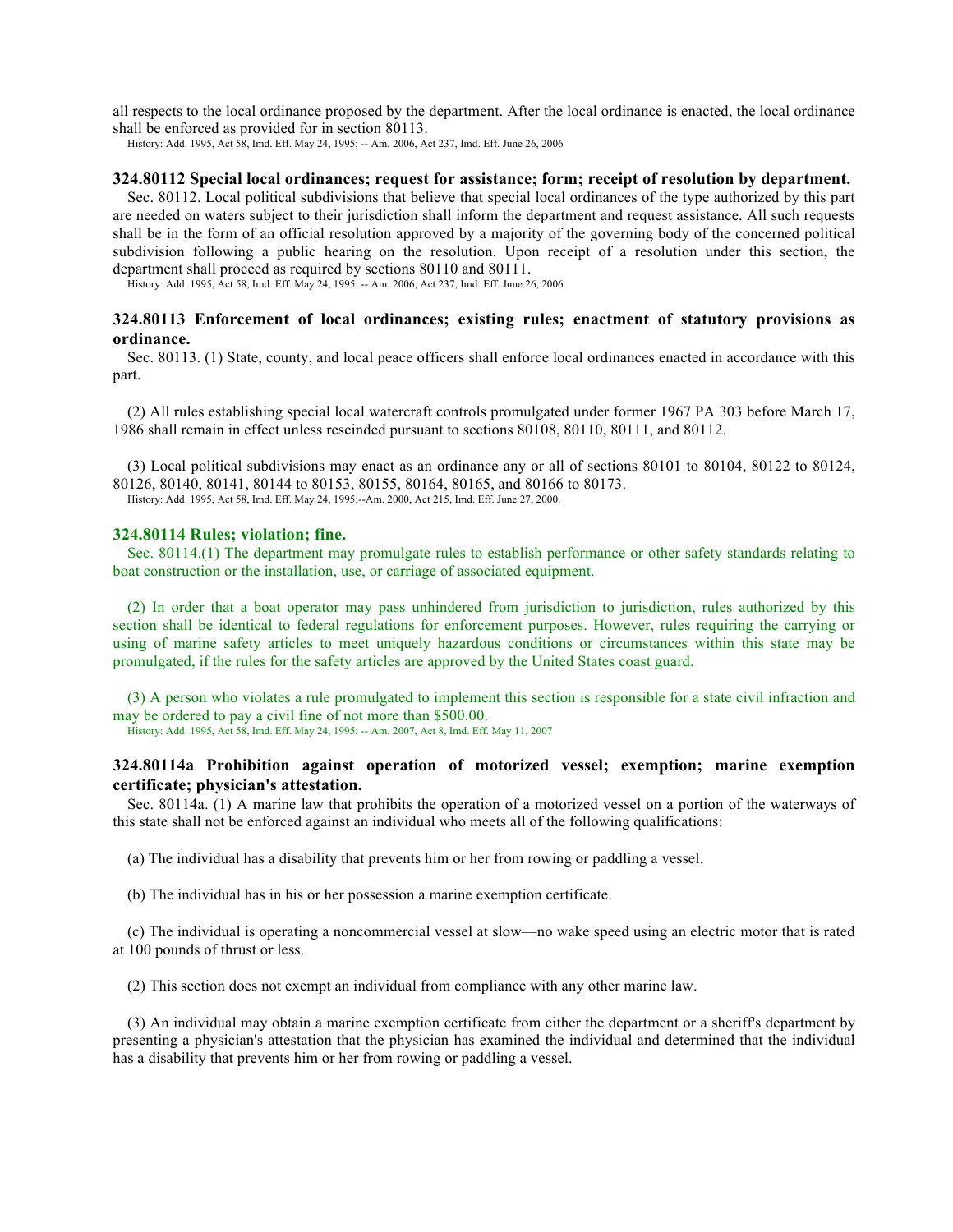(4) The department shall develop and make available for use as prescribed in this section a physician's attestation form and a marine exemption certificate.

History: Add. 2008, Act 119, Imd. Eff. Apr. 29, 2008

#### **324.80115 Disposition of revenues; credit to waterways account; appropriation; fees.**

Sec. 80115. (1) The revenue received under this part shall be deposited in the state treasury. The revenue division, department of treasury, shall annually present to the department an accurate total of all the revenues collected, and shall then, except as provided in section 80124b, credit the revenues collected to the waterways account to be used as follows:

(a) 17.5% to implement part 781.

(b) 33.5% to implement part 791.

(c) 49% for water safety education programs and for the administration and enforcement of this part, including state aid to counties, and for no other purpose.

(2) Fees provided for in section 80124 shall not be appropriated for the inspection of vessels that carry passengers for hire and are regulated under part 445.

History: Add. 1995, Act 58, Imd. Eff. May 24, 1995; -- Am. 2003, Act 292, Imd. Eff. Jan. 8, 2004; -- Am. 2004, Act 587, Eff. Dec. 23, 2006

Compiler's Notes: Enacting section 2 of Act 587 of 2004 provides:"Enacting section 2. This amendatory act does not take effect unless House Joint Resolution Z of the 92nd Legislature becomes a part of the state constitution of 1963 as provided in section 1 of article XII of the state constitution of 1963."

### **324.80116 Boating safety program; compliance with rules; federal financial assistance.**

Sec. 80116. The department shall do all things necessary to conduct a comprehensive boating safety program as provided in chapter 131 of part I of subtitle II of title 46 of the United States Code, 46 U.S.C. 13101 to 13110; to comply with rules promulgated under that act by the secretary of the department in which the coast guard is operating; and to accept federal financial assistance as provided in that act.

History: Add. 1995, Act 58, Imd. Eff. May 24, 1995.

## **324.80117 Marine safety program; state aid; formula; limitation on determination; use; statement of expenditures.**

Sec. 80117. (1) Each county of the state is entitled to receive state aid as provided in this part. A county board of commissioners desiring to conduct a marine safety program shall submit to the department by December 31 of each year an estimate of authorized expenditures for the following calendar year, in the form and containing the information the department requires. The department shall review the entire request and may approve the county request for state aid. The department shall annually survey the marine safety program of each county to assist in determining the amount of state aid to be allocated to a county for its marine safety program. In making its annual determination of the amount of state aid to be allocated to a county, the department shall develop and employ a formula which shall include such factors as:

(a) The number of students to be trained in boating safety in any United States coast guard auxiliary, United States power squadron, or department-sponsored marine safety classes.

- (b) The number of boat user days.
- (c) The number of livery boats.

(d) Program effectiveness measured by comparing the existing rate of compliance with current statutes to the acceptable rate of compliance determined by the department.

(e) The number and type of boat access areas requiring a county marine safety program.

(f) The water area of the county.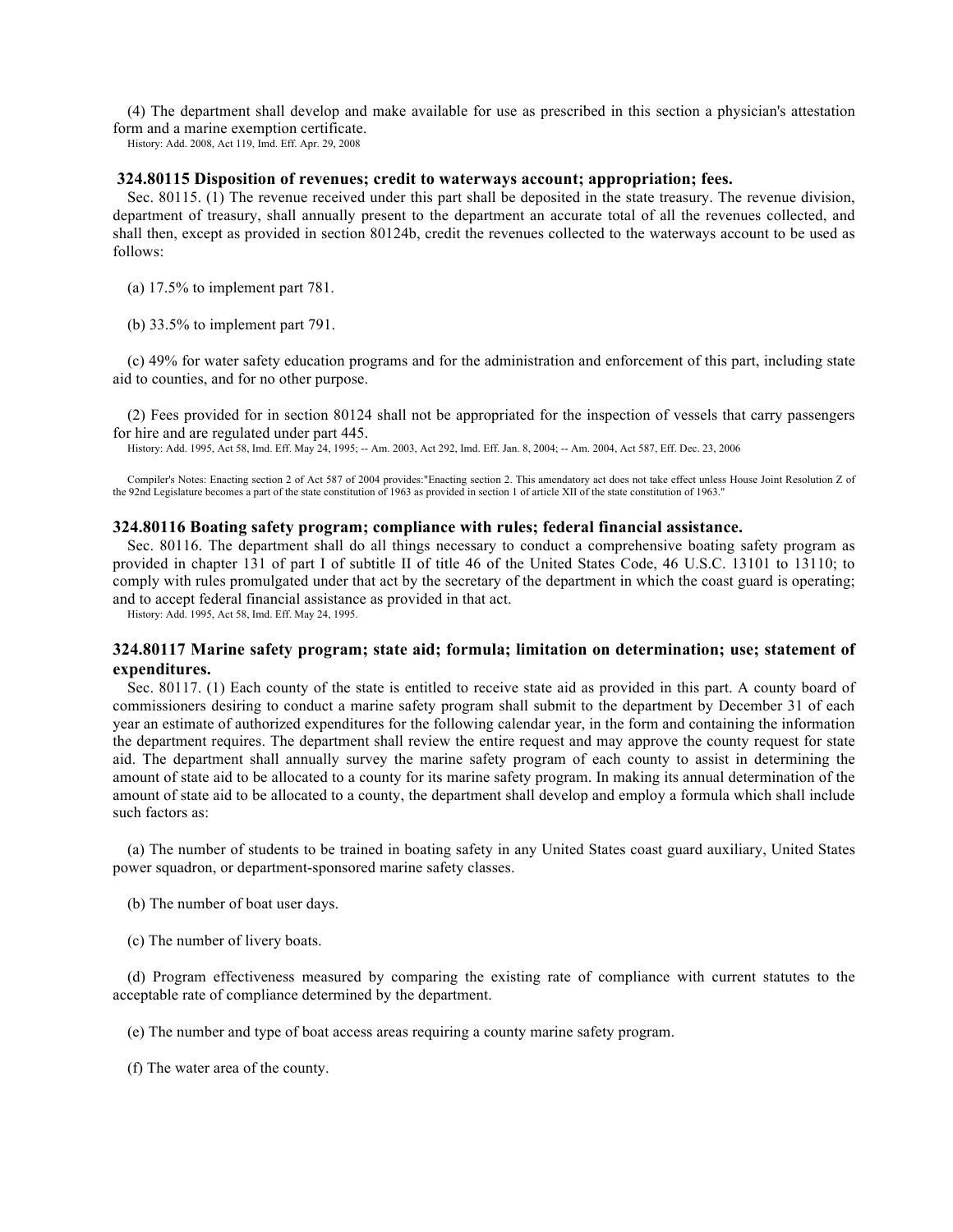(2) A determination of the amount of state aid allocated to a county under this part shall not be based, wholly or in part, upon the number of vessels within that county that are stopped or inspected under section 80166.

(3) State aid allocated to a county under this part shall be used exclusively for the conduct of the county marine safety program as provided by this part and rules promulgated under this part. Within 90 days after the close of each calendar year, a county board of commissioners shall submit to the department a statement of authorized expenditures actually incurred, in the form and containing the information that the department requires. A county that provides the department with statements or supplements to statements subsequent to the 90-day period is not eligible for state aid under this part.

History: Add. 1995, Act 58, Imd. Eff. May 24, 1995.

#### **324.80118 Allocation of state aid to counties.**

Sec. 80118. The amount of state aid to be allocated to a county pursuant to this part shall be determined by the department in the manner the department determines is appropriate. The department shall review the county's statement of authorized expenditures actually incurred and if satisfied shall provide state aid in an amount not to exceed 3/4 of the county's estimated authorized expenditures for the past calendar year. If the county's authorized expenditures actually incurred for the past calendar year exceed the county's estimated authorized expenditures for that calendar year, the department, if it considers it to be in the best interests of the state and adequate funds have been appropriated by the legislature for state aid to counties, may provide state aid in excess of 3/4 of the county's estimated authorized expenditures for that calendar year, but not in excess of 3/4 of the county's authorized expenditures actually incurred. If the amount appropriated by the legislature for state aid to counties is insufficient to pay the full amount to which the counties are entitled, the department shall reduce the allocations proportionate to the shortfall of revenue among all state and local programs for which waterways account money was appropriated.

History: Add. 1995, Act 58, Imd. Eff. May 24, 1995; -- Am. 2004, Act 587, Eff. Dec. 23, 2006

Compiler's Notes: Enacting section 2 of Act 587 of 2004 provides:"Enacting section 2. This amendatory act does not take effect unless House Joint Resolution Z of the 92nd Legislature becomes a part of the state constitution of 1963 as provided in section 1 of article XII of the state constitution of 1963."

#### **324.80119 Marine safety program; audits of county records; refunds to state.**

Sec. 80119. Annually the department of the treasury shall audit the county records pertaining to the marine safety program to assure the proper disposition of this money in accordance with this part and rules promulgated under this part. If the audit reveals that a refund of state aid money is due to the state, the county treasurer, within 30 days of the completion of the audit, shall send to the department the amount of the refund due to the state, which the department shall return to the waterways account to be used for the purpose described in section  $80115(1)(c)$ .

History: Add. 1995, Act 58, Imd. Eff. May 24, 1995; -- Am. 2004, Act 587, Eff. Dec. 23, 2006

Compiler's Notes: Enacting section 2 of Act 587 of 2004 provides:"Enacting section 2. This amendatory act does not take effect unless House Joint Resolution Z of the 92nd Legislature becomes a part of the state constitution of 1963 as provided in section 1 of article XII of the state constitution of 1963."

### **324.80120 Marine safety program; cooperation with county sheriffs; records; reports.**

Sec. 80120. The department and the county sheriffs shall cooperate in the conduct of the marine safety program. The county sheriffs shall maintain records and submit reports in a form and containing information as the department may require.

History: Add. 1995, Act 58, Imd. Eff. May 24, 1995.

#### **324.80121 Rules.**

Sec. 80121. The department may promulgate rules as may be necessary to implement this part. History: Add. 1995, Act 58, Imd. Eff. May 24, 1995.

#### **324.80122 Conditions to operation of vessels; violation; fine.**

Sec. 80122.(1) Except as otherwise provided in this part, a person shall not operate or give permission for the operation of a vessel of any length on the waters of this state unless the fees prescribed in section 80124 for the vessel are paid, the certificate of number assigned to the vessel is on board and is in full force and effect, and, except for the following, the identifying number and decal are displayed on each side of the forward half of the vessel in accordance with this part and the rules promulgated by the department under this part:

(a) A decal and identifying numbers for a wooden hull and historic vessel as that term is defined in section 80124 may be displayed in the manner described in section 80126(2).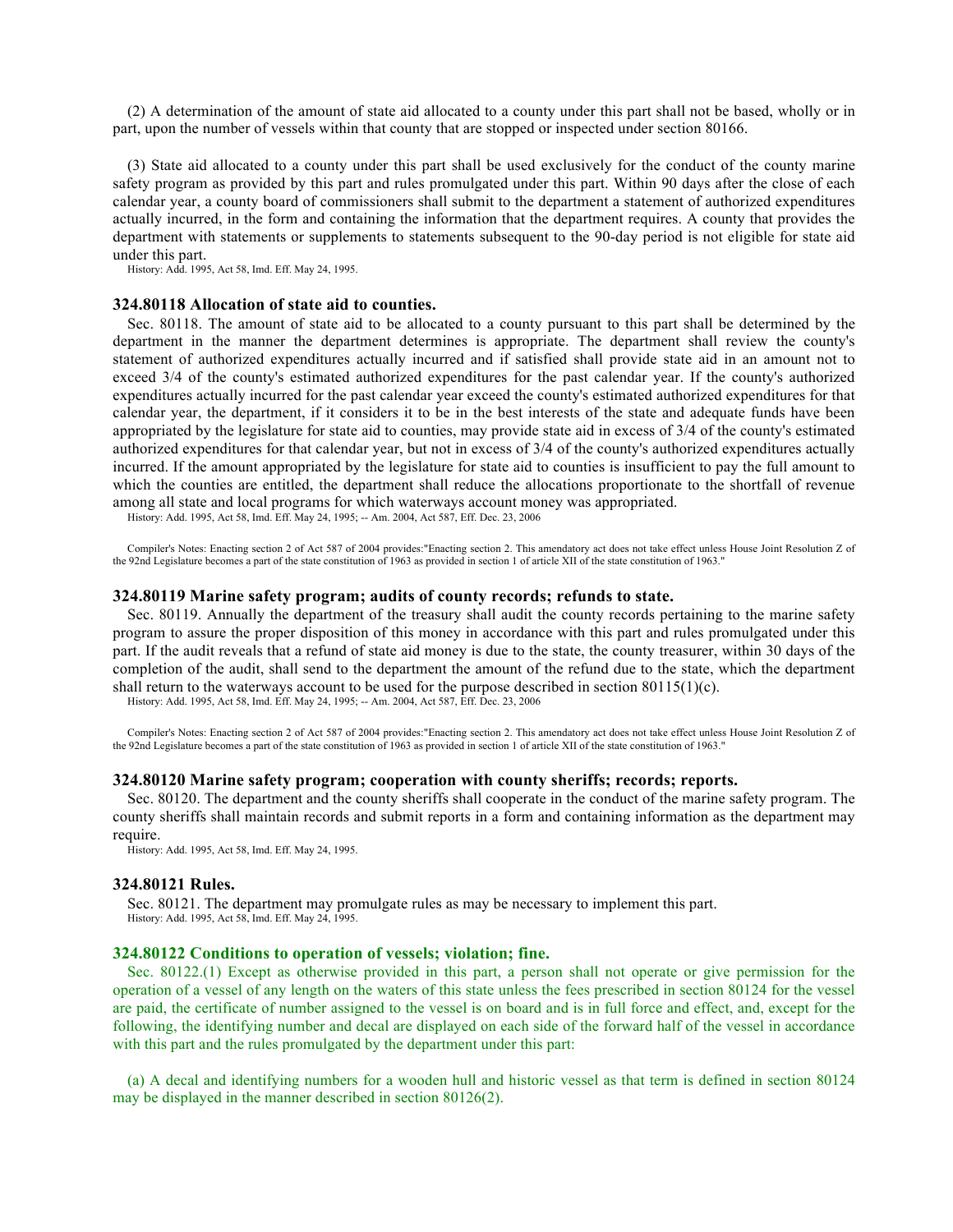(b) A decal for an inflatable boat may be displayed on the transom of the boat.

(2) If a vessel is actually numbered in another state of principal use in accordance with a federally approved numbering system, it is in compliance with the numbering requirements of this state while it is temporarily being used in this state. This subsection applies to a vessel for which a valid temporary certificate is issued to the vessel's owner by the issuing authority of the state in which the vessel is principally used.

(3) If a vessel is removed to this state as the new state of principal use, a number awarded by any other issuing authority is valid for not more than 60 days before numbering is required by this state.

(4) A person who violates this section is responsible for a state civil infraction and may be ordered to pay a civil fine of not more than \$500.00.

History: Add. 1995, Act 58, Imd. Eff. May 24, 1995; -- Am. 2007, Act 8, Imd. Eff. May 11, 2007

### **324.80123 Exemption.**

Sec. 80123. (1) The owner of a vessel is not required to pay a fee and a vessel is not required to be numbered and to display a decal under this part if the vessel is 1 or more of the following:

(a) Used temporarily on the waters of this state and the owner and the vessel are from a country other than the United States.

(b) A vessel that is owned by the United States, used in the public service for purposes other than recreation, and clearly identifiable as such a vessel.

(c) A vessel's lifeboat.

(d) An all-terrain vehicle not used as a vessel.

(e) A raft, sailboard, surfboard, or swim float.

(f) A vessel 16 feet or less, propelled by hand either with oars or paddles, and not used for rental or other commercial purposes.

(g) A nonmotorized canoe or kayak not used for rental or other commercial purposes.

(2) The owner of a vessel documented by the United States coast guard or a federal agency that is the successor to the United States coast guard shall comply with this part, including the payment of fees as provided in this part. However, the vessel shall not be required to display numbers under this part.

(3) This part does not prohibit the numbering of an undocumented vessel pursuant to this part upon request by the owner, even though the vessel is exempt from the numbering requirements of this part. History: Add. 1995, Act 58, Imd. Eff. May 24, 1995.

**324.80124 Application for certificate of number; certificate of title; 15-day permit; fee; "the length of vessel" defined; tax exemption; issuance; delinquent fee or tax; penalty; retention of certificate of number on shore; contents of lease or rental agreement; painting or attaching number; assigning block of numbers; federally documented vessel; decal; issuance of original certificate of number, numbering renewal decal, or other renewal device; numbering system; registration; issuance of certificate of number; historic vessel; refund to owner of nonmotorized canoe or kayak; refund and computation of fee.** 

Sec. 80124. (1) Except as otherwise provided in this section, the owner of a vessel required, pursuant to sections 80122 and 80123, to be numbered and to display a decal shall file an application for a certificate of number with the secretary of state. The secretary of state shall prescribe and furnish certificate of title application forms. If a vessel requiring a certificate of title under part 803 is sold by a dealer, that dealer shall combine the application for a certificate of number that is signed by the vessel owner with the application for a certificate of title. The dealer shall obtain the certificate of number in the name of the owner. The application for a certificate of number shall include a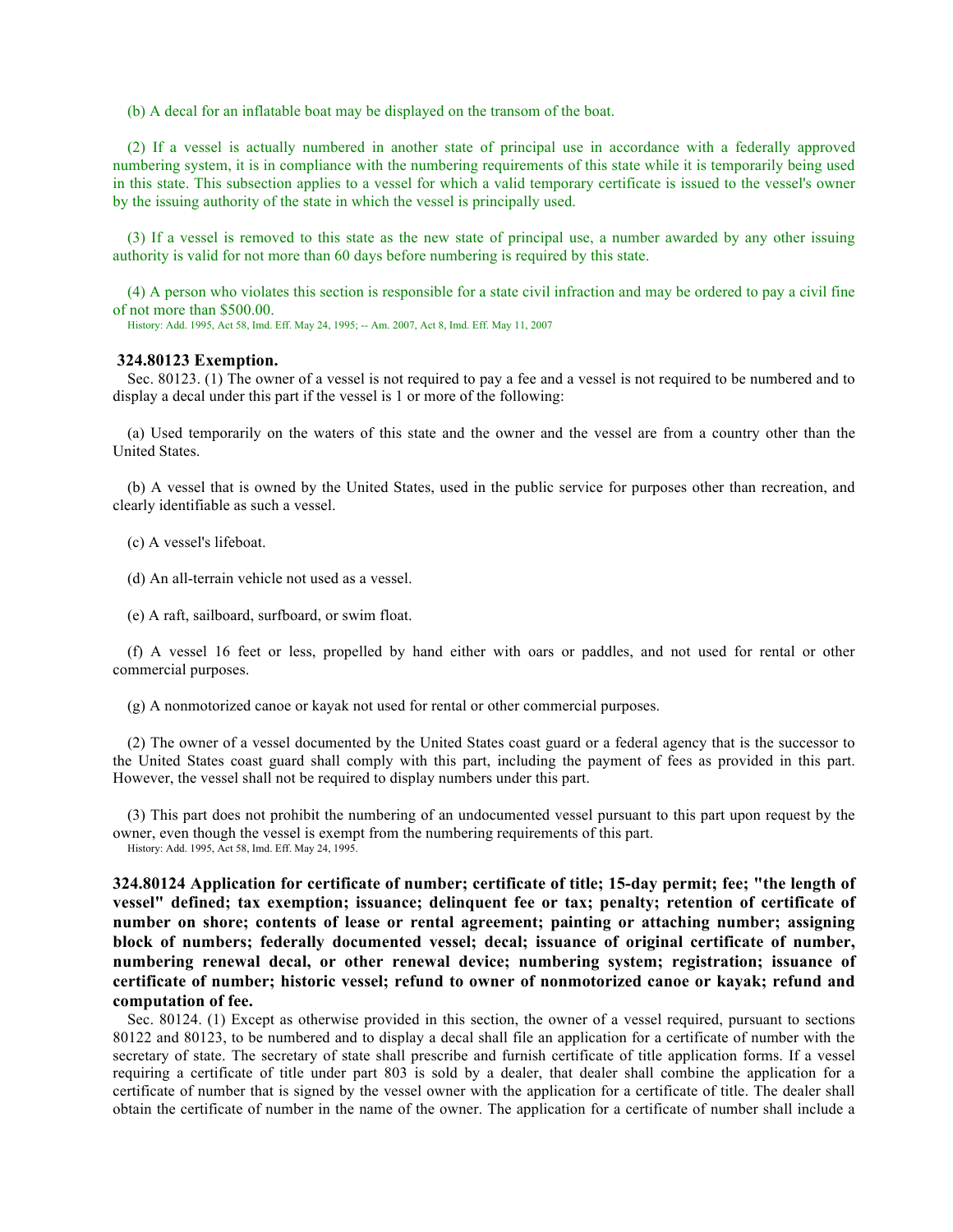certification. The owner of the vessel shall sign the application or, if the application is filed electronically, provide information requested by the secretary of state to verify the owner's identity. A person shall not file an application for a certificate of number that contains false information. A dealer who fails to submit an application as required by this section is guilty of a misdemeanor, punishable by imprisonment for not more than 90 days, or a fine of not more than \$100.00, or both.

(2) A dealer who submits an application for a certificate of number as provided in subsection (1) may issue to the owner of the vessel a 15-day permit, on forms prescribed by the secretary of state, for the use of the vessel while the certificate of number is being issued.

(3) A dealer may issue a 15-day permit, on a form prescribed by the secretary of state, for the use of a vessel purchased in this state and delivered to the purchaser for removal to a place outside of this state, if the purchaser certifies by his or her signature that the vessel will be registered and primarily used and stored outside of this state and will not be returned to this state by the purchaser for use or storage. A certificate of number shall not be issued for a vessel holding a permit under this subsection.

(4) A 15-day permit issued under subsection (2) or (3) shall not be renewed or extended.

(5) A person shall operate or permit the operation of a vessel for which a 15-day permit has been issued under this section only if the permit is valid and displayed on the vessel as prescribed by rule promulgated by the department under this part.

(6) Except as otherwise provided in this section, an applicant shall pay the following fee at the time of application: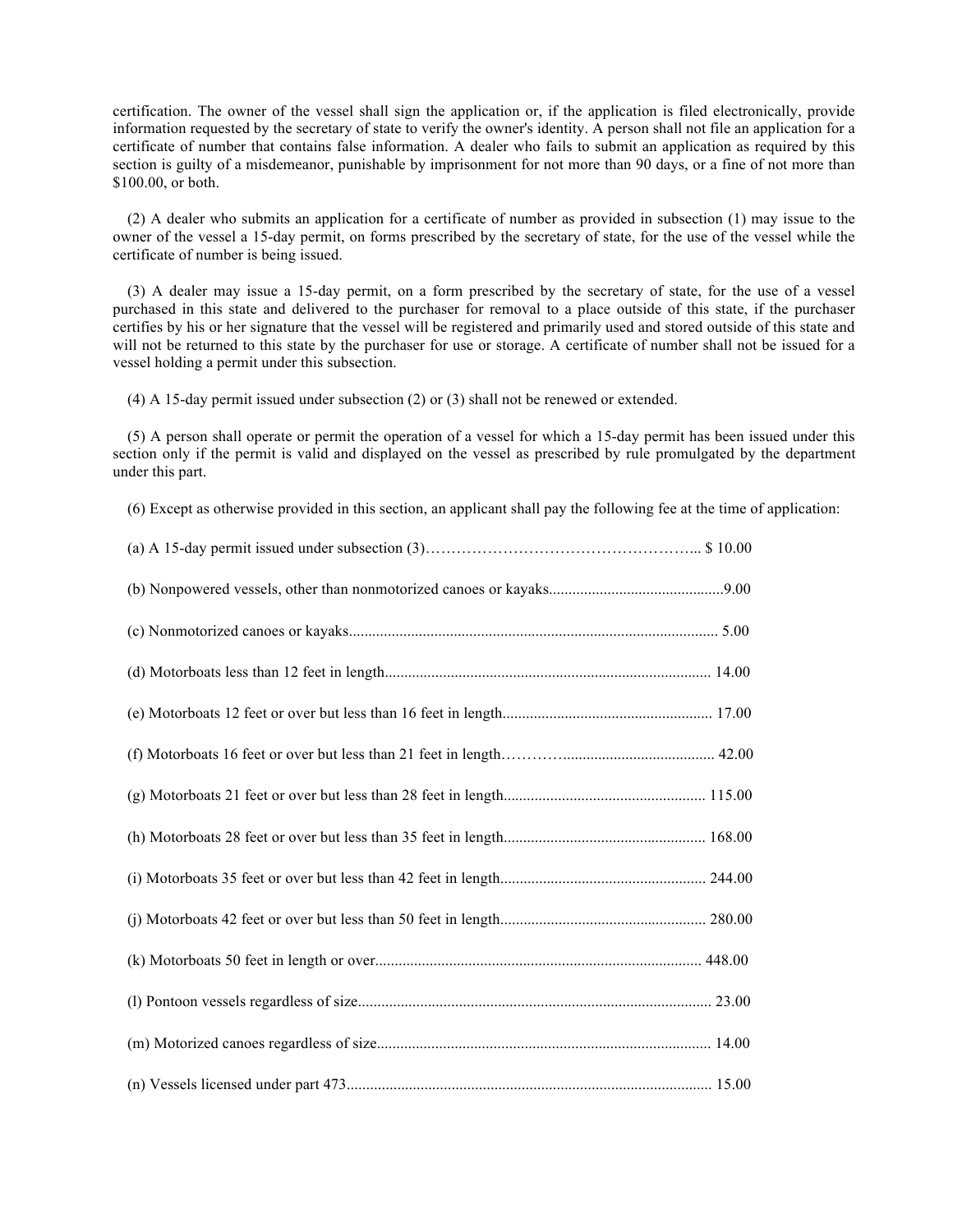(o) Vessels carrying passengers for hire that are in compliance with part 445, or under federal law; and vessels carrying passengers and freight or freight only and owned within this state or hailing from a port within this state.........................................................................................................................45.00

(7) As used in this section, "the length of a vessel" means the distance from end to end over the deck, excluding the longitudinal upward or downward curve of the deck, fore and aft. For a pontoon boat, length of a vessel means the length of its deck, fore and aft.

(8) Payment of the fee specified in this section exempts the vessel from the tax imposed under the general property tax act, 1893 PA 206, MCL 211.1 to 211.155.

(9) Upon receipt of an initial application for a certificate of number in approved form and payment of the required fee, the secretary of state shall enter the information upon the official records and issue to the applicant a certificate of number containing the number awarded to the vessel, the name and address of the owner, and other information that the secretary of state determines necessary. The secretary of state shall issue a certificate of number that is pocket size and legible. Except as provided in subsection (13), a person operating a vessel shall present that vessel's certificate of number to a peace officer upon the peace officer's request.

(10) If a check or draft payable to the secretary of state under this part is not paid on its first presentation, the fee or tax is delinquent as of the date the draft or check was tendered. The person tendering the check or draft remains liable for the payment of the fee or tax and a penalty.

(11) Upon determining that a fee or tax required by this part has not been paid and remains unpaid after reasonable notice and demand, the secretary of state may suspend a certificate of number.

(12) If a person who tenders a check or draft described in subsection (10) fails to pay the fee or tax for which the check or draft was tendered within 15 days after the secretary of state gives him or her notice that the check or draft described in subsection (10) was not paid on its first presentation, the secretary of state shall assess and collect a penalty of \$5.00 or 20% of the check or draft, whichever is larger, in addition to the fee or tax.

(13) The owner or authorized agent of the owner of a vessel less than 26 feet in length that is leased or rented to a person for noncommercial use for not more than 24 hours may retain, at the place from which the vessel departs or returns to the possession of the owner or the owner's representative, the certificate of number for that vessel if a copy of the lease or rental agreement is on the vessel. Upon the demand of a peace officer, the operator shall produce for inspection either the certificate of number or a copy of the lease or rental agreement for that vessel. The lease or rental agreement shall contain each of the following:

(a) The vessel number that appears on the certificate of number.

- (b) The period of time for which the vessel is leased or rented.
- (c) The signature of the vessel's owner or that person's authorized agent.
- (d) The signature of the person leasing or renting the vessel.

(14) Upon receipt of a certificate of number for a vessel, the owner of that vessel shall paint on or attach in a permanent manner to each side of the forward half of the vessel the number identified in the certificate of number, in the manner prescribed by rules promulgated by the department. The secretary of state shall assign to the owner of vessels for rent or lease a block of numbers sufficient to number consecutively all of that owner's rental or lease vessels. The owner shall maintain the numbers in a legible condition. A vessel documented by the United States coast guard or a federal agency that is the successor to the United States coast guard is not required to display numbers under this part but shall display a decal indicating payment of the fee prescribed in subsection (6), and shall otherwise be in compliance with this part. This subsection does not apply to a nonpowered vessel 12 feet or less in length.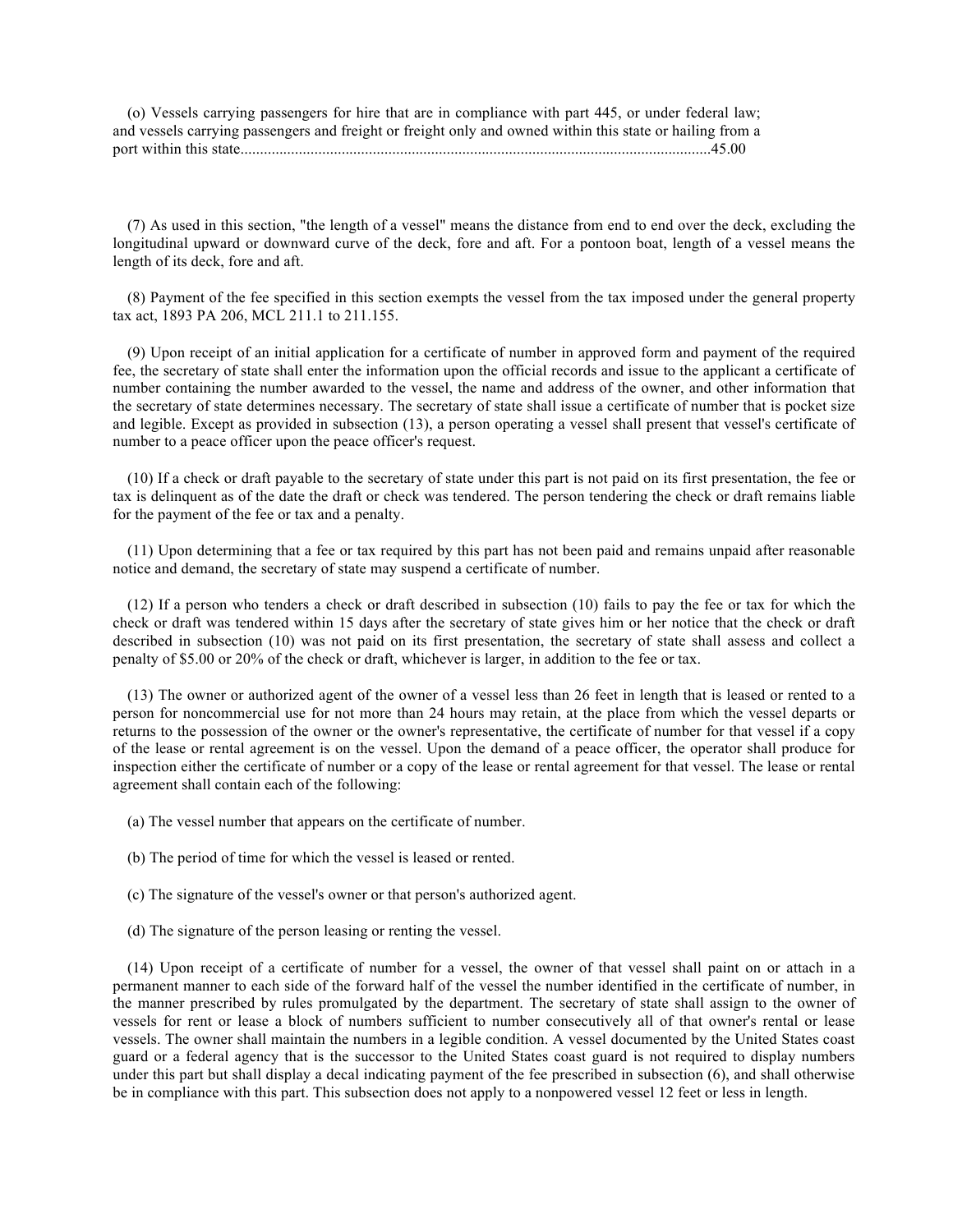(15) Upon receipt of an application for a certificate of number in an approved form and payment of the fee required by this part, the secretary of state shall issue a decal that indicates that the vessel is numbered in compliance with this part. The decal shall be color-coded and dated to identify the year of its expiration. The department shall promulgate a rule or rules to establish the manner in which the decal is to be displayed. A person who operates a vessel in violation of a rule promulgated to implement this subsection is responsible for a state civil infraction and may be ordered to pay a civil fine of not more than \$500.00.

(16) A decal is valid for a 3-year period that begins on April 1 and expires on March 31 of the third year. An original certificate of number may be issued up to 90 days before April 1. A numbering renewal decal or other renewal device may be issued up to 90 days before the expiration of a certificate.

(17) Upon receipt of a request for renewal of a decal and payment of the fee prescribed in subsection (6), the secretary of state shall issue to the applicant a decal as provided in subsection (15). A person who operates a vessel for which no decal was issued as required under this section or for which a decal has expired is responsible for a state civil infraction and may be ordered to pay a civil fine of not more than \$500.00.

(18) The numbering system adopted under this part shall be in accordance with the standard system of numbering established by the secretary of the department in which the United States coast guard operates.

(19) An agency of this state, a political subdivision of this state, or a state supported college or university of this state that owns a vessel that is required to be numbered under this part shall register that vessel and upon payment of either of the following shall receive from the secretary of state a certificate of number for that vessel:

(a) A fee of \$3.00 for a vessel that is not used for recreational, commercial, or rental purposes.

(b) The fee required under subsection (6) for a vessel that is used for recreational, commercial, or rental purposes.

(20) The secretary of state shall, upon receipt of payment of the fee required under subsection (19), issue a certificate of number for each vessel subject to subsection (19).

(21) A vessel that is 30 years of age or older and not used other than in club activities, exhibitions, tours, parades, and other similar activities is a historic vessel. The secretary of state shall make available to the public application forms for certificates of number for historic vessels and, upon receipt of a completed application form and fee, shall number a historic vessel as a historic vessel. The fee for the numbering of a historic vessel is 1/3 of the otherwise applicable fee specified in subsection (6).

(22) The secretary of state shall refund to the owner of a vessel registered under this part all of the registration fee paid for that vessel under this section if all of the following conditions are met during the period for which the registration fee was paid:

(a) The owner transfers or assigns title or interest in the registered vessel before placing the decal issued under subsection  $(15)$  on the vessel.

(b) The owner surrenders the unused decal to the secretary of state within 30 days after the date of transfer or assignment.

(23) The secretary of state shall refund to the surviving spouse of a deceased vessel owner the registration fee paid under this part, prorated on a monthly basis, upon receipt of the decal issued under subsection (15) or evidence satisfactory to the secretary of state that the decal issued under subsection (15) has been destroyed or voided.

(24) If the secretary of state computes a fee under this part that results in a figure other than a whole dollar amount, the secretary of state shall round the figure to the nearest whole dollar.

History: Add. 1995, Act 58, Imd. Eff. May 24, 1995 ;-- Am. 2007, Act 8, Imd. Eff. May 11, 2007 ;-- Am. 2012, Act 28, Imd. Eff. Feb. 23, 2012 ;-- Am. 2012, Act 294, Imd. Eff. Aug. 1, 2012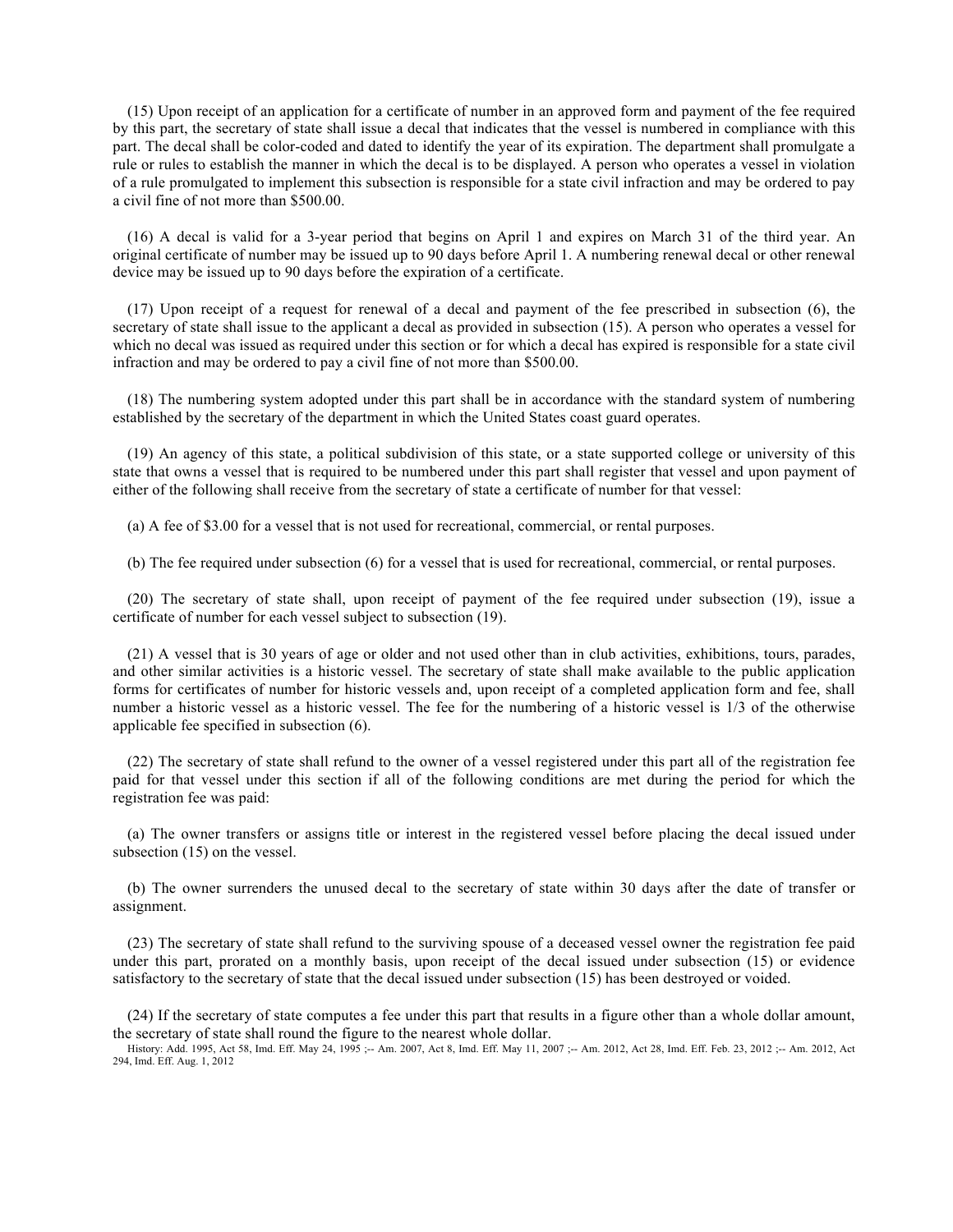# **324.80124a Great Lakes protection specialty watercraft decal.**

Sec. 80124a. (1) Subject to subsection (4), the secretary of state shall make available for purchase an annual Great Lakes protection specialty watercraft decal. The Great Lakes protection specialty watercraft decal shall be designed by the secretary of state and shall depict some aspect of the Great Lakes or of Great Lakes water quality.

(2) The Great Lakes protection specialty watercraft decal shall be sold for \$35.00. Revenues from the sale of Great Lakes specialty watercraft decals shall be expended as provided for in section 80124b.

(3) The secretary of state may establish the appropriate placement of Great Lakes protection specialty watercraft decals on watercraft so as not to create confusion for law enforcement officers with decals required under section 80124.

(4) The secretary of state shall discontinue sales of Great Lakes protection specialty watercraft decals under subsection (1) if the secretary of state is unable to sell at least 2,000 decals in the fiscal year ending September 30, 2005 and at least 500 decals in each fiscal year thereafter.

History: Add. 2003, Act 293, Imd. Eff. Jan. 8, 2004 .

# **324.80124b Great Lakes protection specialty watercraft decal; use of money received from sale; definitions.**

Sec. 80124b. (1) Money received by the secretary of state from the sale of each Great Lakes protection specialty watercraft decal under section 80124a shall be used as follows:

(a) \$10.00 shall be retained by the secretary of state for use in creating and distributing the decal.

(b) \$25.00 shall be forwarded to the state treasurer for deposit into the Michigan Great Lakes protection fund to be used for research on aquatic nuisance species, for public education of the threat of aquatic nuisance species, and for efforts to eradicate aquatic nuisance species from the Great Lakes and other waters of the state.

(2) As used in this section:

(a) "Aquatic nuisance species" means that term as it is defined in section 3101.

(b) "Michigan Great Lakes protection fund" means the Michigan Great Lakes protection fund created in section 32905.

History: Add. 2003, Act 294, Imd. Eff. Jan. 8, 2004.

# **324.80125 Notice of destruction, abandonment, or sale of vessel; transfer of vessel; change of address; surrender of certificate; cancellation of certificate and reassignment of number; certificate for replacement vessel; refund; recording new address and returning certificates; application for transfer of certificate; fees; duration of certificate; duplicate certificate.**

Sec. 80125. (1) The owner of a vessel shall notify the secretary of state within 15 days if the vessel is destroyed, abandoned, or sold; if an interest in the vessel is transferred, either wholly or in part, to another person; or if the owner's address no longer conforms to the address appearing on the certificate of number. The notice shall consist of a surrender of the certificate of number, on which the proper information shall be noted on a place to be provided on the certificate. When the surrender of the certificate is due to the vessel being destroyed or abandoned, the secretary of state shall cancel the certificate and enter that fact in the secretary of state's records, and the number may be reassigned.

(2) The owner of a destroyed vessel, upon proper application, may receive a new certificate of number, valid for the remainder of the numbering period, for a replacement vessel, if all of the following conditions are met:

(a) The replacement vessel is owned by the same person who owned the destroyed vessel.

(b) The owner of the replacement vessel pays additional fees, if required under section 80124, due to the change in vessel size or classification.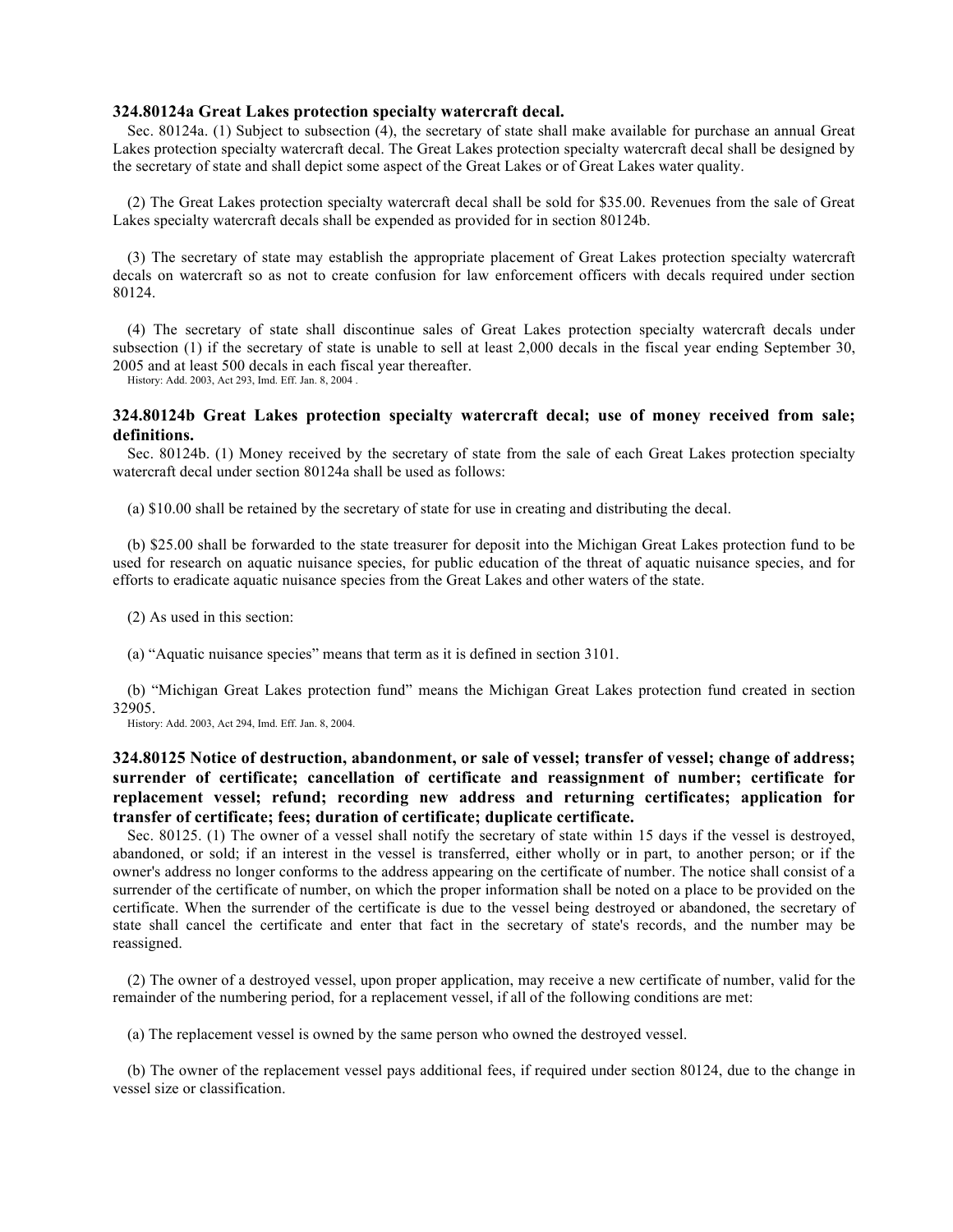(c) Payment of a \$2.00 application fee.

(3) If the fees required for the replacement vessel under section 80124 are less than the fees that were required for the destroyed vessel, the owner of the vessel shall not receive a refund.

(4) If the surrender of the certificate of number is due to a change of the owner's address, the new address shall be recorded by the secretary of state and a certificate of number bearing that information shall be returned to the owner.

(5) The transferee of a vessel registered under this part, within 15 days after acquisition of the vessel, shall make application to the secretary of state for transfer to the transferee of the certificate of number issued to the vessel. The transferee shall provide his or her name, address, and the number of the vessel and pay to the secretary of state a transfer fee of \$2.00. The registration fee for the certificate of number shall be 2/3 the fee provided in section 80124 if the transferred certificate of number would have remained valid for 1 year or less. The registration fee for the certificate of number shall be 1/3 the fee provided in section 80124 if the transferred certificate of number would have remained valid for more than 1 year but less than 2 years. An additional registration fee shall not be assessed if the transferred registration would have remained valid for 2 or more years. Unless the application is made and the fee paid within 15 days after acquisition of the vessel, the vessel shall be considered to be without certificate of number and a person shall not operate the vessel until a certificate is issued. Upon receipt of the application and appropriate fees, the secretary of state shall transfer the certificate of number issued for the vessel to the new owner. The certificate of number shall be valid for a 3-year period.

(6) If a certificate of number is lost, mutilated, or illegible, the owner of the vessel shall obtain a duplicate of the certificate upon application and payment of a fee of \$2.00.

History: Add. 1995, Act 58, Imd. Eff. May 24, 1995.

#### **324.80126 Dealer certificates of number and dealer decals.**

Sec. 80126. (1) A dealer shall apply for and obtain from the secretary of state dealer certificates of number and dealer decals for each vessel of the dealer that is tested, demonstrated, or otherwise operated. Upon receipt of an application in a form approved by the secretary of state and payment of \$30.00 for each set of dealer certificates of number and dealer decals, the secretary of state shall issue to the applicant the dealer certificates of number and dealer decals. A single dealer certificate of number and dealer decal issued pursuant to this section may be used on only 1 vessel at a time.

- (2) The operator of a vessel governed by this section shall do each of the following:
- (a) Maintain the dealer certificate of number on board the vessel.
- (b) Upon demand of a peace officer, display the dealer certificate of number.

(c) Permanently or temporarily display the identifying number and dealer decal on the vessel in accordance with rules promulgated by the department under this part.

(3) A person shall not operate a vessel numbered under this section unless the dealer is on board the vessel or the operator has the written authorization of the dealer to operate the vessel. A person shall not use a vessel numbered under this section for commercial purposes that include the rental of the vessel or the carrying of passengers for hire on the vessel.

History: Add. 1995, Act 58, Imd. Eff. May 24, 1995.

## **324.80127 Payment of fee by credit card or check.**

Sec. 80127. The secretary of state may accept payment by a credit card or check in lieu of cash of a fee required under this part. The secretary of state shall determine which major credit cards may be utilized, provided, however, that the fee received shall not be less than 100% of the applicable fee.

History: Add. 1995, Act 58, Imd. Eff. May 24, 1995.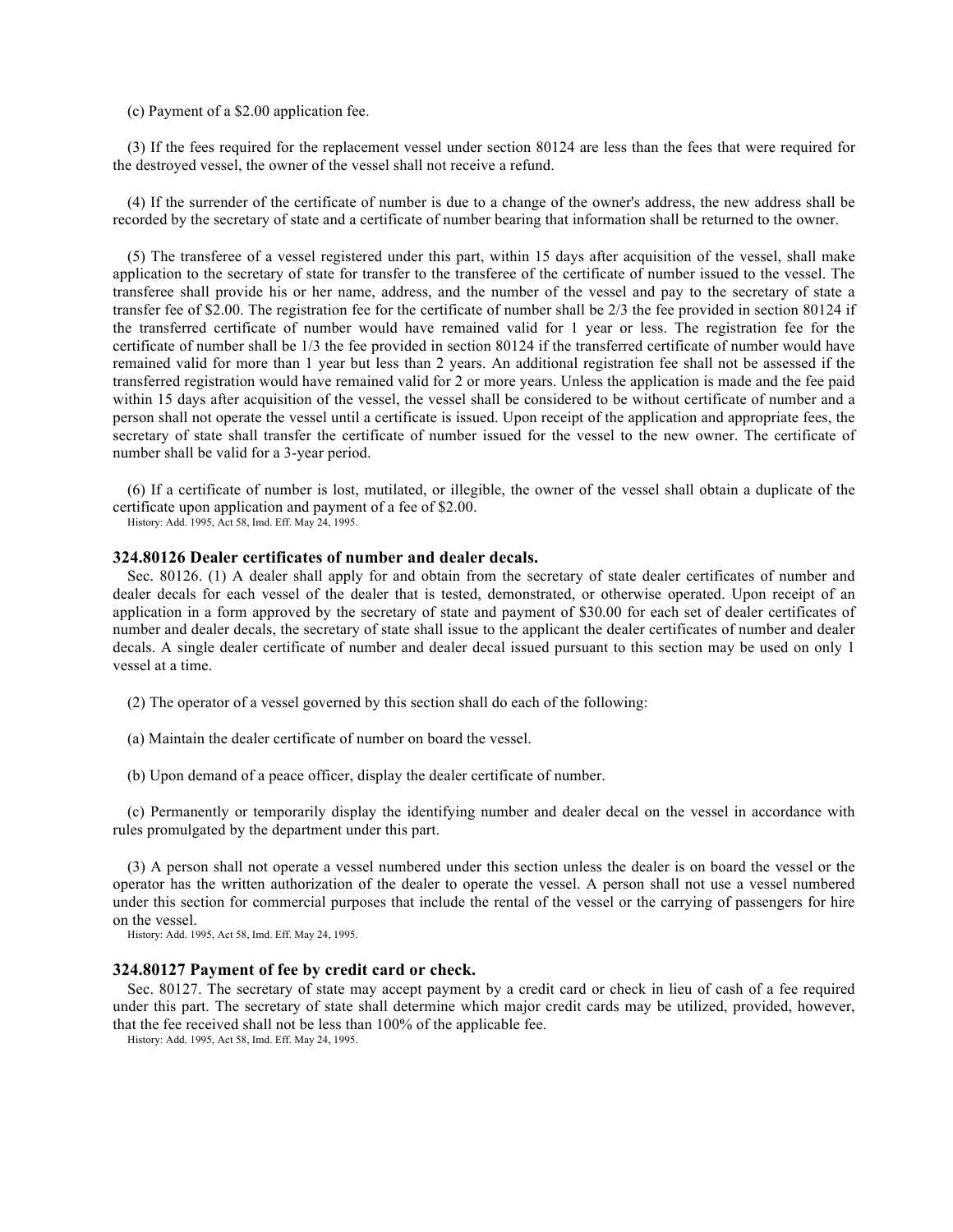## **324.80128 Secretary of state; certificate of number.**

Sec. 80128. The secretary of state may award any certificate of number directly or may authorize any person to act as his or her agent for the awarding of a certificate of number.

History: Add. 1995, Act 58, Imd. Eff. May 24, 1995.

## **324.80129 Maintenance of records; availability to the public.**

Sec. 80129. Records maintained under this part, other than those declared to be confidential by law or which are restricted by law from disclosure to the public, shall be available to the public pursuant to procedures prescribed in this part and in the freedom of information act, 1976 PA 442, MCL 15.231 to 15.246. History: Add. 1995, Act 58, Imd. Eff. May 24, 1995;--Am. 1997, Act 102, Imd. Eff. Aug. 7, 1997.

# **324.80130 Commercial lookup service; disposition of fees; computerized central file; purpose; creation; maintenance; providing records to nongovernmental person or entity; payment; admissibility in evidence.**

Sec. 80130. (1) The secretary of state may provide a commercial lookup service of records maintained under this part. For each individual record looked up, the secretary of state shall charge a fee specified annually by the legislature, or if none, a market-based price established by the secretary of state. The secretary of state shall process a commercial lookup request only if the request is in a form or format prescribed by the secretary of state. Fees collected under this subsection on and after October 1, 2005 shall be credited to the transportation administration collection fund created in section 810b of the Michigan vehicle code, 1949 PA 300, MCL 257.810b, through October 1, 2015.

(2) To provide an individual, historical boating record, the secretary of state shall create and maintain a computerized central file that includes the information contained on application forms received under this part and the name of each person who is convicted of an offense, who fails to comply with an order or judgment issued, or against whom an order is entered under this part. The computerized central file shall be interfaced with the law enforcement information network as provided in the C.J.I.S. policy council act, 1974 PA 163, MCL 28.211 to 28.215.

(3) The secretary of state shall not provide an entire computerized central or other file of records maintained under this part to a nongovernmental person or entity unless the purchaser pays the prescribed fee or price for each individual record contained within the computerized file.

(4) A certified copy of an order, record, or paper maintained under this part is admissible in evidence in the same manner as the original and is prima facie proof of the facts stated in the original.

History: Add. 1995, Act 58, Imd. Eff. May 24, 1995 ;-- Am. 1997, Act 102, Imd. Eff. Aug. 7, 1997 ;-- Am. 2005, Act 174, Imd. Eff. Oct. 12, 2005 ;-- Am. 2009, Act 100, Imd. Eff. Sept. 30, 2009 ;-- Am. 2011, Act 90, Imd. Eff

#### **324.80130a Disclosure of information prohibited; exceptions.**

Sec. 80130a. (1) Except as provided in this section and section 80130c, personal information in a record maintained under this part shall not be disclosed, unless the person requesting the information furnishes proof of identity considered satisfactory to the secretary of state and certifies that the personal information requested will be used for a permissible purpose identified in this section or in section 80130c. Notwithstanding this section, highly restricted personal information shall be used and disclosed only as expressly permitted by law.

(2) Personal information in a record maintained under this act shall be disclosed by the secretary of state if required to carry out the purposes of a specified federal law. As used in this section, "specified federal law" means the automobile information disclosure act, Public Law 85-506, 15 U.S.C. 1231 to 1232 and 1233, the former motor vehicle information and cost savings act, Public Law 92-513, the former national traffic and motor vehicle safety act of 1966, Public Law 89-563, the anti-car theft act of 1992, Public Law 102-519, 106 Stat. 3384, the clean air act, chapter 360, 69 Stat. 322, 42 U.S.C. 7401 to 7431, 7470 to 7479, 7491 to 7492, 7501 to 7509a, 7511 to 7515, 7521 to 7525, 7541 to 7545, 7547 to 7550, 7552 to 7554, 7571 to 7574, 7581 to 7590, 7601 to 7612, 7614 to 7617, 7619 to 7622, 7624 to 7627, 7641 to 7642, 7651 to 7651o, 7661 to 7661f, and 7671 to 7671q, and all federal regulations promulgated to implement these federal laws.

(3) Personal information in a record maintained under this act may be disclosed to any person by the secretary of state as follows: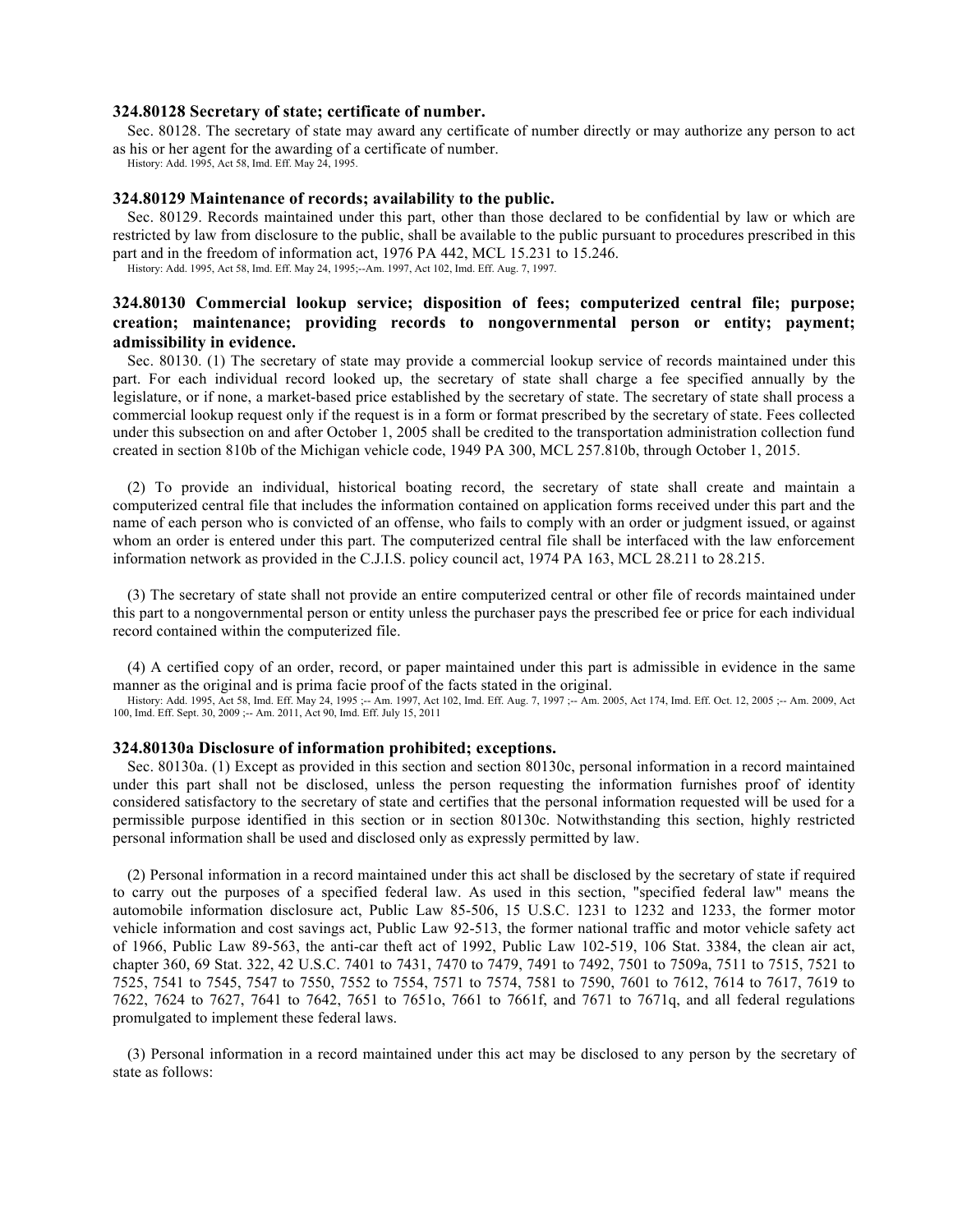(a) For use by any government agency, including any court or law enforcement agency, in carrying out its functions, or any private person or entity acting on behalf of a government agency in carrying out its functions.

(b) For use in connection with matters of watercraft and operator safety or watercraft theft; watercraft emissions; watercraft product alterations, recalls, or advisories; performance monitoring of watercraft; watercraft research activities including survey research; and the removal of nonowner records from the original records of watercraft manufacturers.

(c) For use in the normal course of business by a business or its agents, employees, or contractors to verify the accuracy of personal information submitted by an individual to the business or its agents, employees, or contractors, and if the information as submitted is not correct or is no longer correct, to obtain the correct information, but only for the purposes of preventing fraud, by pursuing legal remedies against, or recovering on a debt or security interest against, the individual.

(d) For use in connection with any civil, criminal, administrative, or arbitral proceeding in any court or government agency or before any self-regulatory body, including the service of process, investigation in anticipation of litigation, and the execution or enforcement of judgments and orders, or pursuant to an order of any court, administrative agency, or self-regulatory body.

(e) For use in legitimate research activities and in preparing statistical reports for commercial, scholarly, or academic purposes by a bona fide research organization, so long as the personal information is not published, redisclosed, or used to contact individuals.

(f) For use by any insurer, self-insurer, or insurance support organization, or its agents, employees, or contractors, in connection with claims investigation activities, antifraud activities, rating, or underwriting.

(g) For use in providing notice to the owner of an abandoned, towed, or impounded watercraft.

(h) For use by any licensed private security guard agency or alarm system contractor licensed under the private security guard act of 1968, 1968 PA 330, MCL 338.1051 to 338.1085, or a private detective or private investigator licensed under the private detective license act of 1965, 1965 PA 285, MCL 338.821 to 338.851, for any purpose permitted under this section.

(i) For use by a news medium in the preparation and dissemination of a report related in part or in whole to the operation of a motor vehicle or public safety. "News medium" includes a newspaper, a magazine or periodical published at regular intervals, a news service, a broadcast network, a television station, a radio station, a cablecaster, or an entity employed by any of the foregoing.

(j) For any use by an individual requesting information pertaining to himself or herself or requesting in writing that the secretary of state provide information pertaining to himself or herself to the individual's designee. A request for disclosure to a designee, however, may be submitted only by the individual.

History: Add. 1997, Act 102, Imd. Eff. Aug. 7, 1997;--Am. 2000, Act 194, Eff. Jan. 1, 2001.

# **324.80130b Resale or redisclosure of personal information; maintenance of records; duration; availability for inspection.**

Sec. 80130b. (1) An authorized recipient of personal information may resell or redisclose the information for any use permitted under section 80130a. An authorized recipient of an individual record or records under section 81114a may resell or redisclose personal information for any purpose.

(2) Any authorized recipient who resells or rediscloses personal information shall be required by the secretary of state to maintain for a period of not less than 5 years records as to the information obtained and the permitted use for which it was obtained, and to make such records available for inspection by the secretary of state, upon request. History: Add. 1997, Act 102, Imd. Eff. Aug. 7, 1997.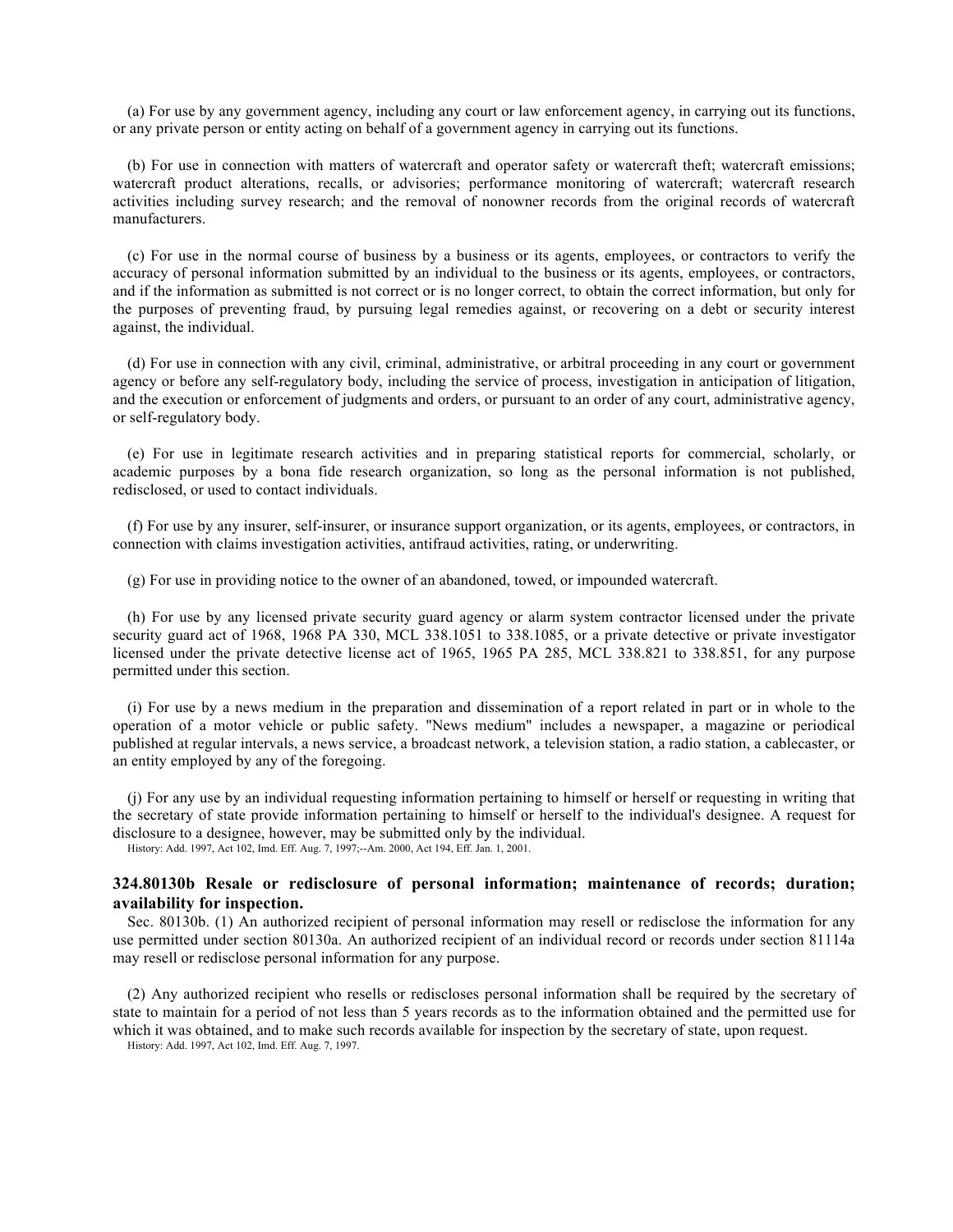# **324.80130c Furnishing list of information to federal, state, or local governmental agency; contract for sale of list of information; insertion of safeguard in agreement or contract; resale or redisclosure of information; disclosure of list based on watercraft operations or sanctions to nongovernmental agency.**

Sec. 80130c. (1) Upon request, the secretary of state may furnish a list of information from the records of the department maintained under this part to a federal, state, or local governmental agency for use in carrying out the agency's functions, or to a private person or entity acting on behalf of a governmental agency for use in carrying out the agency's functions. Unless otherwise prohibited by law, the secretary of state may charge the requesting agency a preparation fee to cover the cost of preparing and furnishing a list provided under this subsection if the cost of preparation exceeds \$25.00, and use the revenues received from the service to defray necessary expenses. If the secretary of state sells a list of information under this subsection to a member of the state legislature, the secretary of state shall charge the same fee as the fee for the sale of information under subsection (2) unless the list of information is requested by the member of the legislature to carry out a legislative function. The secretary of state may require the requesting agency to furnish 1 or more blank computer tapes, cartridges, or other electronic media, and may require the agency to execute a written memorandum of agreement as a condition of obtaining a list of information under this subsection.

(2) The secretary of state may contract for the sale of lists of records maintained under this part in bulk, in addition to those lists distributed at cost or at no cost under this section, for purposes defined in section 80130a(3). The secretary of state shall require each purchaser of information in bulk to execute a written purchase contract. The secretary of state shall fix a market-based price for the sale of lists of bulk information, which may include personal information. The proceeds from each sale shall be used by the secretary of state to defray the costs of list preparation and for other necessary or related expenses.

(3) The secretary of state or any other state agency shall not sell or furnish any list of information under subsection (2) for the purpose of surveys, marketing, and solicitations. The secretary of state shall ensure that personal information disclosed in bulk will be used, rented, or sold solely for uses permitted under this part.

(4) The secretary of state may insert any safeguard the secretary considers reasonable or necessary, including a bond requirement, in a memorandum of agreement or purchase contract executed under this section, to ensure that the information furnished or sold is used only for a permissible use and that the rights of individuals and of the secretary of state are protected.

(5) An authorized recipient of personal information disclosed under this section who resells or rediscloses the information for any of the permissible purposes described in section 80130a(3) shall do both of the following:

(a) Make and keep for a period of not less than 5 years records identifying each person who received personal information from the authorized recipient and the permitted purpose for which it was obtained.

(b) Allow a representative of the secretary of state, upon request, to inspect and copy records identifying each person who received personal information from the authorized recipient and the permitted purpose for which it was obtained.

(6) The secretary of state shall not disclose a list based on watercraft operation or sanctions to a nongovernmental agency, including an individual.

History: Add. 1997, Act 102, Imd. Eff. Aug. 7, 1997;--Am. 2000, Act 194, Eff. Jan. 1, 2001.

#### **324.80130d Prohibited conduct; violations as felony; penalties.**

Sec. 80130d. (1) A person who makes a false representation or false certification to obtain personal information under this part, or who uses personal information for a purpose other than a permissible purpose identified in section 80130a or 80130c, is guilty of a felony.

(2) A person who is convicted of a second violation of this section is guilty of a felony punishable by imprisonment for not less than 2 years or more than 7 years, or by a fine of not less than \$1,500.00 or more than \$7,000.00, or both.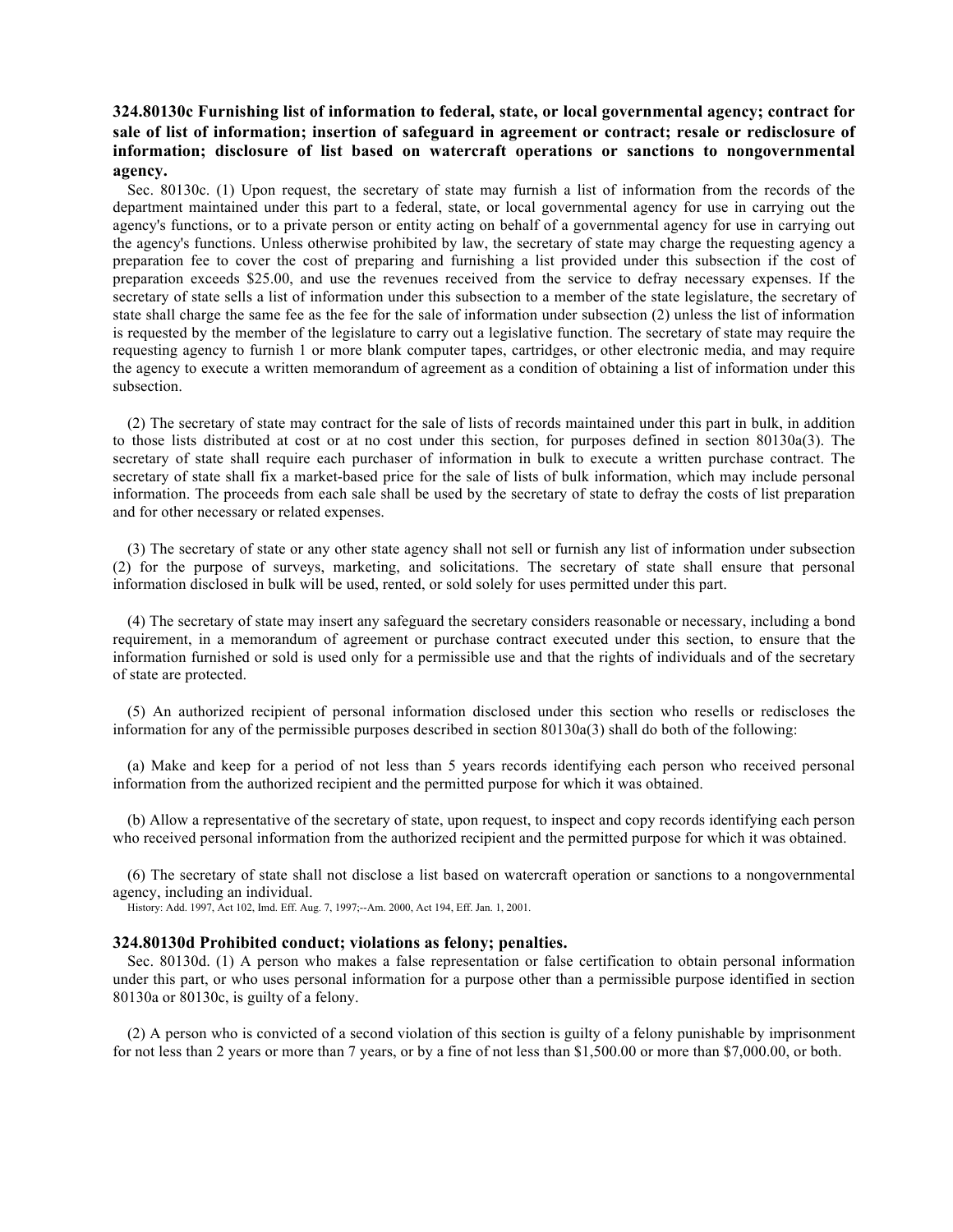(3) A person who is convicted of a third or subsequent violation of this section is guilty of a felony punishable by imprisonment for not less than 5 years or more than 15 years, or by a fine of not less than \$5,000.00 or more than \$15,000.00, or both.

History: Add. 1997, Act 102, Imd. Eff. Aug. 7, 1997.

# **324.80131 Violation of part or ordinance; record of charge or citation; forwarding abstracts or report to secretary of state; statement; certification; noncompliance; public inspection; basis for issuing order; transmitting and entering order of reversal; modifying requirements.**

Sec. 80131. (1) Each municipal judge and each clerk of a court of record shall keep a full record of every case in which a person is charged with or cited for a violation of this part or of a local ordinance corresponding to this part regulating the operation of vessels.

(2) Within 14 days after a conviction, forfeiture of bail, entry of a civil infraction determination, or default judgment upon a charge of, or citation for, violating this part or a local ordinance corresponding to this part regulating the operation of vessels, except as provided in subsection (11), the municipal judge or clerk of the court of record shall prepare and immediately forward to the secretary of state an abstract of the record of the court for the case. The abstract shall be certified to be true and correct by signature, stamp, or facsimile signature by the person required to prepare the abstract. If a city or village department, bureau, or person is authorized to accept a payment of money as a settlement for a violation of a local ordinance corresponding to this part, the city or village department, bureau, or person shall send a full report of each case in which a person pays any amount of money to the city or village department, bureau, or person to the secretary of state upon a form prescribed by the secretary of state.

(3) The abstract or report required under this section shall be made upon a form furnished by the secretary of state and shall include all of the following:

- (a) The name, address, and date of birth of the person charged or cited.
- (b) The date and nature of the violation.
- (c) The type of vessel operated at the time of the violation.
- (d) The date of the conviction, finding, forfeiture, judgment, or determination.
- (e) Whether bail was forfeited.
- (f) Any order issued by the court pursuant to this part.
- (g) Other information considered necessary to the secretary of state.

(4) As used in subsections (5) to (7), "felony in which a vessel was used" means a felony during the commission of which the person operated a vessel and while operating the vessel presented real or potential harm to persons or property and 1 or more of the following circumstances existed:

- (a) The vessel was used as an instrument of the felony.
- (b) The vessel was used to transport a victim of the felony.
- (c) The vessel was used to flee the scene of the felony.
- (d) The vessel was necessary for the commission of the felony.

(5) If a person is charged with a felony in which a vessel was used, the prosecuting attorney shall include the following statement on the complaint and information filed in district or circuit court: "You are charged with the commission of a felony in which a vessel was used. If you are convicted and the judge finds that the conviction is for a felony in which a vessel was used, as defined in section 80131 of the natural resources and environmental protection act, the secretary of state will order you not to operate a vessel on the waters of this state.".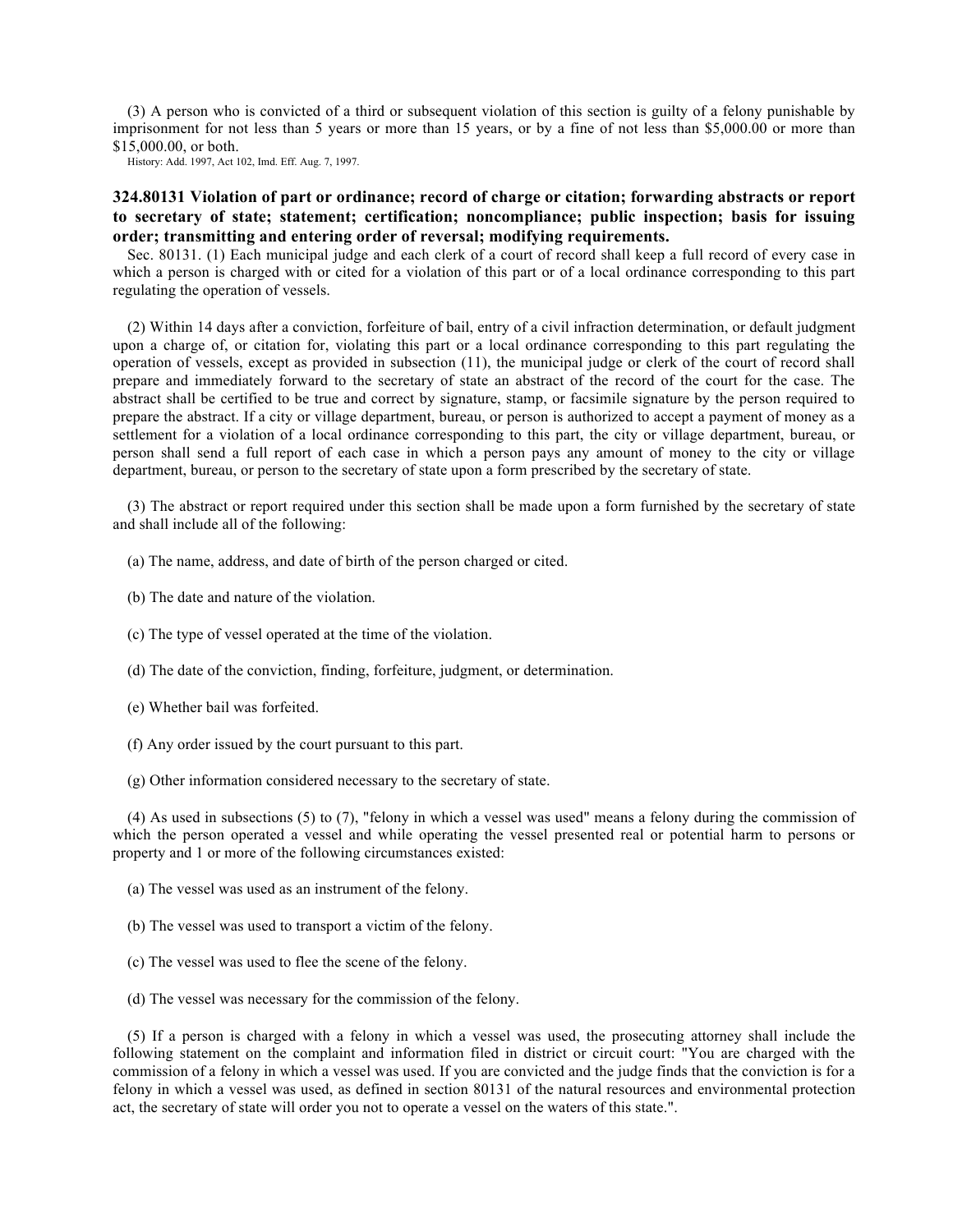(6) If a child is accused of an act the nature of which constitutes a felony in which a vessel was used, the prosecuting attorney or juvenile court shall include the following statement on the petition filed in the probate court: "You are accused of an act the nature of which constitutes a felony in which a vessel was used. If the accusation is found to be true and the judge or referee finds that the nature of the act constitutes a felony in which a vessel was used, as defined in section 80131 of the natural resources and environmental protection act, the secretary of state will order you not to operate a vessel on the waters of this state.".

(7) If the judge or juvenile court referee determines as part of the sentence or disposition that the felony for which the defendant was convicted or adjudicated and with respect to which notice was given pursuant to subsection (5) or (6) is a felony in which a vessel was used, the clerk of the court shall forward an abstract of the court record of that conviction or adjudication to the secretary of state.

(8) Every person required to forward abstracts to the secretary of state under this section shall certify for the period from January 1 through June 30 and for the period from July 1 through December 31 that all abstracts required to be forwarded during the period have been forwarded. The certification shall be filed with the secretary of state not later than 28 days after the end of the period covered by the certification. The certification shall be made upon a form furnished by the secretary of state and shall include all of the following:

(a) The name and title of the person required to forward abstracts.

(b) The court for which the certification is filed.

(c) The time period covered by the certification.

(d) The following statement: "I certify that all abstracts required by section 80131 of the natural resources and environmental protection act for the period \_\_\_\_\_\_\_\_\_\_\_\_ through \_\_\_\_\_\_\_\_\_\_\_ have been forwarded to the secretary of state.".

(e) Other information the secretary of state considers necessary.

(f) The signature of the person required to forward abstracts.

(9) The failure, refusal, or neglect of a person to comply with this section constitutes misconduct in office and is grounds for removal from office.

(10) Except as provided in subsection (11), the secretary of state shall keep all abstracts received under this section at the secretary of state's main office, and the abstracts shall be open for public inspection during the office's usual business hours. The secretary of state shall enter each abstract upon the boating record of the person to whom it pertains and shall record the information in a manner that makes the information available to peace officers through the law enforcement information network.

(11) The court shall not submit, and the secretary of state shall discard and not enter on the boating record, an abstract for a conviction or civil infraction determination for a violation of this part that could not be the basis for the secretary of state's issuance of an order not to operate a vessel on the waters of this state. The secretary of state shall discard and not enter on the boating record an abstract for a bond forfeiture that occurred outside this state.

(12) The secretary of state shall inform the court of the violations of this part that are used by the secretary of state as the basis for issuance of an order not to operate a vessel on the waters of this state.

(13) If a conviction or civil infraction determination is reversed upon appeal, the court shall transmit a copy of the order of reversal to the secretary of state, and the secretary of state shall enter the order in the proper book or index in connection with the record of the conviction or civil infraction determination.

(14) The secretary of state may permit a city or village department, bureau, person, or court to modify the requirement as to the time and manner of reporting a conviction, civil infraction determination, or settlement to the secretary of state if the modification will increase the economy and efficiency of collecting and utilizing the records. If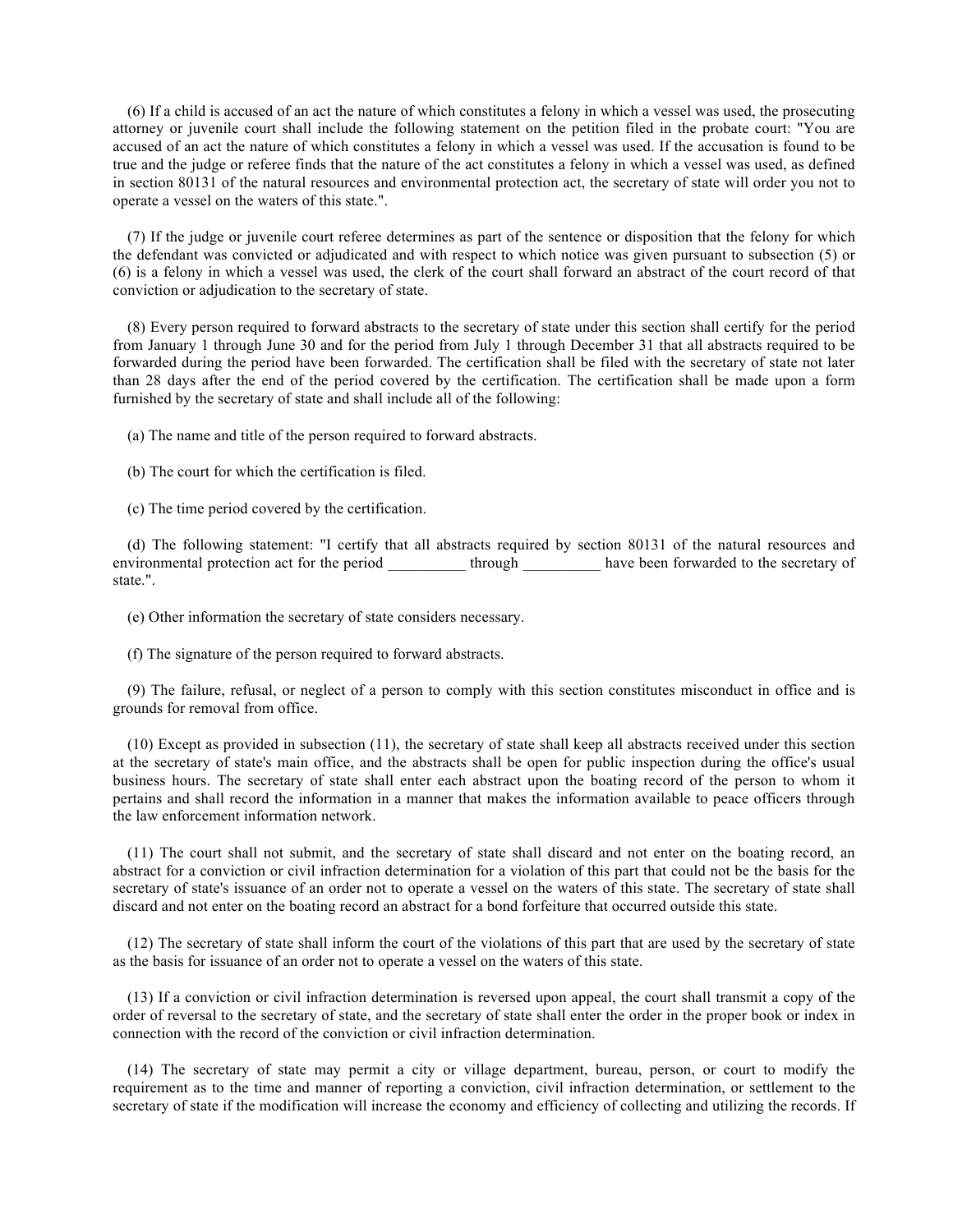the permitted abstract of court record reporting a conviction, civil infraction determination, or settlement originates as a part of the written notice to appear, authorized in section 80168, the form of the written notice and report shall be as prescribed by the secretary of state.

History: Add. 1995, Act 58, Imd. Eff. May 24, 1995.

#### **324.80132 Applicability of §§ 324.80134 and 324.80135; applicability of section.**

Sec. 80132. (1) Sections 80134 and 80135 apply to a vessel operated on waters subject to the jurisdiction of this state when the vessel is either of the following:

- (a) Operated by its operator for recreational purposes.
- (b) Required to be numbered in this state.

(2) This section does not apply to a vessel required to have a certificate of inspection under chapter I of title 46 of the Code of Federal Regulations.

History: Add. 1995, Act 58, Imd. Eff. May 24, 1995.

### **324.80133 Casualty involving vessel; assistance to injured persons.**

Sec. 80133. (1) The operator of a vessel involved in a collision, accident, or other casualty, and the operator of any other vessel, to the extent that he or she can do so without serious danger to his or her own vessel, crew, and passengers, shall render reasonable assistance to a person affected by the collision, accident, or other casualty, including the transporting of the injured person to a physician or surgeon for medical or surgical treatment, if it is apparent that treatment is necessary or when requested by the injured person.

(2) A person who complies with subsection (1), or who gratuitously and in good faith renders assistance at the scene of a vessel collision, accident, or other casualty without objection of the person assisted, is not liable for civil damages as a result of the rendering of assistance, or for an act or omission in providing or arranging towage, medical treatment, or other assistance, if the assisting person acts as an ordinary, reasonably prudent person would have acted under the same or similar circumstances.

History: Add. 1995, Act 58, Imd. Eff. May 24, 1995.

### **324.80134 Casualties involving vessels; exchange of identification.**

Sec. 80134. In the case of collision, accident, or other casualty involving a vessel, the operator shall stop his or her vessel and give his or her name and address and identification of his or her vessel, and the name and address of the owner of the vessel if he or she is not the operator, to the operator or occupants of any other vessel involved or to the owner or his or her agents of any property damaged by the accident.

History: Add. 1995, Act 58, Imd. Eff. May 24, 1995.

## **324.80134a Accident involving serious impairment of body function or death; remaining at scene of accident; violation as felony; "serious impairment of a body function" defined.**

Sec. 80134a. (1) The operator of a vessel who knows or who has reason to believe that he or she has been involved in an accident resulting in serious impairment of a body function or death of a person shall immediately stop his or her vessel at the scene of the accident and shall remain there until the requirements of sections 80133 and 80134 are fulfilled.

(2) Except as provided in subsection (3), a person who violates subsection (1) is guilty of a felony punishable by imprisonment for not more than 5 years or by a fine of not more than \$5,000.00, or both.

(3) A person who violates subsection (1) following an accident caused by that person that results in the death of another person is guilty of a felony punishable by imprisonment for not more than 15 years or a fine of not more than \$10,000.00, or both.

(4) As used in this section, "serious impairment of a body function" means that term as defined in section 58c of the Michigan vehicle code, 1949 PA 300, MCL 257.58c.

History: Add. 2003, Act 231, Eff. Apr. 1, 2004 .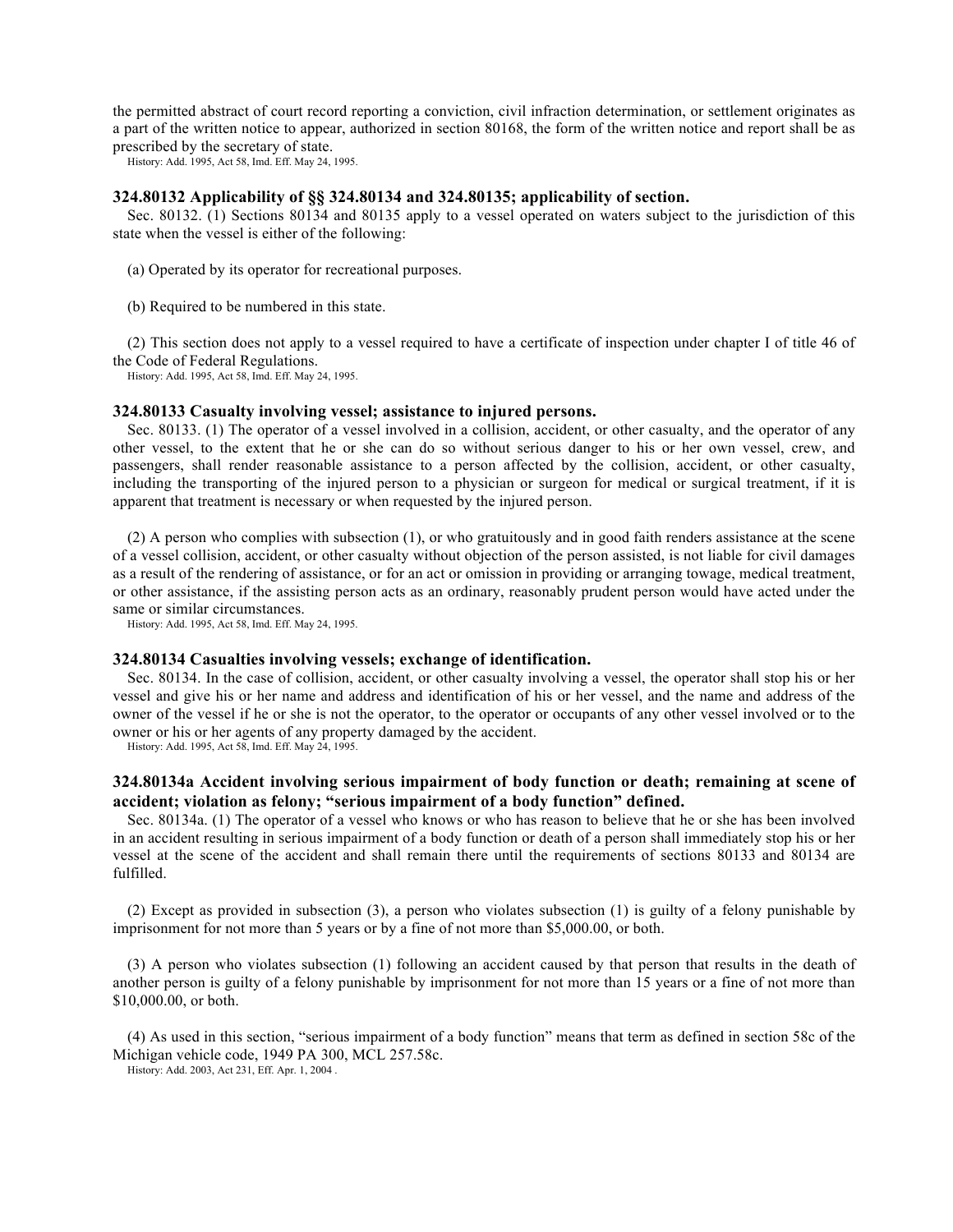## **324.80135 Casualty involving vessel; report.**

Sec. 80135. (1) In the case of collision, accident, or other casualty involving a vessel, the operator shall report the collision, accident, or other casualty to the nearest peace officer, state police post, or the sheriff of the county in which the collision, accident, or other casualty occurred.

(2) A report of a collision, accident, or other casualty involving a vessel that is made to a peace officer other than the sheriff of the county in which the collision, accident, or other casualty occurred shall be reported without delay by the peace officer to the sheriff of the county in which the collision, accident, or other casualty occurred. History: Add. 1995, Act 58, Imd. Eff. May 24, 1995.

# **324.80136 Peace officer receiving report or investigating casualty involving vessel; report to department and county sheriff; form and contents.**

Sec. 80136. A peace officer receiving a report or investigating the collision, accident, or other casualty involving a vessel shall prepare and submit within 15 days a complete report thereof to the department and the sheriff of the county where the collision, accident, or other casualty involving a vessel occurred, in a form and containing such information as the department may require.

History: Add. 1995, Act 58, Imd. Eff. May 24, 1995.

#### **324.80137 Casualty reports involving vessel; use; fee; copies; admissibility in court.**

Sec. 80137. All collision, accident, or other casualty reports involving a vessel shall be without prejudice and shall be for the information of the department. Any person upon the payment of \$2.00 to the department shall be furnished a copy of the report. The report required in section 80136 is not admissible in a court.

History: Add. 1995, Act 58, Imd. Eff. May 24, 1995.

# **324.80138 Transmission of information for analytical or statistical purposes.**

Sec. 80138. In accordance with a request by an authorized official or agency of the United States or by the department, information compiled or otherwise available to the secretary of state and the department under this part shall be transmitted to the official or agency of the United States or to the department for analytical and statistical purposes.

History: Add. 1995, Act 58, Imd. Eff. May 24, 1995.

### **324.80139 Rules.**

Sec. 80139. The department shall promulgate rules to establish a state vessel collision, accident, or other casualty reporting system in conformity with that established by the United States coast guard.

History: Add. 1995, Act 58, Imd. Eff. May 24, 1995.

# **324.80140 Educational programs; establishment; youthful boat operators training program; certificates of completion; information to be included in program.**

Sec. 80140. (1) In order to protect the public interest in the prudent and equitable use of the waters of this state and to enhance the enjoyment of pleasure boating and other recreational water sports on the waters of the state, the department shall establish and pursue comprehensive educational programs designed to advance boating and general water safety.

(2) The department shall put into effect a program to train youthful boat operators and shall issue a boating safety certificate to those who satisfactorily complete the program. For the purpose of giving the courses of instruction and awarding boating safety certificates, the department may designate as its agent any person it considers qualified to act in this capacity. A charge shall not be made for any instruction given or for the award of boating safety certificates.

(3) The department shall include in its educational programs under this section all of the following:

- (a) Information on proper marine fueling techniques.
- (b) Information on the problems that marine fuel spillage may cause to water bodies.

(c) Information on how and where to report a marine fuel spill. History: Add. 1995, Act 58, Imd. Eff. May 24, 1995; --Am. 2004, Act 95, Imd. Eff. May 7, 2004.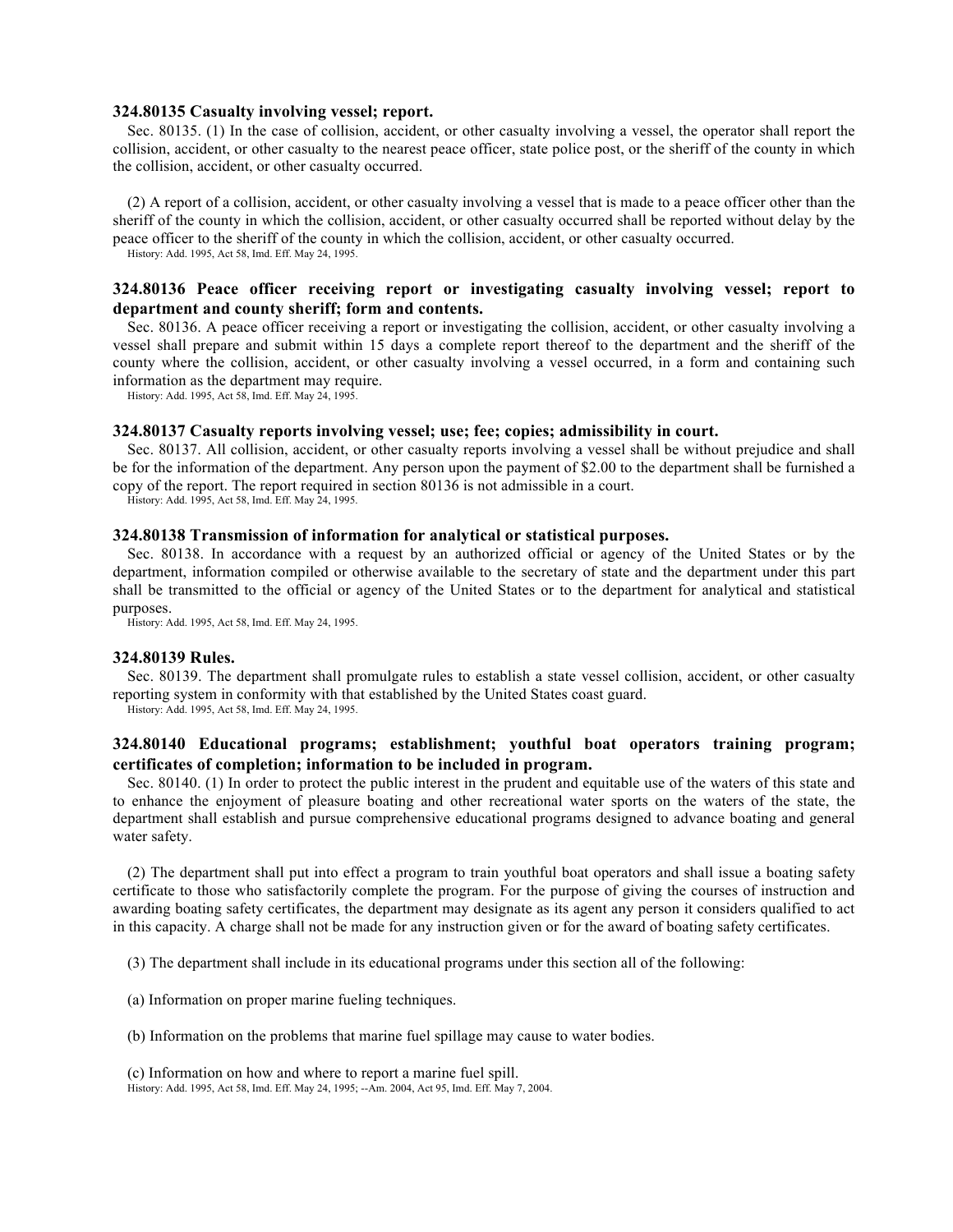# **324.80141. Operation of motorboat by person less than 12 years of age; operation of motorboat by person 12 through 15 years of age; operation of motorboat by person on or after July 1, 1996.**

Sec. 80141. (1) Except as otherwise provided in this section, a person less than 12 years of age shall not operate a motorboat on the waters of this state unless all of the following conditions are met:

(a) He or she has been issued and is in possession of a boating safety certificate.

(b) He or she is under the direct supervision of a person on board the motorboat who is 16 years of age or older.

(c) The motorboat he or she operates is powered by a motor or motors totaling no more than 35 horsepower.

(2) Except as otherwise provided in this section, a person 12 through 15 years of age may operate a motorboat on the waters of this state only if that person complies with either of the following:

(a) He or she is accompanied by at least 1 person 16 years of age or older.

(b) He or she is in possession of a boating safety certificate issued after he or she has satisfactorily completed a department approved course in boating safety.

(3) A person operating a motorboat as described in this section shall present the boating safety certificate issued to him or her upon the demand of any peace officer.

(4) This section does not apply to the operation of a motorboat that is powered by a motor or motors totaling no more than 6 horsepower.

(5) Beginning July 1, 2012, a person who is born on or after July 1, 1996 shall not operate a motorboat on the waters of this state unless the person has been issued and is in possession of a boating safety certificate. History: Add. 1995, Act 58, Imd. Eff. May 24, 1995 ;-- Am. 2012, Act 120, Eff. Nov. 1, 2012

# **324.80142 Wearing of personal flotation device by child required; exception; "charter boat" and "class C vessel" defined; violation; fine.**

Sec. 80142. (1) Except as provided in subsection (3), a person shall not operate a vessel on the waters of this state unless each person in an open deck area on board the vessel who is less than 6 years of age is wearing a type I or type II personal flotation device as described in R 281.1234 of the Michigan administrative code.

(2) A parent or guardian of a child less than 6 years of age who accompanies that child on board a vessel that is not a charter boat described in subsection (3) shall ensure that the child is wearing a personal flotation device that complies with this section.

(3) This section does not apply to a charter boat bearing either of the following:

(a) A valid certificate of inspection issued by the United States coast guard that verifies the charter boat's compliance with subchapter H or subchapter T of the code of federal regulations, 46 C.F.R. 70.01-1 to 80.40 and 175.01-1 to 185.30-30.

(b) A valid certificate of inspection issued by the department for a class C vessel that is greater than 45 feet in length.

(4) As used in this section, "charter boat" and "class C vessel" mean those terms as defined in section 44501.

(5) A person who violates this section is responsible for a state civil infraction and may be ordered to pay a civil fine of not more than \$100.00.

History: Add. 1995, Act 58, Imd. Eff. May 24, 1995;--Am. 1996, Act 174, Imd. Eff. Apr. 18, 1996.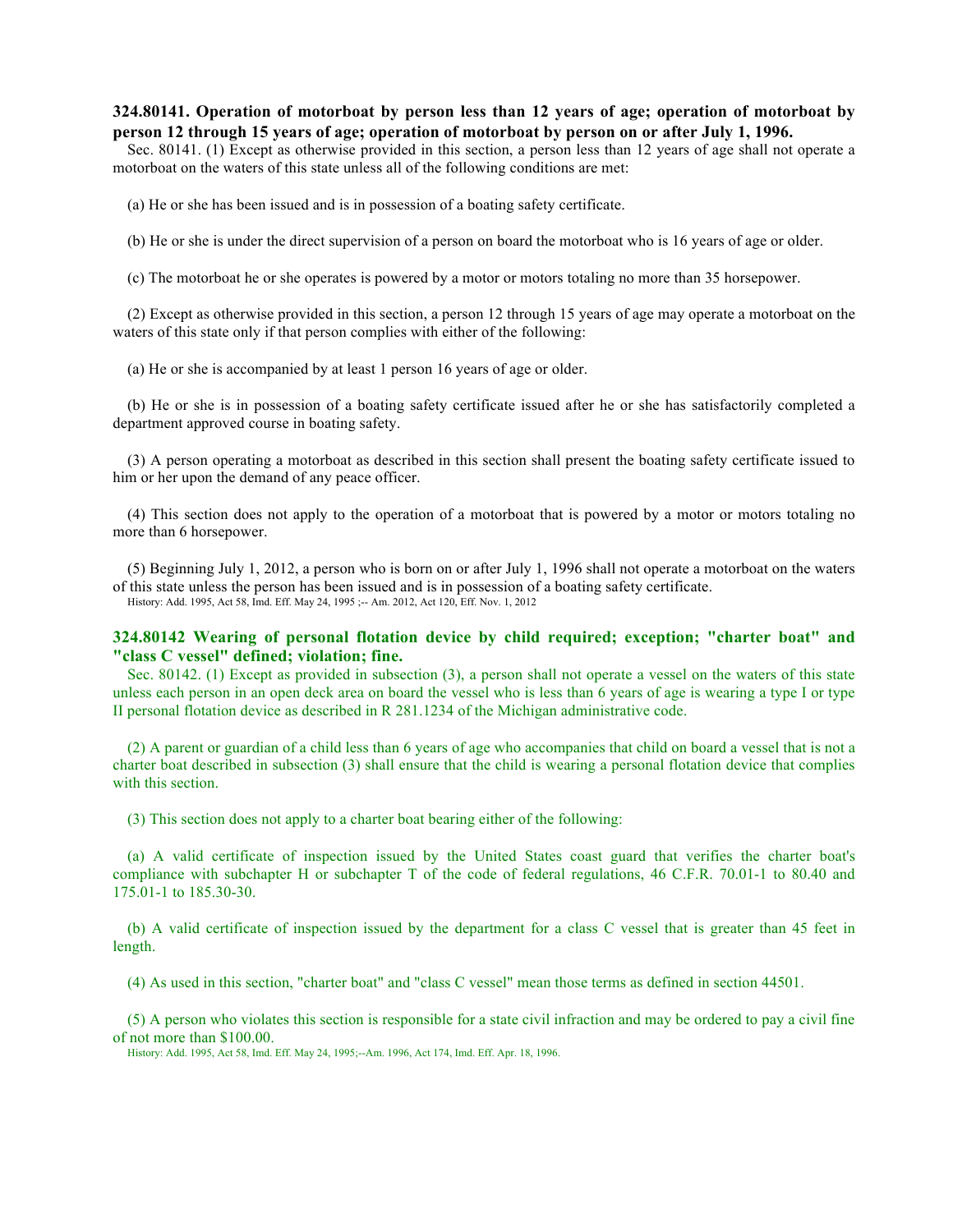# **324.80143 Barge; lights; number; placement; position; barges moored together; limitation; order to move moored vessel; violation as misdemeanor; penalty; costs; definitions.**

Sec. 80143. (1) The owner of a barge shall place his or her name, address, and telephone number on a prominent place on the hull of the barge in letters that are light-reflective, in a contrasting color to the hull, and not less than 6 inches in height.

(2) In addition to the other lighting requirements of this chapter and subject to subsection (3), the operator of a barge shall ensure that the barge is properly lit with 4 or more white lights during the period from sunset to sunrise and as practicable during all periods of limited visibility if any of the following apply:

(a) The barge projects into a restricted channel or into a channel established by buoys.

(b) The barge is moored so that it reduces the available navigable width of a channel.

(c) The barge is not parallel to the bank or dock to which it is moored.

(d) The barge is moored as part of a group of 2 or more barges.

(3) The lights on a barge described in subsection (1) shall be placed as follows if either of the following applies:

(a) If the barge or group formation of barges is positioned so that vessels may navigate on 1 or more sides of the barge or group formation of barges, the lights shall be displayed on each outside corner of the barge or group formation of barges.

(b) If the barge projects from a group formation of barges, the lights shall be displayed on the corners of the projecting barge that are outboard of the group.

(4) Lights used under this section shall meet the requirements of R 281.1233 of the Michigan administrative code and shall be positioned in such a manner and be of sufficient intensity as to be visible from any direction for at least 1 nautical mile at night under clear conditions.

(5) A group of barges shall not be moored together if the total width of those barges would exceed 82 feet.

(6) The department or a local authority may order a vessel moored in violation of this section that poses a hazard to navigation to be immediately moved and, if the vessel is not moved as ordered, may move or cause the vessel to be moved, with the owner subject to the payment of costs under subsection (8).

(7) A person who violates this section is guilty of a misdemeanor punishable by imprisonment for not more than 90 days or a fine of not more than \$10,000.00, or both. For purposes of this subsection, each 24-hour period that a violation exists constitutes a separate violation.

(8) The court shall order a person convicted of violating this section to pay the actual and reasonable costs incurred by this state or a local unit of government in moving a vessel under subsection (6).

(9) As used in this section:

(a) "Barge" means a flat-bottomed displacement vessel that is used to carry cargo or as a work platform, whether or not it operates under its own power.

(b) "Operator" includes a person in command of a barge while it is moored. History: Add. 2012, Act 59, Eff. Nov. 1, 2012

Compiler's Notes: Former MCL 324.80143, which pertained to requirements for operation of personal watercraft, was repealed by Act 263 of 1998, Eff. Mar. 23, 1999.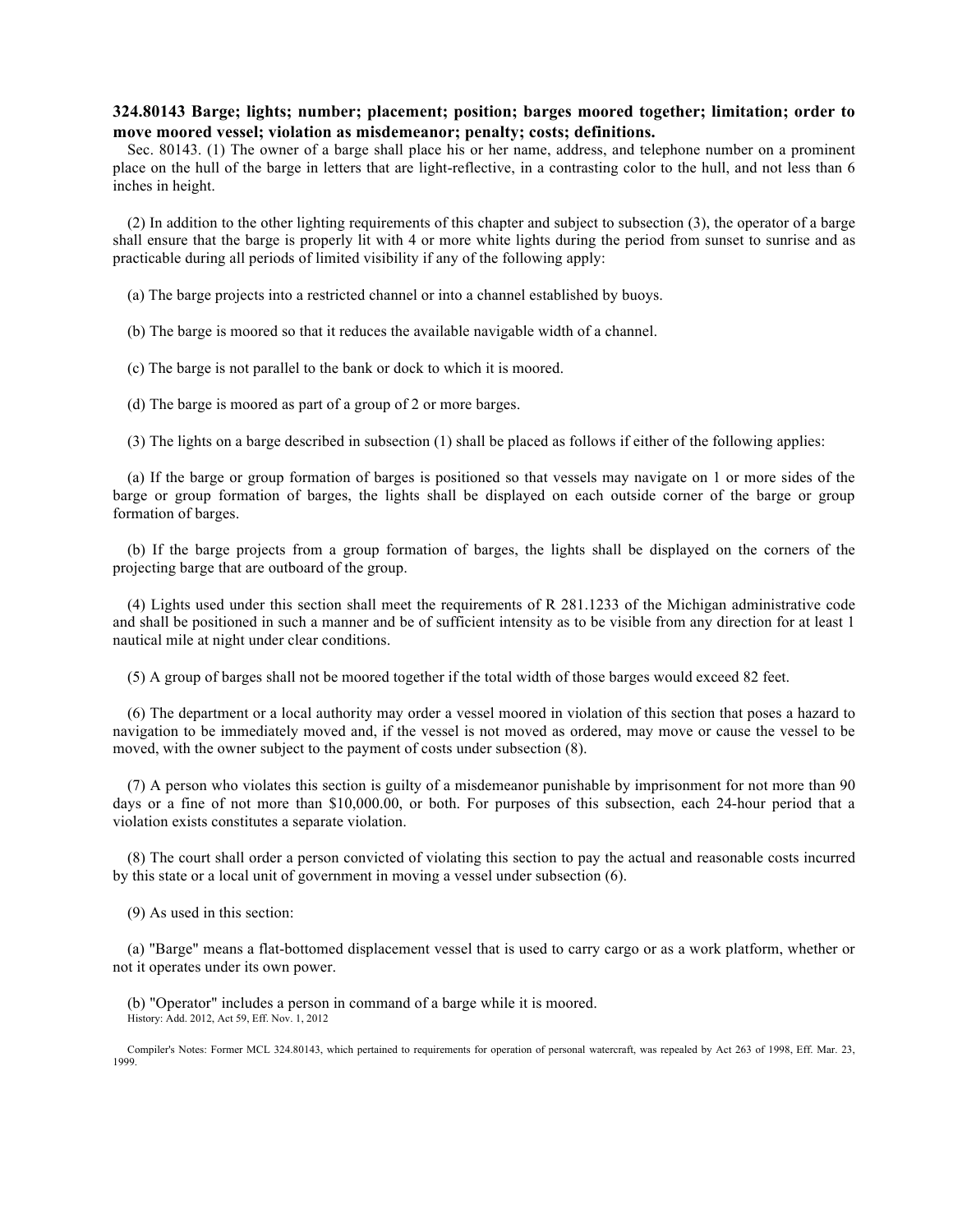# **324.80143a. Carrying, storing, maintaining, and using marine safety equipment onboard vessel; violation as civil infraction; fine.**

Sec. 80143a. A person who operates a vessel, or the owner of a vessel who operates or causes or permits the vessel to be operated, on the waters of this state shall carry, store, maintain, and use marine safety equipment onboard the vessel as required by the department. A person who violates this section is responsible for a state civil infraction and may be ordered to pay a civil fine of not more than \$100.00.

History: Add. 2012, Act 58, Eff. Nov. 1, 2012

## **324.80144 Operation of vessels; rules; violation; fine.**

Sec. 80144.(1) When vessels are being operated in such a manner as to make collision imminent or likely, the following apply:

(a) When 2 vessels are approaching each other head-on, or nearly so, the operator of each shall cause his or her vessel to pass on the port side of the other.

(b) When overtaking a vessel proceeding in the same direction, the operator of the overtaking vessel, unless it is not feasible to do so, shall pass on the port side of the vessel ahead.

(c) When 2 vessels are approaching each other at right angles or obliquely so as to involve risk of collision, other than when 1 vessel is overtaking another, the operator of the vessel that has the other on his or her own port side shall hold his or her course and speed, and the operator of the vessel that has the other on his or her own starboard side shall give way to the other by directing his or her course to starboard so as to cross the stern of the other vessel or, if necessary to do so, shall slacken his or her speed, stop, or reverse.

(d) When a motorboat and a vessel under sail are proceeding in a manner that involves a risk of collision, the operator of the motorboat shall give way to the vessel under sail.

(e) When a motorboat and a vessel not propelled by sail or mechanical means are proceeding in a manner that involves risk of collision, the operator of the motorboat shall give way to the other vessel.

(f) When, by any of the rules provided in this section, the operator of a vessel is required to give way to the other, the operator of the other vessel shall maintain his or her direction and speed.

(2) This section does not relieve the operator of a vessel otherwise privileged by this section from the duty to operate with due regard for the safety of all persons using the waters of this state.

(3) A person who violates this section is responsible for a state civil infraction and may be ordered to pay a civil fine of not more than \$500.00.

History: Add. 1995, Act 58, Imd. Eff. May 24, 1995; -- Am. 2007, Act 8, Imd. Eff. May 11, 2007

### **324.80145 Operation of vessels; speed; interference with use of waters by others; violation; fine.**

Sec. 80145. A person operating or propelling a vessel upon the waters of this state shall operate it in a careful and prudent manner and at such a rate of speed so as not to endanger unreasonably the life or property of any person. A person shall not operate any vessel at a rate of speed greater than will permit him or her, in the exercise of reasonable care, to bring the vessel to a stop within the assured clear distance ahead. A person shall not operate a vessel in a manner so as to interfere unreasonably with the lawful use by others of any waters. A person who violates this section is responsible for a state civil infraction and may be ordered to pay a civil fine of not more than \$500.00.

History: Add. 1995, Act 58, Imd. Eff. May 24, 1995; -- Am. 2007, Act 8, Imd. Eff. May 11, 2007

# **324.80146 Maximum or unlimited motorboat speed; rules; maximum motorboat speed where limits not established; exceptions; resolution requesting reduction in maximum speed limit; conditions requiring slow—no wake speed or minimum speed; violation; fine; exceptions; waiver.**

Sec. 80146.(1) The department may promulgate rules to establish maximum motorboat speed limits or to allow unlimited motorboat speed on the waters of this state.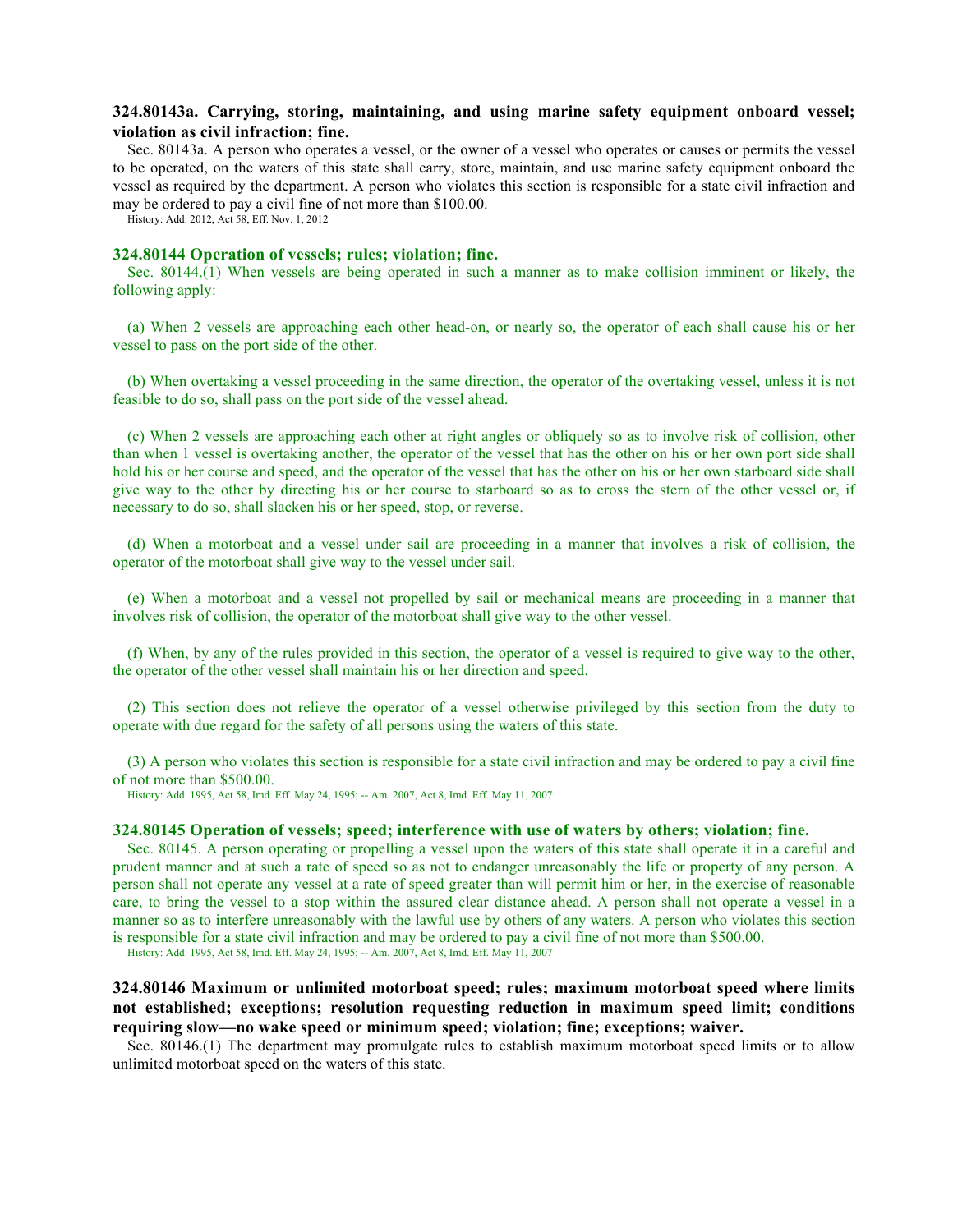(2) On waters of this state for which a motorboat speed limit is not established under subsection (1), on any waters for which the department has not established an unlimited motorboat speed limit, or on any waters for which stricter speed restrictions are not established pursuant to an act, a maximum speed limit of 55 miles per hour is established, except in an emergency and except for authorized peace and conservation officers when engaged in official duties. The maximum speed limit of 55 miles per hour does not apply to the Great Lakes and Lake St. Clair, except for an area within 1 mile of the shoreline measured at a right angle from the shoreline. Upon receipt of a resolution by the governing body of a local unit of government having jurisdiction over waters of this state requesting a reduction in the maximum speed limit on those waters, the department, pursuant to sections 80108 to 80113, may establish a maximum speed limit not to exceed 40 miles per hour on those waters.

(3) A person shall not operate a motorboat on the waters of this state at a speed greater than slow—no wake speed or the minimum speed necessary for the motorboat to maintain forward movement when within 100 feet of the shoreline where the water depth is less than 3 feet, as determined by vertical measurement, except in navigable channels not otherwise posted.

(4) A person who violates subsection (2) or (3) is responsible for a state civil infraction and may be ordered to pay a civil fine of not more than \$500.00, unless 1 of the following conditions exists:

(a) The requirements of this section have been waived as described under subsection (5).

(b) The person violates this section in a manner that constitutes reckless operation of a motorboat as described in section 80147.

(5) The department may waive the requirements of this section and section 80156 for marine events authorized by the department under section 80164.

History: Add. 1995, Act 58, Imd. Eff. May 24, 1995; -- Am. 2007, Act 8, Imd. Eff. May 11, 2007

#### **324.80147 Reckless operation of vessels; penalty.**

Sec. 80147. (1) If a person carelessly and heedlessly operates a vessel upon the waters of this state in disregard of the rights or safety of others, without due caution and circumspection, or at a rate of speed or in a manner that endangers or is likely to endanger a person or property, that person is guilty of reckless operation of a vessel and is subject to the penalties described in subsection (3).

(2) If a person, while being towed on water skis, a water sled, a surfboard, or a similar contrivance upon the waters of this state, carelessly and heedlessly navigates, steers, or controls himself or herself in disregard of the rights or safety of others or without due caution and circumspection and in a manner that endangers or is likely to endanger a person or property, then that person is guilty of reckless operation of the contrivance that he or she controls is subject to the penalties described in subsection (3).

(3) Upon a person's conviction under this section, the court may issue an order prohibiting that person from operating a vessel on the waters of this state for a period of not more than 2 years. Upon a person's subsequent conviction under this section, the court shall order that person to participate in and complete a marine safety educational program approved by the department. An order issued pursuant to this subsection is in addition to any other penalty authorized under this part.

History: Add. 1995, Act 58, Imd. Eff. May 24, 1995.

## **324.80148 Operating motorboat at more than slow--no wake speed; prohibitions; exceptions.**

Sec. 80148. (1) Subject to the exceptions described in subsection (2), a person shall not operate a motorboat at more than slow--no wake speed if any of the following circumstances exist:

(a) A person is located on or in the bow of the motorboat, and that motorboat is not manufactured to provide bow seating.

(b) A person or a portion of a person's body extends beyond the exterior port or starboard walls of the hull of the motorboat.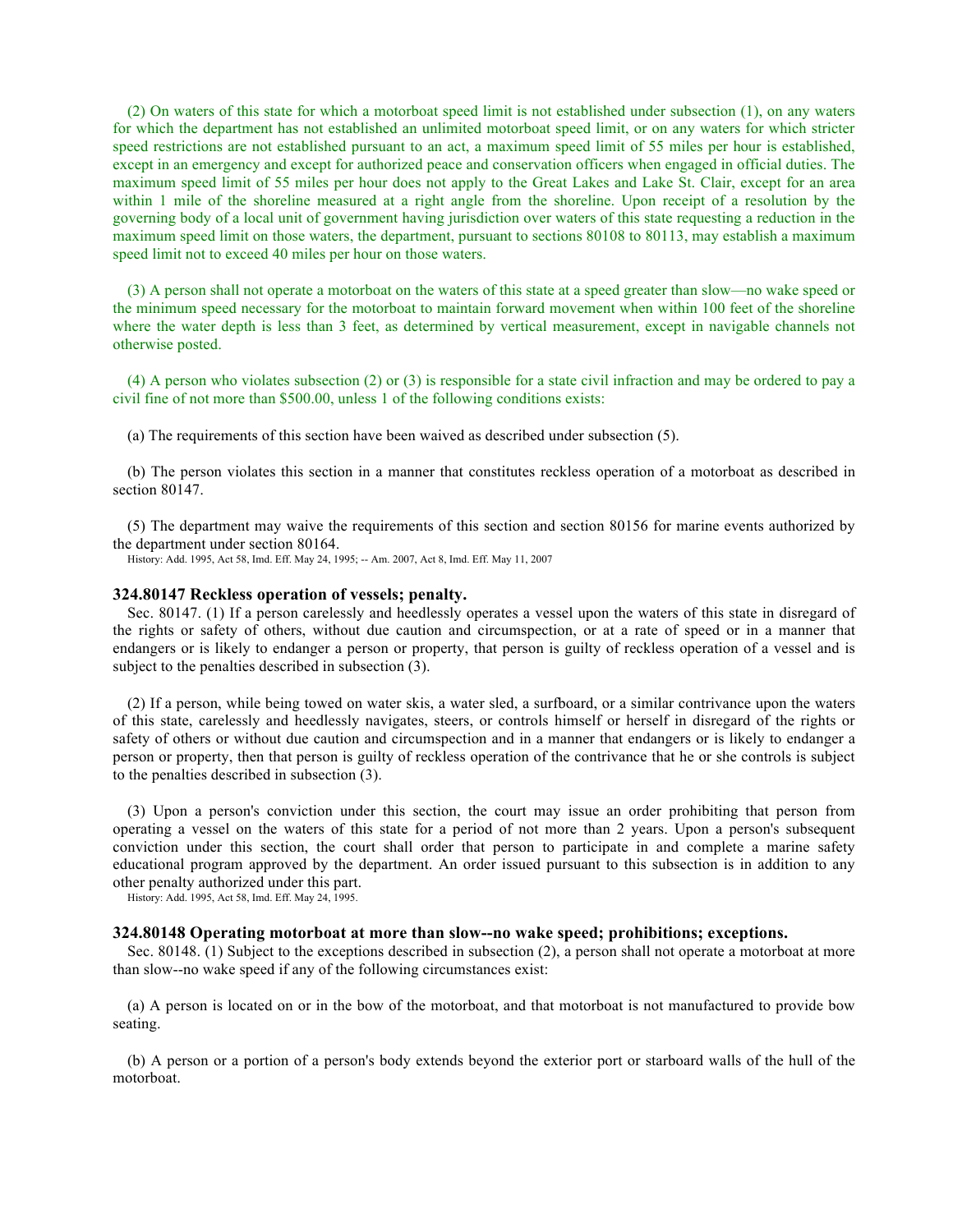(2) This section does not apply to either of the following:

(a) A person engaged in the operation of a sailboat that is not being powered by a motor.

(b) A person on board a vessel who is attempting to anchor, moor, dock, or otherwise secure the vessel. History: Add. 1995, Act 58, Imd. Eff. May 24, 1995.

## **324.80149 Operation of vessels in counter-clockwise fashion; distance between persons being towed and other objects; exception; violation as misdemeanor; violation as civil infraction; fine.**

Sec. 80149.(1) A person operating a vessel on the waters of this state in areas not marked by well defined channels, canals, rivers, or stream courses shall operate the vessels in a counter-clockwise fashion to the extent that it is reasonably possible. These persons and persons being towed on water skis or on a water sled, kite, surfboard, or similar contrivance shall maintain a distance of 100 feet from any dock, raft, buoyed or occupied bathing area, or vessel moored or at anchor, except when the vessel is proceeding at a slow—no wake speed or when water skiers are being picked up or dropped off, if that operation is otherwise conducted with due regard to the safety of persons and property and in accordance with the laws of this state. Except as otherwise provided in subsection (2), a person who violates this section is guilty of a misdemeanor.

(2) A person who violates this section while on any of the following bodies of water in this state is responsible for a state civil infraction and may be ordered to pay a civil fine of not more than \$500.00:

(a) The Great Lakes.

(b) Lake St. Clair.

(c) The St. Clair river.

History: Add. 1995, Act 58, Imd. Eff. May 24, 1995; -- Am. 2007, Act 8, Imd. Eff. May 11, 2007

#### **324.80150 Operation of vessels; prohibited in certain areas.**

Sec. 80150. A person shall not operate a vessel on any of the waters of this state within a lawfully authorized restricted area clearly marked by buoys, beacons, or other distinguishing devices as being prohibited to vessels. History: Add. 1995, Act 58, Imd. Eff. May 24, 1995.

#### **324.80151 Towing of persons; prohibited time; violation; fine.**

Sec. 80151.(1) A person operating a vessel shall not have in tow or otherwise be assisting in the propulsion of a person on water skis or on a water sled, surfboard, or other similar contrivance during the period of 1 hour after sunset to 1 hour prior to sunrise.

(2) A person shall not permit himself or herself to be towed on water skis or on a water sled, surfboard, or similar contrivance in violation of this part.

(3) A person who violates this section is responsible for a state civil infraction and may be ordered to pay a civil fine of not more than \$500.00.

History: Add. 1995, Act 58, Imd. Eff. May 24, 1995; -- Am. 2007, Act 8, Imd. Eff. May 11, 2007

# **324.80152. Towing or assisting person prohibited; exceptions; violation; fine; subsections (1) and (3) inapplicable under certain conditions; standards; rules; certification; information to be provided; specification of bodies of water for use in practice.**

Sec. 80152. (1) Except as otherwise provided in this section, a person shall not operate a vessel on the waters of this state while towing or otherwise assisting a person being towed unless both of the following conditions are met:

(a) A person capable of communicating to the vessel operator the condition and needs of the person being towed or assisted is on board the vessel and positioned to observe the person being towed or assisted.

(b) The person being towed is wearing the proper type I, type II, or type III personal flotation device, as applicable. The wearing of an inflatable personal flotation device does not satisfy this requirement.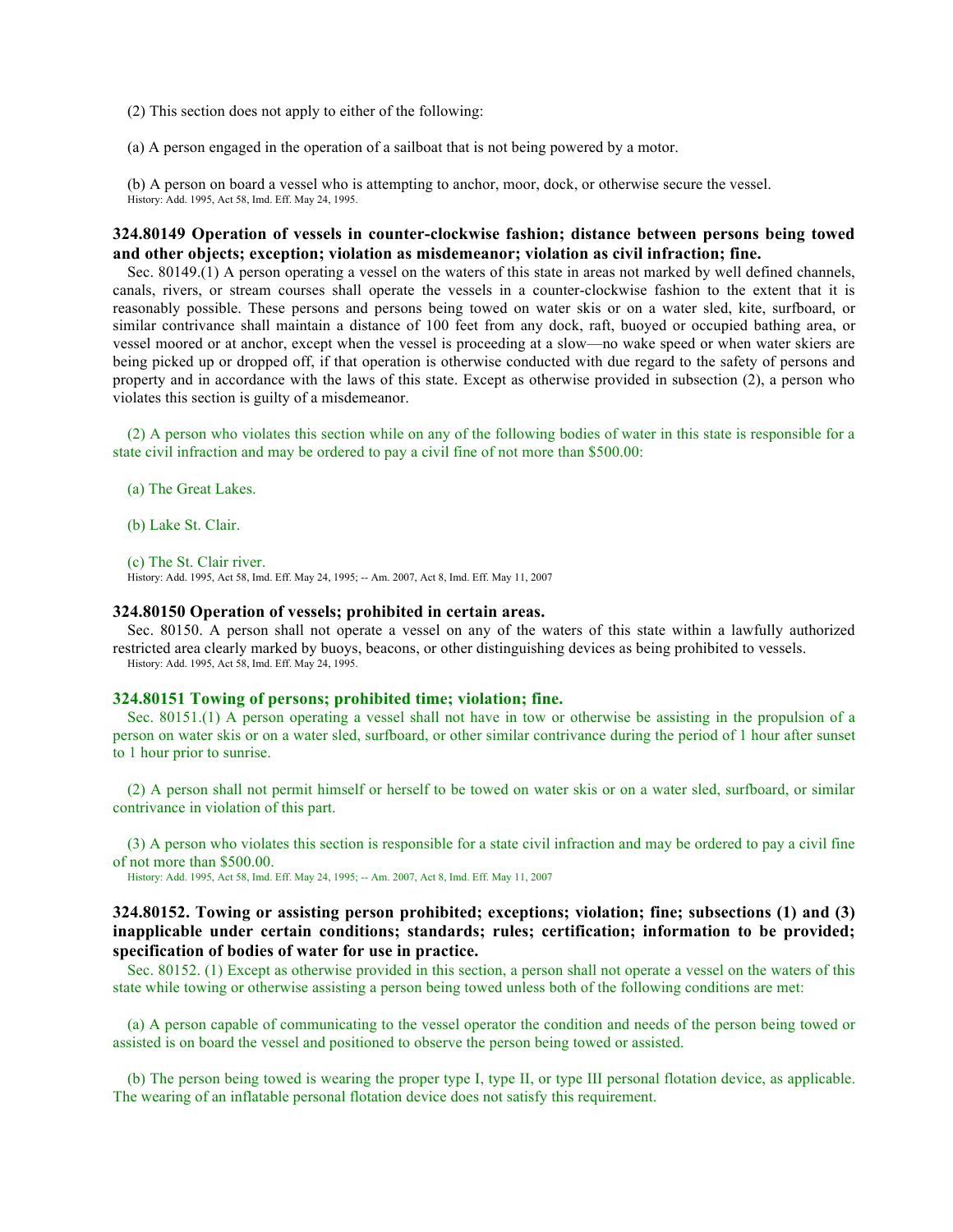(2) A person who violates subsection (1) is responsible for a state civil infraction and may be ordered to pay a civil fine of not more than \$100.00.

(3) A person shall not permit himself or herself to be towed or otherwise assisted by a vessel on the waters of this state unless he or she complies with the conditions listed in subsection (1).

(4) A person who violates subsection (3) who is 16 years of age or older is responsible for a state civil infraction and may be ordered to pay a civil fine of not more than \$100.00.

(5) Subsections (1) and (3) do not apply to any of the following:

(a) A person who operates or who is towed by a vessel used by a ski school in the giving of instructions or a vessel used in sanctioned ski tournaments, competitions, expositions, or trials if the vessel is equipped with a 170-degree wide-angle rearview mirror affixed in a manner that will permit the operator to observe the progress of the person being towed.

(b) A person being towed by a motorboat less than 16 feet in length that is actually operated by the person being towed if the vessel is constructed to be incapable of carrying the operator in or on the motorboat.

(c) A vessel operator or the person being towed if the vessel operator is towing a person preparing for a specific water ski tournament and if all of the following conditions are met:

(i) The vessel operator is certified as provided in subsection (6).

(ii) The person being towed is certified as provided in subsection (7).

(iii) Towing is conducted so that, on average, not more than 1 vessel approaches within 300 feet of the towing vessel during any 5-minute period.

(iv) The vessel is equipped with all of the following:

(A) A center-mounted tow pylon.

(B) A large clear rearview mirror capable of allowing the vessel operator to distinguish hand signals at a distance of 75 feet.

(C) Markings that identify the vessel as a vessel that is being operated in conformance with this subdivision.

(6) The department shall adopt standards for water ski tournament boat operation established by U.S.A. water ski in "Trained Boat Driver Program", April 1997, and by the American water ski association in "Drivers' Policy Manual". However, the department may promulgate rules providing for alternative standards under the administrative procedures act of 1969, 1969 PA 306, MCL 24.201 to 24.328. The department shall certify each individual who satisfies the standards described in this subsection as a tournament water ski vessel operator and issue proof of that certification to the individual.

(7) The department shall adopt standards for tournament water skiers established by the Michigan water ski association in "Guidelines for Training Permit Eligibility", proposed revision 125 of 1996. However, the department may promulgate rules providing for alternative standards under the administrative procedures act of 1969, 1969 PA 306, MCL 24.201 to 24.328. The department shall certify each individual who satisfies the standards described in this subsection as a tournament water skier and issue proof of that certification to the individual.

(8) The Michigan water ski association shall provide annually to the department and the Michigan sheriffs association both of the following:

(a) A list of the individuals whom the organization considers qualified for tournament water skiing.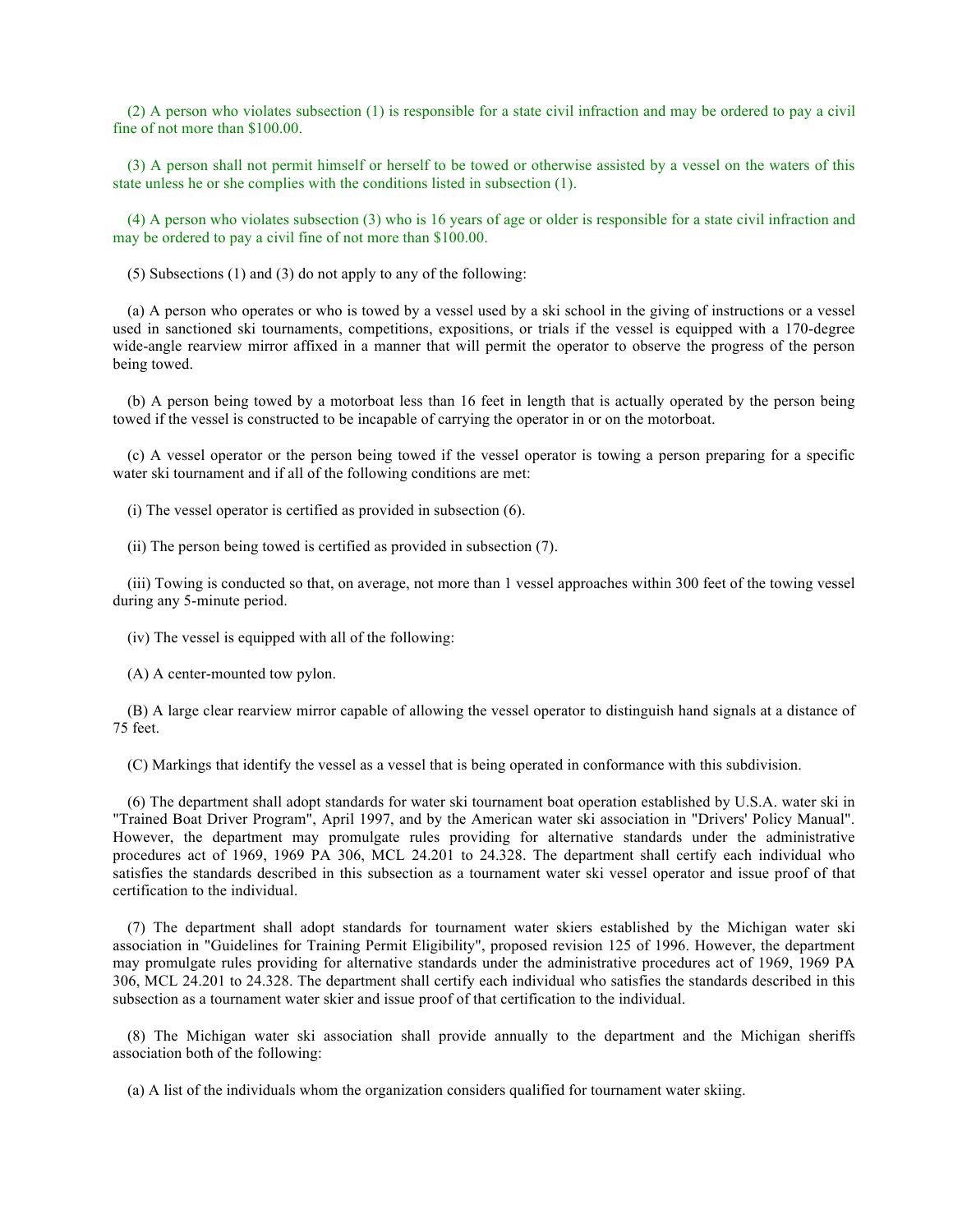(b) The names of not more than 3 bodies of water on which each of those individuals may be authorized to practice for tournament water skiing.

(9) The department shall specify the body or bodies of water upon which a water skier may practice upon each certificate issued under subsection (7).

History: Add. 1995, Act 58, Imd. Eff. May 24, 1995 ;-- Am. 1999, Act 19, Imd. Eff. Apr. 30, 1999 ;-- Am. 2012, Act 58, Eff. Nov. 1, 2012

#### **324.80153 Vessels; use of portions unintended for occupancy prohibited; exceptions.**

Sec. 80153. Any occupant or operator of any vessel under way on the waters of this state shall not sit, stand, or walk upon any portion of the vessel not specially designed for that purpose, except when immediately necessary for the safe and reasonable navigation or operation of the vessel.

History: Add. 1995, Act 58, Imd. Eff. May 24, 1995.

## **324.80154 Interference with operation of vessel by nonoccupant.**

Sec. 80154. A person not in a boat shall not intentionally rock, tip, jostle, or otherwise interfere with the operation of any vessel, except under supervised training.

History: Add. 1995, Act 58, Imd. Eff. May 24, 1995.

#### **324.80155 Divers; marking point of submergence; distance from diver's flag.**

Sec. 80155. Any person diving or submerging in any of the waters of this state with the aid of a diving suit or other mechanical diving device shall place a buoy or boat in the water at or near the point of submergence. The buoy or boat shall bear a red flag not less than 14 inches by 16 inches with a 3-1/2 inch white stripe running from 1 upper corner to a diagonal lower corner. The flag shall be in place only while actual diving operations are in progress. A vessel shall not be operated within 200 feet of a buoyed diver's flag unless it is involved in tendering the diving operation. A person diving shall stay within a surface area of 100 feet of the diver's flag.

History: Add. 1995, Act 58, Imd. Eff. May 24, 1995.

# **324.80156 Motorboat; muffler or underwater exhaust system required; maximum sound levels; test and maximum decibel levels; new motorboat to comply with prescribed sound levels; exceptions; "dB(A)" defined; violation as misdemeanor; penalty.**

Sec. 80156. (1) Subject to subsection (2), a person shall not operate a motorboat on the waters of this state unless the motorboat is equipped and maintained with an effective muffler or underwater exhaust system that does not produce sound levels in excess of 90 dB(A) when subjected to a stationary sound level test as prescribed by SAE J2005 or a sound level in excess of 75 dB(A) when subjected to a shoreline sound level measurement procedure as described by SAE J1970. The operator of a motorboat shall present the motorboat for a sound level test as prescribed by SAE J2005 upon the request of a peace officer. If a motorboat is equipped with more than 1 motor or engine, the test shall be performed with all motors or engines operating. To determine whether a person is violating this subsection, a peace officer may measure sound levels pursuant to procedures prescribed in SAE J1970, issued 1991-92.

(2) The department may by rule establish a motorboat sound level test and set a maximum decibel level or levels permitted for motorboat operation that replace the tests and maximum decibel levels permitted under subsection (1). If a test and maximum decibel level or levels are established pursuant to this subsection, all of the following apply:

(a) A person shall not operate a motorboat on the waters of this state if the motorboat produces sound levels that exceed the maximum decibel level or levels established under this subsection.

(b) The operator of a motorboat shall present the motorboat for the sound level test established pursuant to this subsection upon the request of a peace officer.

(c) A motorboat equipped with more than 1 motor or engine shall be tested with all motors or engines operating.

(3) A person shall not manufacture, sell, or offer for sale a motorboat for use on the waters of this state unless that motorboat is equipped and maintained with an effective muffler or underwater exhaust system that complies with the applicable sound levels permitted under subsection (1) or (2).

(4) Subsections (1) and (2) do not apply to any of the following: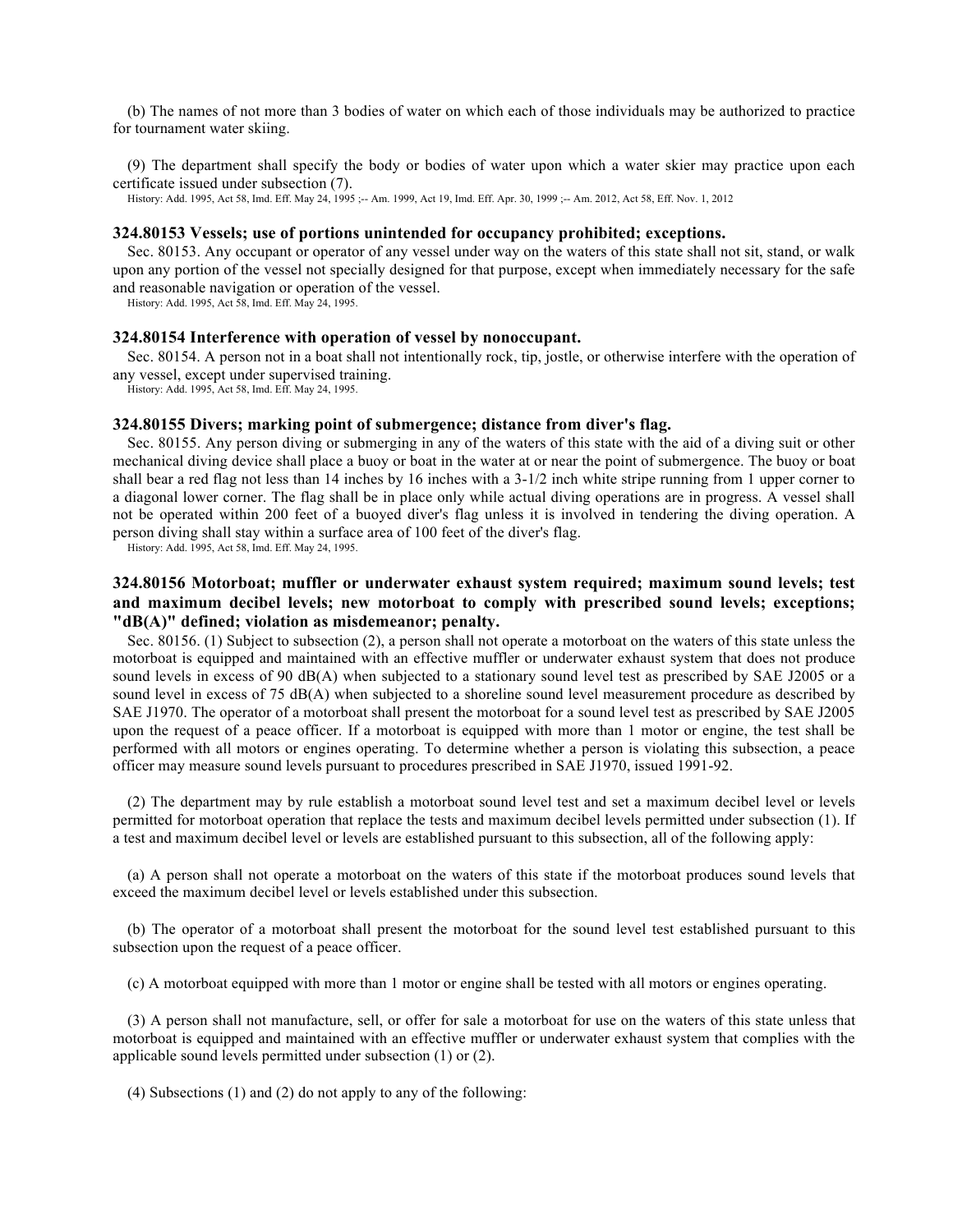(a) A motorboat tuning up or testing for or participating in official trials for speed records or a sanctioned race conducted pursuant to a permit issued by an appropriate unit of government.

(b) A motorboat being operated by a boat or marine engine manufacturer for the purpose of testing or development.

(c) A motorboat that qualifies as an historic vessel.

(5) As used in this section, "dB(A)" means decibels on the "A" scale on a sound meter having characteristics of a general purpose sound meter as defined by American national standards institute S1.4-1983.

(6) A person who violates this section is guilty of a misdemeanor, punishable by imprisonment for not more than 90 days and a fine of not less than \$100.00 or more than \$500.00. Additionally, before putting the motorboat back in use, a person who violates this section is required to install an effective muffler or underwater exhaust system that meets the requirements of this section on the motorboat in violation at his or her expense.

History: Add. 1995, Act 58, Imd. Eff. May 24, 1995;--Am. 1996, Act 274, Imd. Eff. June 17, 1996.

#### **324.80157 Liability of vessel owner for negligent operation; presumption of consent to use.**

Sec. 80157. The owner of a vessel is liable for any injury occasioned by the negligent operation of the vessel, whether the negligence consists of a violation of the statutes of this state, or in the failure to observe such ordinary care in the operation as the rules of the common law require. The owner is not liable unless the vessel is being used with his or her expressed or implied consent. It shall be presumed that the vessel is being operated with the knowledge and consent of the owner if it is driven at the time of the injury by his or her son, daughter, spouse, father, mother, brother, sister, or other immediate member of the owner's family.

History: Add. 1995, Act 58, Imd. Eff. May 24, 1995.

### **324.80158 Responsibility of vessel owner for damage caused by vessel wake.**

Sec. 80158. The owner of any vessel operated upon the waters of this state is personally responsible for any damage to life or property resulting from a wake or swell created by the negligent operation or propulsion of the vessel, if the vessel is being operated with his or her consent.

History: Add. 1995, Act 58, Imd. Eff. May 24, 1995.

#### **324.80159 Buoys or beacons; permit for placement; application; revocation; removal.**

Sec. 80159. A person shall not place a beacon or buoy, other than a mooring buoy, in the waters of this state except as authorized by a permit issued by the department pursuant to part 13. The department may issue a permit for the placing of buoys or beacons in the waters of this state to mark obstruction to navigation, to designate bathing areas, to designate vessel anchorages, or for any other purpose if it will promote safety or navigation. An application for a permit shall contain information required by the department. If buoys or beacons are placed in the waters of this state without a permit having been issued, the department may order their removal. If, in the judgment of the department, buoys or beacons authorized by the department are found to be improperly placed, the reason for their placement no longer exists, or the buoys or beacons do not conform to the uniform system of marking established by state regulation, the department may revoke the permit authorizing their placement and may order their removal. Revocation of permits and orders of removal shall be by written notice to the person placing the buoys or beacons or to the person to whom the permit was issued at his or her last known address, directing the removal within a specified time. The person to whom the notice is directed shall remove the buoys or beacons in accordance with the instructions. If the person fails to remove the buoys or beacons within the specified time, the department may cause their removal, and the cost and expense of the removal shall be charged against the person authorized to place the buoys or beacons or, where authorization has not been granted, the person placing such buoys or beacons and shall be recoverable through any court of competent jurisdiction.

History: Add. 1995, Act 58, Imd. Eff. May 24, 1995; --Am. 2004, Act 325, Imd. Eff. Sept. 10, 2004.

#### **324.80160 Buoys or beacons; uniform marking system.**

Sec. 80160. The department shall establish a uniform waterway marking system for the marking of all buoys and beacons authorized by this part to be placed in the waters of this state.

History: Add. 1995, Act 58, Imd. Eff. May 24, 1995.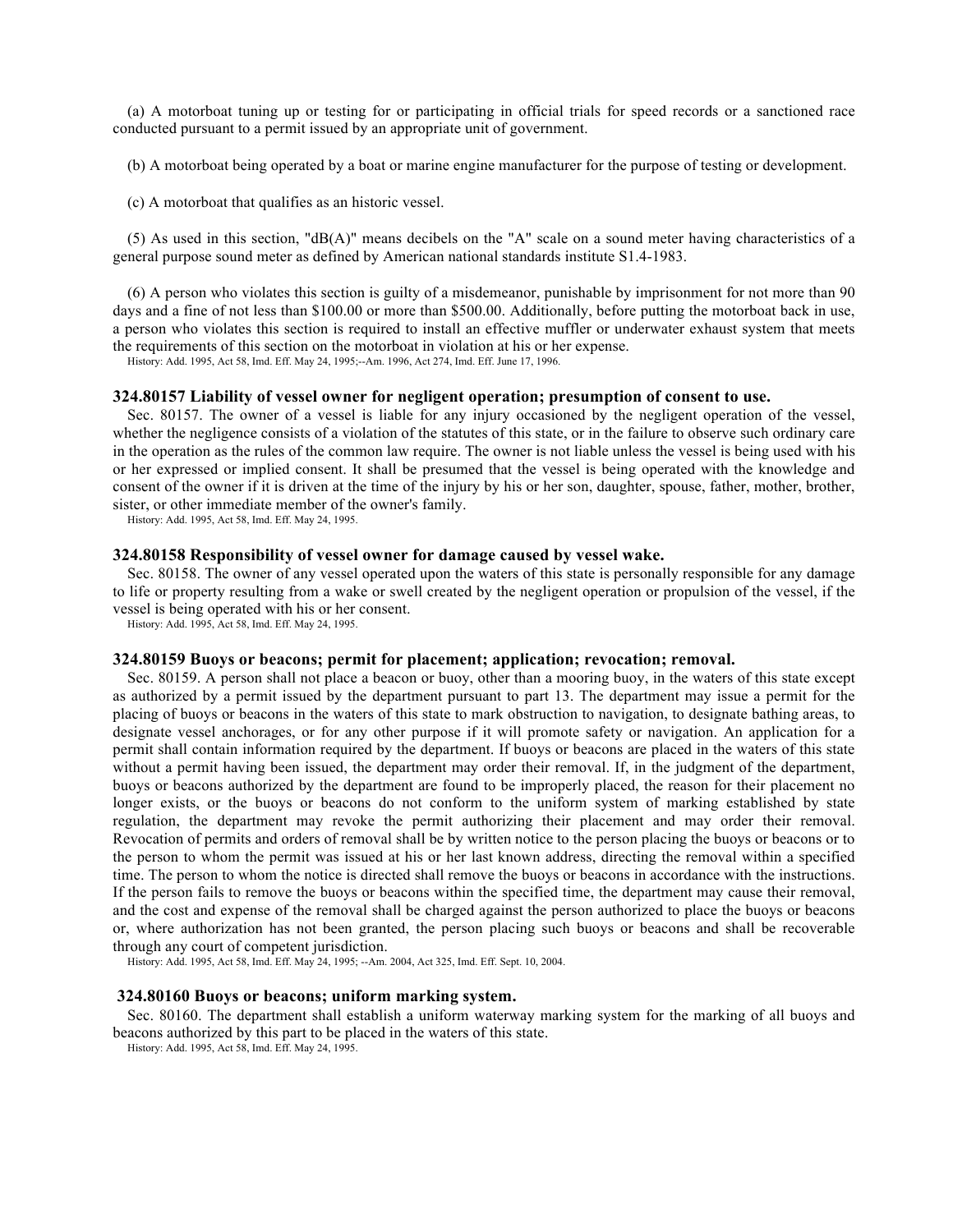## **324.80161 Buoys or beacons; compliance with federal law or regulations; permits.**

Sec. 80161. Sections 80159 and 80160 do not exempt any person from compliance with applicable federal law or regulation, and sections 80159 and 80160 do not require the securing of a state revocable permit if a permit therefor has been obtained from an authorized agency of the United States.

History: Add. 1995, Act 58, Imd. Eff. May 24, 1995.

#### **324.80162 Buoys or beacons; use as moorings; moving, removal or damaging.**

Sec. 80162. A person shall not moor or fasten a vessel to a lawfully placed buoy or beacon, except mooring buoys, or willfully move, remove, or damage such a buoy or beacon.

History: Add. 1995, Act 58, Imd. Eff. May 24, 1995.

# **324.80163 Anchored raft or other item or material; relocation or removal as navigation hazard; costs; failure to pay; lien.**

Sec. 80163. (1) If an anchored raft or other item or material, whether floating free or attached to the bottomland or a shoreline, presents a hazard to navigation, the department or a peace officer with jurisdiction over the body of water where the anchored raft or other item or material is located may relocate or remove it or may order its relocation or removal.

(2) The person who owns or who caused a navigational hazard that is relocated or removed under subsection (1) is liable to pay the actual and reasonable costs of relocation or removal. The department or the law enforcement agency with jurisdiction over the body of water where the navigational hazard was located may send written notice of the relocation or removal under subsection (1) and the associated costs to the person determined to own or to have caused the navigational hazard. If the owner or person who caused the navigational hazard fails to pay the costs within 30 days of the date the written notice is mailed, the costs may become a lien against the person's property.

History: Add. 1995, Act 58, Imd. Eff. May 24, 1995 ;-- Am. 2010, Act 101, Imd. Eff. June 22, 2010

#### **324.80164 Regattas; rules; permit; authorization; applications.**

Sec. 80164. The department may authorize the holding of regattas, motorboat or other boat races, marine parades, tournaments, or exhibitions, or trials for those events, on any waters of this state. The department shall promulgate and may amend rules concerning the conduct of such marine events. Whenever a regatta, motorboat or other boat race, marine parade, tournament, or exhibition, or trials for those events, is proposed to be held, the person in charge of the event, at least 30 days prior to the event, shall file an application with the department for permission to hold the regatta, motorboat or other boat race, marine parade, tournament, exhibition, or trials. The application shall set forth the date, time, and location where it is proposed to hold the regatta, motorboat or other boat race, marine parade, tournament, or exhibition, and it shall not be conducted without the written authorization of the department.

History: Add. 1995, Act 58, Imd. Eff. May 24, 1995.

### **324.80164a Personal flotation device and throwable flotation device; exception from requirements.**

Sec. 80164a. The requirements for having a personal flotation device and a throwable flotation device in a vessel do not apply to a person in a racing shell or rowing scull.

History: Add. 2010, Act 298, Imd. Eff. Dec. 16, 2010

## **324.80165 Regattas, races, or trials; compliance with federal law or regulation; permit; waiver.**

Sec. 80165. Section 80164 does not exempt a person from compliance with an applicable federal law or regulation, and it shall not be construed to require the securing of a state permit if a permit for an event, exhibition, or trial described in section 80164 has been obtained from an authorized agency of the United States. The department in its permit may waive the provisions of sections 80122, 80144, 80146, 80149, 80151, 80152, and 80156, as well as the registration provisions of the laws of this state, and any of the rules promulgated by the department under this part, to the extent that they apply to vessels participating in races, regattas, or trials sanctioned by the department.

History: Add. 1995, Act 58, Imd. Eff. May 24, 1995.

# **324.80166. Peace officers; stopping of vessels; duty of operator; reasonable suspicion; furnishing false information as misdemeanor; arrest without warrant.**

Sec. 80166. (1) Upon the direction of a peace officer acting in the lawful performance of his or her duty, the operator of a vessel moving on the waters of this state shall immediately bring the vessel to a stop or maneuver it in a manner that permits the peace officer to come beside the vessel. The operator of the vessel shall do the following upon the request of the peace officer: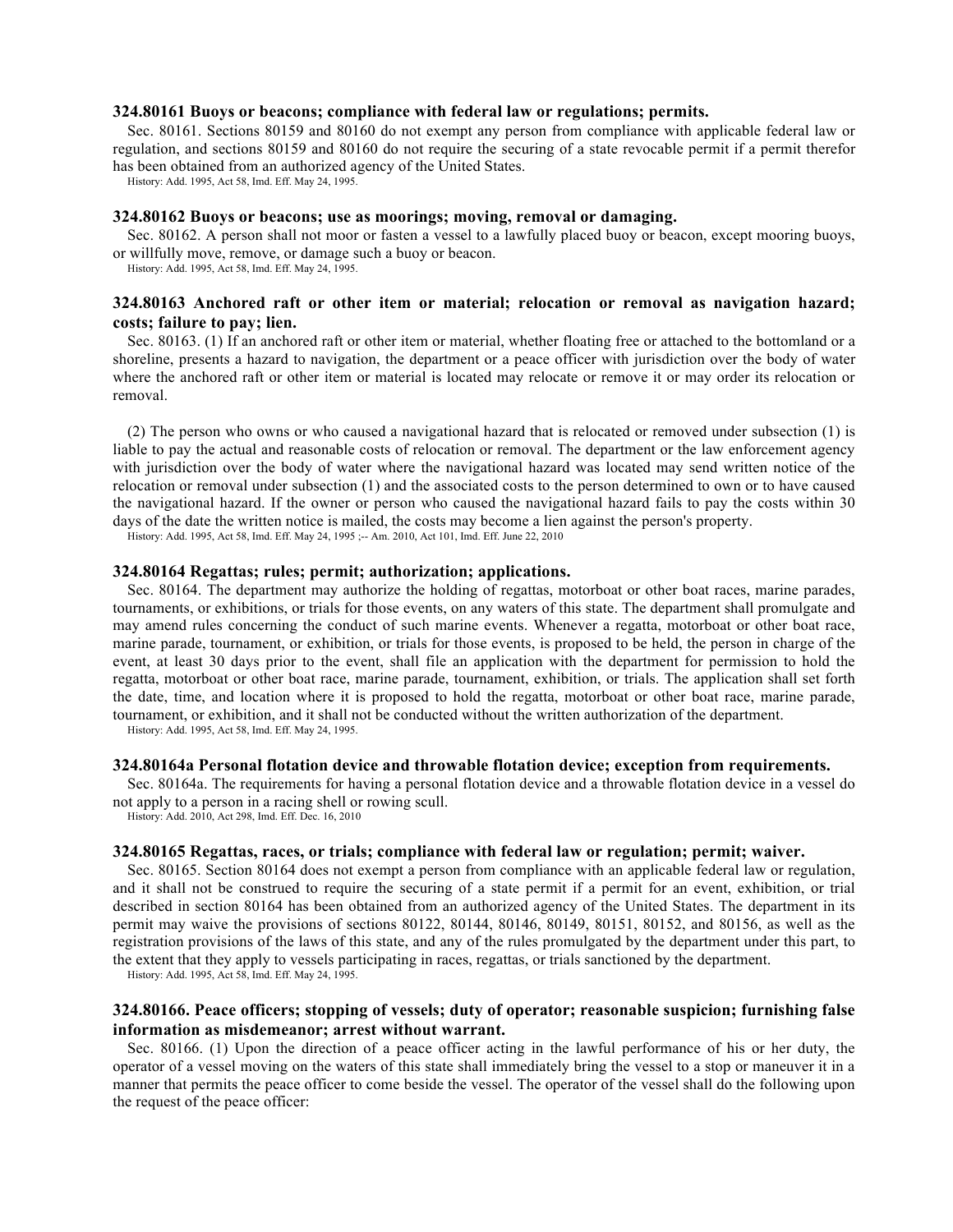- (a) Provide his or her correct name and address.
- (b) Exhibit the certificate of number awarded for the vessel.

(c) If the vessel does not bear a decal described in section 80166a or an equivalent decal issued by or on behalf of another state, submit to a reasonable inspection of the vessel and to a reasonable inspection and test of the equipment of the vessel.

(2) A peace officer shall not stop and inspect a vessel bearing the decal described in section 80166a or an equivalent decal issued by or on behalf of another state during the period the decal remains in effect unless that peace officer has a reasonable suspicion that the vessel or the vessel's operator is in violation of a marine law or is otherwise engaged in criminal activity.

(3) A person who is detained for a violation of this part or of a local ordinance substantially corresponding to a provision of this part and who furnishes a peace officer false, forged, fictitious, or misleading verbal or written information identifying the person as another person is guilty of a misdemeanor.

(4) A peace officer who observes a marine law violation or the commission of a crime may immediately arrest the person without a warrant or issue to the person a written or verbal warning.

History: Add. 1995, Act 58, Imd. Eff. May 24, 1995 ;-- Am. 2002, Act 636, Imd. Eff. Dec. 23, 2002 ;-- Am. 2012, Act 62, Eff. Nov. 1, 2012

# **324.80166a Agreement with United States coast guard.**

Sec. 80166a. (1) The department may enter into an agreement with the United States coast guard, the United States coast guard auxiliary, or an organization sponsored by the United States coast guard or the United States coast guard auxiliary to provide for vessel safety checks of a vessel and its equipment. An agreement entered into under this subsection shall not preclude the department, or any peace officer within his or her jurisdiction, from performing an inspection of a vessel or the vessel's equipment for enforcement purposes or courtesy purposes.

(2) An agreement entered into under this section shall specify that the United States coast guard, the United States coast guard auxiliary, or an organization sponsored by the United States coast guard or the United States coast guard auxiliary shall provide the department with a sufficient number of vessel safety check decals for conservation officers and those counties that participate in the marine safety program. In addition to any other information that is included on a vessel safety check decal, each vessel safety check decal shall bear the likeness of the state seal of Michigan. The vessel safety check decal shall display the year in which the decal was issued and during which it is valid.

(3) Upon the completion of an inspection of a vessel or the vessel's equipment by a peace officer, the United States coast guard, the United States coast guard auxiliary, or an organization sponsored by the United States coast guard or the United States coast guard auxiliary, the peace officer or person performing the inspection shall affix to the vessel the vessel safety check decal provided for in this section.

History: Add. 2002, Act 636, Imd. Eff. Dec. 23, 2002 .

#### **324.80167 Arrest without warrant; cases in which arrested person arraigned by magistrate or judge.**

Sec. 80167. If a person is arrested without a warrant for any of the following, the arrested person shall, without unreasonable delay, be arraigned by a magistrate or judge who is within the county in which the offense charged is alleged to have been committed, who has jurisdiction of the offense, and who is nearest or most accessible with reference to the place where the arrest is made:

(a) The person is arrested upon a charge of negligent homicide.

(b) The person is arrested under section  $80176(1)$ ,  $(3)$ ,  $(4)$ , or  $(5)$ , or a local ordinance substantially corresponding to section 80176(1) or (3).

(c) The person is arrested under section 80147 or a local ordinance substantially corresponding to section 80147. If in the existing circumstances it does not appear that releasing the person pending the issuance of a warrant will constitute a public menace, the arresting officer may proceed as provided by section 80168.

History: Add. 1995, Act 58, Imd. Eff. May 24, 1995.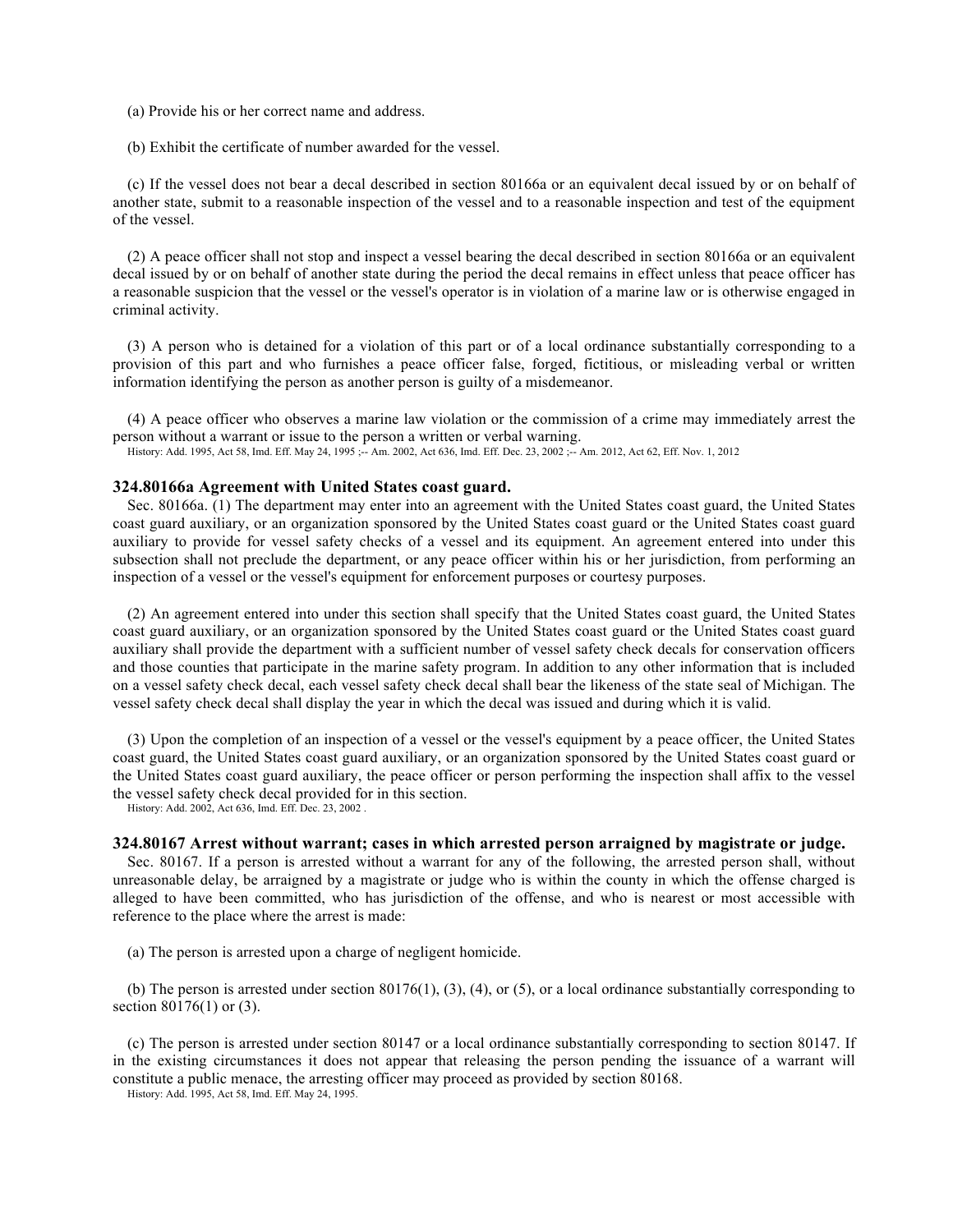# **324.80168 Arrest without warrant; notice to appear in court; time; place; appearance; acceptance of pleas.**

Sec. 80168. (1) When a person is arrested without a warrant for a violation of this part punishable as a misdemeanor, or of a provision of any local ordinance or rule established in conformity with this part, under conditions not referred to in section 80167, the arresting officer shall prepare in duplicate a written notice to appear in court containing the name and address of the person, the offense charged, and the time and place when and where the person shall appear in court. If the arrested person so demands, he or she shall be arraigned by a magistrate or a district court judge as provided in section 80167 in lieu of being given the notice.

(2) The time specified in the notice to appear shall be within a reasonable time after the arrest unless the person arrested demands an earlier hearing.

(3) The place specified in the notice to appear shall be before a magistrate or a district court judge who is within the township or county in which the offense charged is alleged to have been committed and who has jurisdiction of the offense.

(4) Appearance may be made in person, by representation, or by mail. When appearance is made by representation or mail, the magistrate or the district court judge may accept the plea of guilty or not guilty for purposes of arraignment, with the same effect as though the person personally appeared before him or her. The magistrate or the district court judge, by giving notice 5 days prior to the date of appearance, may require appearance in person at the time and place designated in the notice.

History: Add. 1995, Act 58, Imd. Eff. May 24, 1995.

## **324.80169 Arrest without warrant; nonresidents; recognizance; receipt and summons; failure to appear; deposit of money; report; embezzlement.**

Sec. 80169.(1) If a person not a resident of this state is arrested without a warrant for a violation of this part under conditions not referred to under section 80167, the officer making the arrest, upon demand of the arrested person, shall immediately take the person for arraignment by a magistrate or a district court judge in the vicinity to answer to the complaint made against him or her. If a magistrate or a district court judge is not available or an immediate trial cannot be had, the person arrested may recognize to the officer for his or her appearance by leaving with him or her not more than \$200.00.

(2) The officer making the arrest shall give a receipt to the person arrested for the money deposited with him or her under subsection (1), together with a written summons as provided in section 80168.

(3) If the offender fails to appear as required, the deposit shall be forfeited as in other cases of default in bail, in addition to any other penalty provided in this part.

(4) Not more than 48 hours after taking a deposit under this section, the officer shall deposit the money with the magistrate or the district court judge named in the notice to appear, together with a report stating the facts relating to the arrest. Failure to make the report and deposit the money is embezzlement of public money.

History: Add. 1995, Act 58, Imd. Eff. May 24, 1995; -- Am. 2007, Act 8, Imd. Eff. May 11, 2007

# **324.80170 Violation by officer, magistrate, or district court judge as misconduct in office; removal from office; applicability and construction of §§ 324.80168 and 324.80169.**

Sec. 80170. (1) Any officer, magistrate, or district court judge violating section 80168 or 80169 is guilty of misconduct in office and is subject to removal from office.

(2) Sections 80168 and 80169 govern all peace officers in making arrests without a warrant for violations of this part and do not prevent the execution of a warrant for the arrest of the person as in other cases of misdemeanors when it may be necessary.

History: Add. 1995, Act 58, Imd. Eff. May 24, 1995.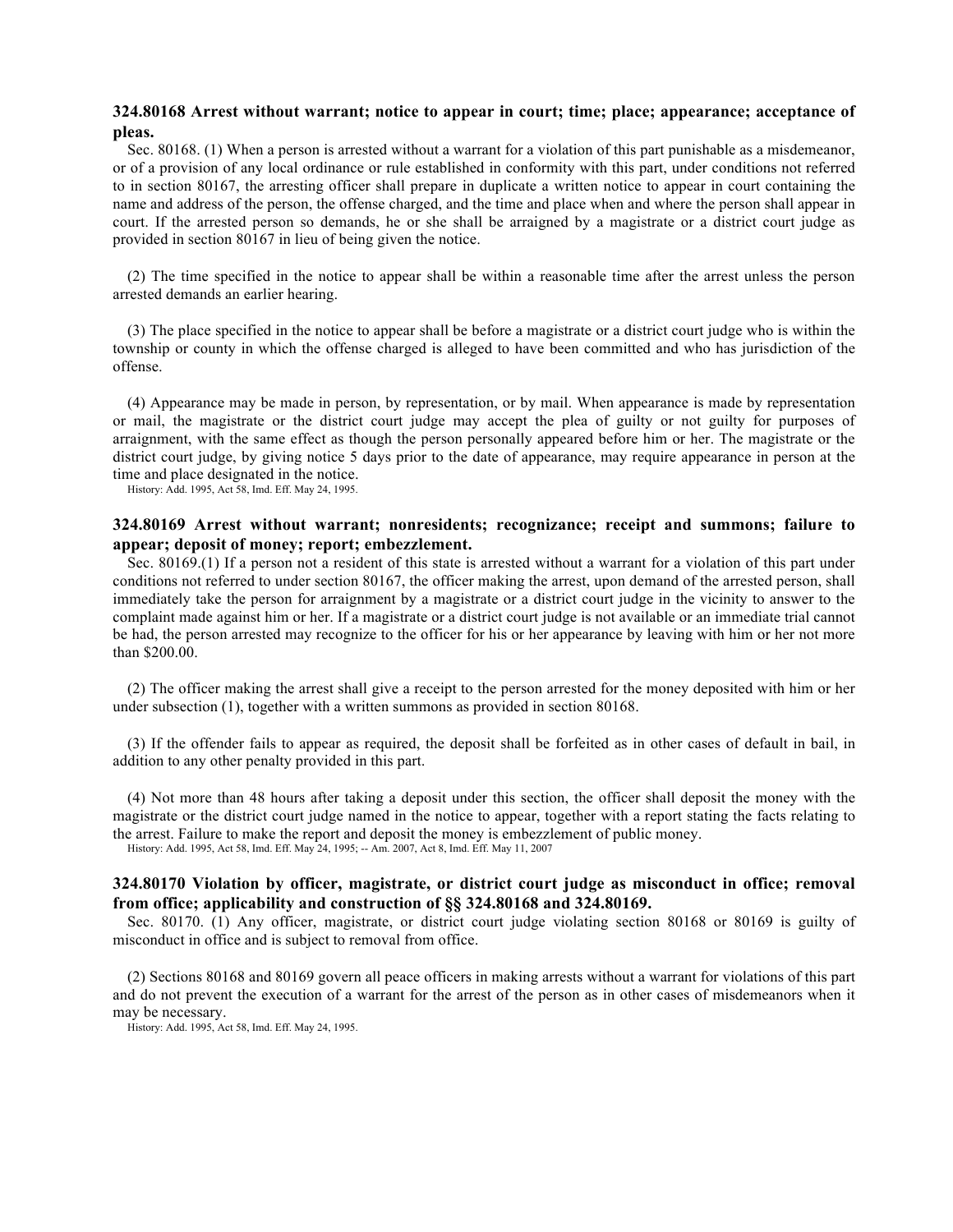# **\*\*\*\*\* 324.80171 THIS SECTION IS AMENDED EFFECTIVE MARCH 31, 2015: See 324.80171.amended \*\*\*\*\***

# **324.80171 Violation of part; penalties.**

Sec. 80171. Unless otherwise specified under this part, a violation of this part or rules promulgated under this part is a misdemeanor. A political subdivision having adopted a local ordinance in conformity with this part may provide that any violation of the ordinance is a misdemeanor. Any person convicted of reckless operation of a vessel as defined in section 80147, or of operating a vessel while under the influence of intoxicating liquor or narcotic drugs, in addition to any other penalty, may be refused by the court having jurisdiction of the violation the right of operating any vessel on any of the waters of this state for a period of not more than 2 years.

History: Add. 1995, Act 58, Imd. Eff. May 24, 1995.

## **\*\*\*\*\* 324.80171.amended THIS AMENDED SECTION IS EFFECTIVE MARCH 31, 2015 \*\*\*\*\***

# **324.80171.amended Violation of part or rules; penalties.**

Sec. 80171.Unless otherwise specified under this part, a violation of this part or rules promulgated under this part is a misdemeanor. A political subdivision having adopted a local ordinance in conformity with this part may provide that any violation of the ordinance is a misdemeanor. Any person convicted of reckless operation of a vessel as defined in section 80147, or of operating a motorboat while under the influence of alcoholic liquor or narcotic drugs, or with any amount of a controlled substance listed in schedule 1 under section 7212 of the public health code, 1978 PA 368, MCL 333.7212, or a rule promulgated under that section, or of a controlled substance described in section  $7214(a)(iv)$  of the public health code, 1978 PA 368, MCL 333.7214, in his or her body, in addition to any other penalty, may be refused by the court having jurisdiction of the violation the right of operating any motorboat on any of the waters of this state for a period of not more than 2 years.

History: Add. 1995, Act 58, Imd. Eff. May 24, 1995 ;-- Am. 2014, Act 402, Eff. Mar. 31, 2015

#### **324.80172 Negligent crippling or death; penalty.**

Sec. 80172. A person who, by the operation of any vessel at an immoderate rate of speed or in a careless, reckless, or negligent manner, but not willfully or wantonly, injures so as to cripple or cause the death of another is guilty of a misdemeanor, and shall be imprisoned for not more than 2 years, or fined not more than \$2,000.00, or both. History: Add. 1995, Act 58, Imd. Eff. May 24, 1995.

## **324.80173 Felonious operation of watercraft; penalty.**

Sec. 80173. A person who operates any vessel carelessly and heedlessly in willful and wanton disregard of the rights or safety of others, or without due caution and circumspection and at a speed or in a manner so as to endanger or be likely to endanger any person or property and thereby injures so as to cripple any person, but not causing death, is guilty of the offense of felonious operation, and shall be imprisoned for not more than 2 years, or fined not more than \$2,000.00, or both.

History: Add. 1995, Act 58, Imd. Eff. May 24, 1995.

## **324.80174 Negligent homicide included in charge of manslaughter.**

Sec. 80174. The crime of negligent homicide is included within every crime of manslaughter charged to have been committed in the operation of any vessel, and where a defendant is charged with manslaughter committed in the operation of any vessel, if the jury finds the defendant not guilty of the crime of manslaughter, the jury may render a verdict of negligent homicide.

History: Add. 1995, Act 58, Imd. Eff. May 24, 1995.

# **324.80175 Nonresidents; secretary of state as attorney for service of summons; service; procedure; sufficiency; death; appointment of secretary as attorney; abatement of actions; costs; applicability to all courts.**

Sec. 80175. (1) The operation by a nonresident of a vessel upon the waters of this state, or the operation on the waters of this state of a vessel owned by a nonresident if operated with his or her consent, expressed or implied, is the appointment by the nonresident of the secretary of state as his or her true and lawful attorney, upon whom may be served the summons in any action against him or her, growing out of any accident or collision in which the nonresident may be involved while operating a vessel on the waters of this state, or in which the vessel may be involved while being so operated. The operation is a signification of his or her agreement that any summons against him or her that is so served has the same legal force and validity as if served on him or her personally within this state. Service of summons shall be made by leaving a copy of the summons with the secretary of state, or his or her deputy, who shall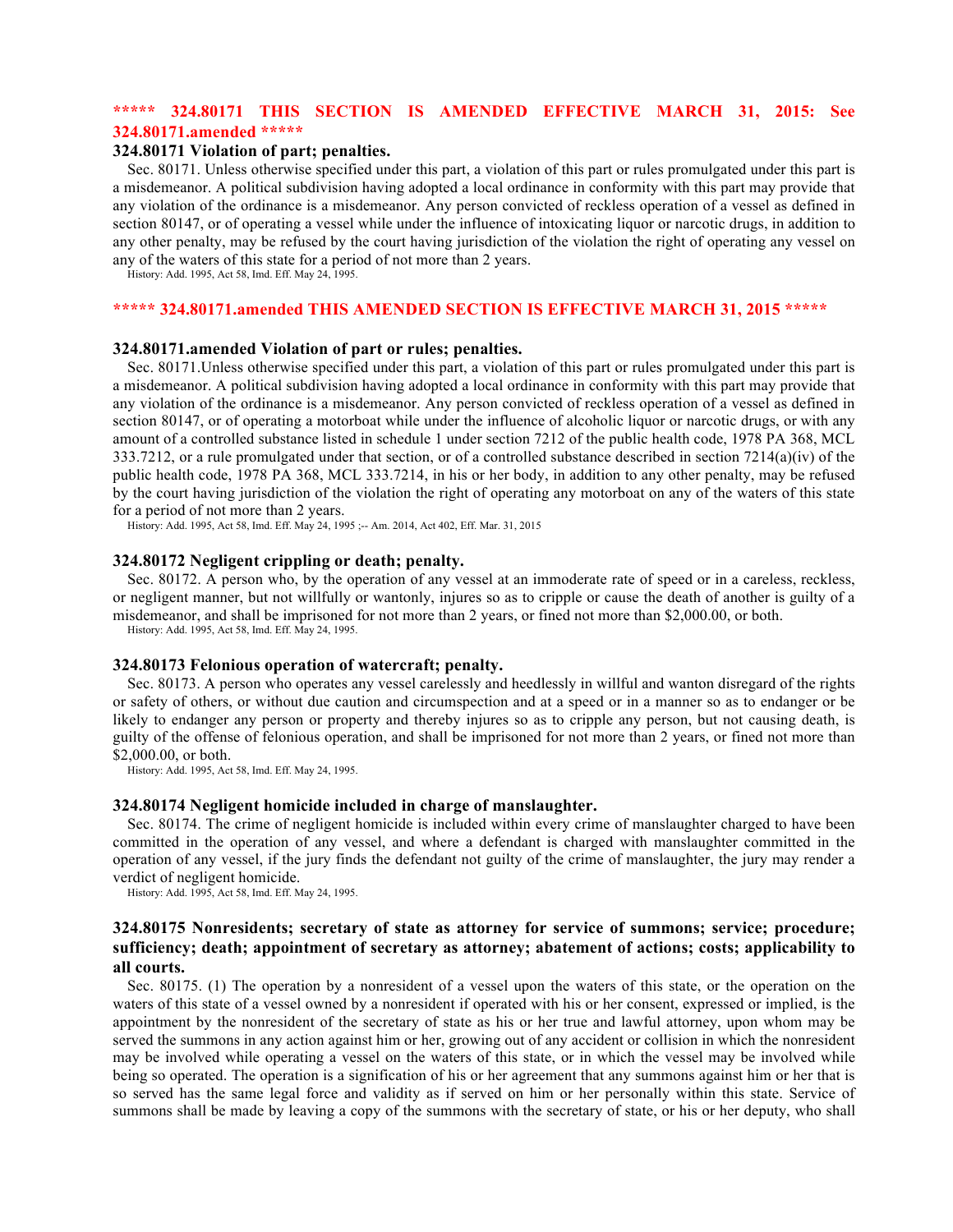keep a record of each process and the day and hour of service. Service shall be sufficient service upon the nonresident, if notice of the service and a copy of the summons are forthwith either served upon the defendant personally by the sheriff or constable of the county in which he or she resides or sent by certified mail by the plaintiff or his or her attorney to the defendant. If personal service of the notice and copy of summons is had upon the defendant, the officer making the service shall so certify in his or her return, which shall be filed with the court having jurisdiction of the cause. If service is made by certified mail, then the plaintiff or his or her attorney shall make an affidavit showing that he or she has made service of the notice and summons upon the defendant by certified mail, and the affiant shall attach to the affidavit a true copy of the summons and notice so served and the return receipt of the defendant and shall file the affidavit and attached papers with the court having jurisdiction of the cause. The court in which the action is pending may order such extension of time as is necessary to afford the defendant reasonable opportunity to defend the action.

(2) The death of a nonresident does not revoke the appointment by him or her of the secretary of state as his or her true and lawful attorney upon whom may be served the summons in an action against him or her growing out of any such accident or collision, and any action growing out of such accident or collision may be commenced or prosecuted against his or her executor or administrator duly appointed by the state, territory, or district of the United States or foreign country in which the nonresident was domiciled at the time of his or her death. Service of the summons shall be made upon the secretary of state, and personal service of such notice and the copy of the summons be upon his or her executor or administrator, in like manner, with the same force and effect as service upon the nonresident during his or her lifetime.

(3) Any action or proceeding pending in any court of this state, in which the court has obtained jurisdiction of the nonresident pursuant to this section, shall not abate by reason of the death of the nonresident, but his or her executor or administrator duly appointed in the state, territory, or district of the United States or foreign country in which he or she was domiciled at the time of his or her death, upon the application of the plaintiff in the action and upon such notice as the court may prescribe, shall be brought in and substituted in the place of the decedent, and the action or proceeding shall continue.

(4) The court shall include as taxable costs, in addition to other legal costs against the plaintiff in case the defendant prevails in the action, the actual traveling expenses of the defendant from his or her residence to the place of trial and return, not to exceed the sum of \$100.00.

(5) This section applies to actions commenced in all courts of this state having civil jurisdiction, including justice courts.

History: Add. 1995, Act 58, Imd. Eff. May 24, 1995.

# **\*\*\*\*\* 324.80176 THIS SECTION IS AMENDED EFFECTIVE MARCH 31, 2015: See 324.80176.amended \*\*\*\*\***

**324.80176 Operation of vessel by person under influence of intoxicating liquor or controlled substance; violation as felony; penalty.**

Sec. 80176. (1) A person shall not operate a vessel on the waters of this state if either of the following applies:

(a) The person is under the influence of intoxicating liquor or a controlled substance, or both.

(b) The person has a blood alcohol content of 0.10 grams or more per 100 milliliters of blood, per 210 liters of breath, or per 67 milliliters of urine.

(2) The owner of a vessel or a person in charge or in control of a vessel shall not authorize or knowingly permit the vessel to be operated on the waters of this state by a person who is under the influence of intoxicating liquor or a controlled substance, or both, or who has a blood alcohol content of 0.10 grams or more per 100 milliliters of blood, per 210 liters of breath, or per 67 milliliters of urine.

(3) A person shall not operate a vessel on the waters of this state when, due to the consumption of an intoxicating liquor or a controlled substance, or both, the person's ability to operate the vessel is visibly impaired. If a person is charged with violating subsection (1), a finding of guilty under this subsection may be rendered.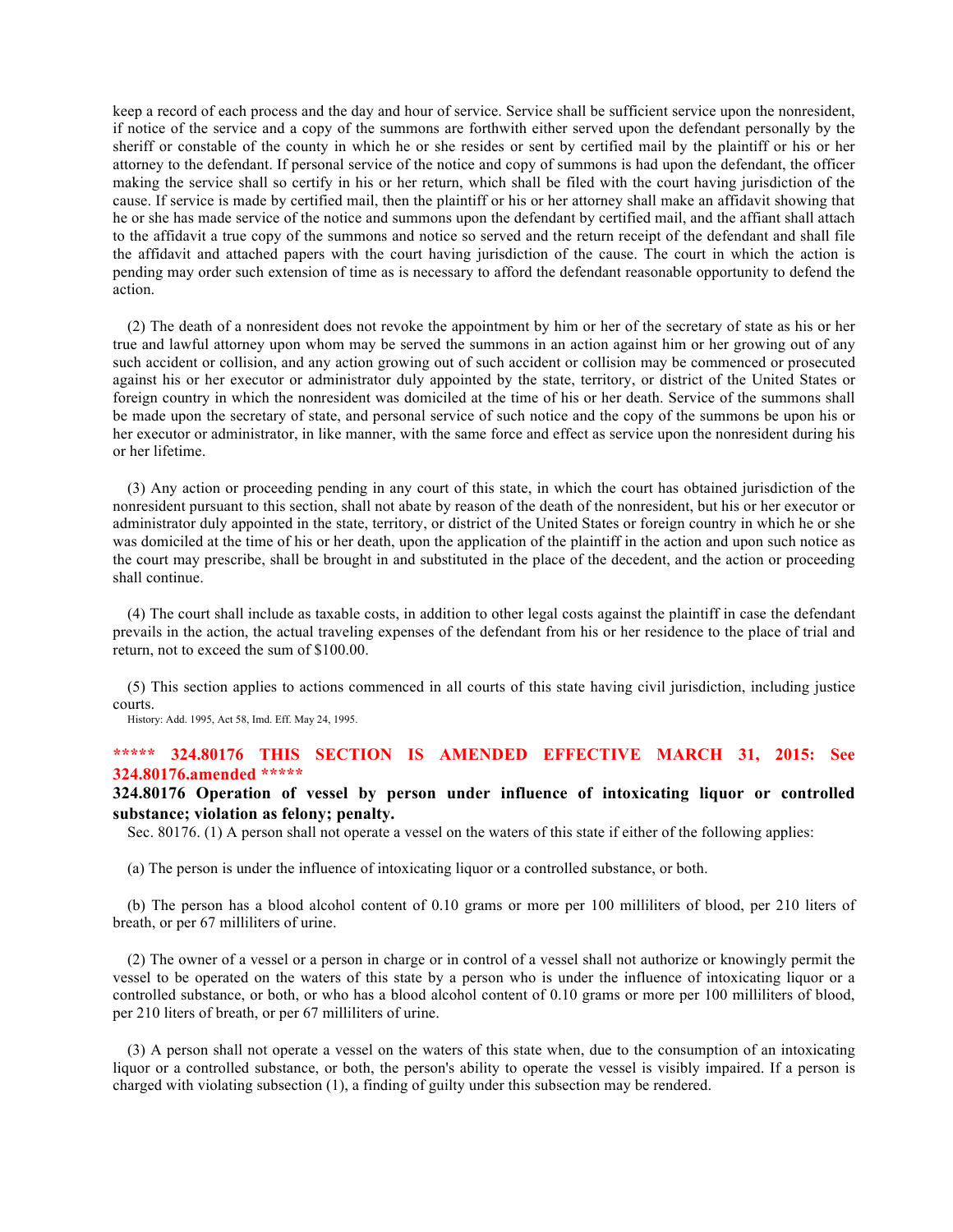(4) A person who operates a vessel on the waters of this state under the influence of intoxicating liquor or a controlled substance, or both, or with a blood alcohol content of 0.10 grams or more per 100 milliliters of blood, per 210 liters of breath, or per 67 milliliters of urine, and by the operation of that vessel causes the death of another person is guilty of a felony, punishable by imprisonment for not more than 15 years, or a fine of not less than \$2,500.00 or more than \$10,000.00, or both.

(5) A person who operates a vessel on the waters of this state under the influence of intoxicating liquor or a controlled substance, or both, or with a blood alcohol content of 0.10 grams or more per 100 milliliters of blood, per 210 liters of breath, or per 67 milliliters of urine, and by the operation of that vessel causes a serious impairment of a body function of another person is guilty of a felony, punishable by imprisonment for not more than 5 years, or a fine of not less than \$1,000.00 or more than \$5,000.00, or both. As used in this subsection, "serious impairment of a body function" includes, but is not limited to, 1 or more of the following:

- (a) Loss of a limb or use of a limb.
- (b) Loss of a hand, foot, finger, or thumb or use of a hand, foot, finger, or thumb.
- (c) Loss of an eye or ear or use of an eye or ear.
- (d) Loss or substantial impairment of a bodily function.
- (e) Serious visible disfigurement.
- (f) A comatose state that lasts for more than 3 days.
- (g) Measurable brain damage or mental impairment.
- (h) A skull fracture or other serious bone fracture.

(i) Subdural hemorrhage or subdural hematoma. History: Add. 1995, Act 58, Imd. Eff. May 24, 1995;--Am. 1996, Act 174, Imd. Eff. Apr. 18, 1996;--Am. 2001, Act 12, Eff. July 1, 2001.

## **\*\*\*\*\* 324.80176.amended THIS AMENDED SECTION IS EFFECTIVE MARCH 31, 2015 \*\*\*\*\***

# **324.80176.amended Operation of or authorizing operation of motorboat while under influence of alcoholic liquor or controlled substance prohibited; visible impairment; violation as felony; penalty; "serious impairment of a body function" defined; operation by person less than 21 years of age; "any bodily alcohol content" defined; requirements; "operate" defined.**

Sec. 80176.(1) A person shall not operate a motorboat on the waters of this state if any of the following apply:

(a) The person is under the influence of alcoholic liquor or a controlled substance, or both.

(b) The person has a blood alcohol content of 0.08 grams or more per 100 milliliters of blood, per 210 liters of breath, or per 67 milliliters of urine.

(c) The person has in his or her body any amount of a controlled substance listed in schedule 1 under section 7212 of the public health code, 1978 PA 368, MCL 333.7212, or a rule promulgated under that section, or of a controlled substance described in section 7214(a)(iv) of the public health code, 1978 PA 368, MCL 333.7214.

(2) The owner of a motorboat or a person in charge or in control of a motorboat shall not authorize or knowingly permit the motorboat to be operated on the waters of this state by a person if any of the following apply:

(a) The person is under the influence of alcoholic liquor or a controlled substance, or both.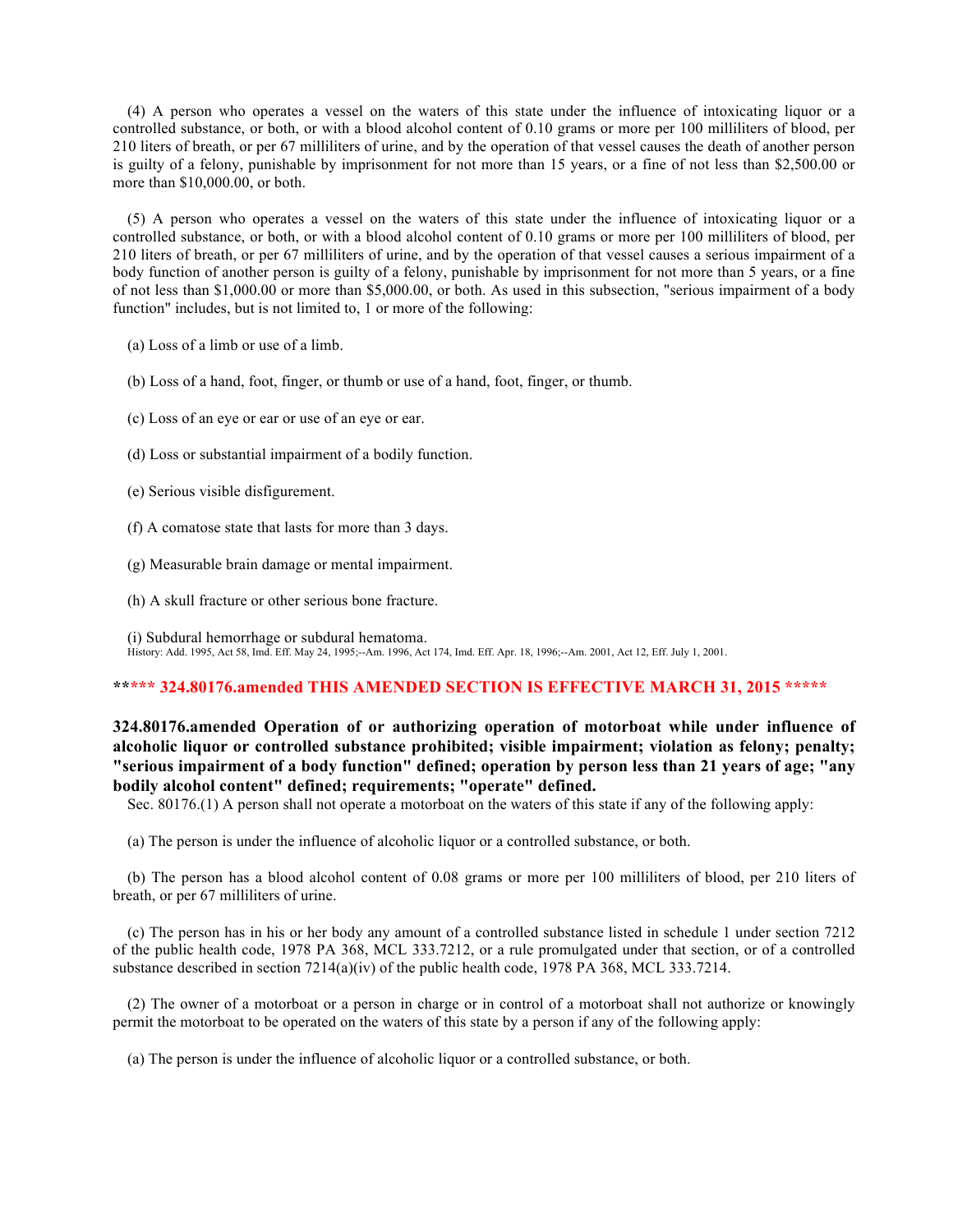(b) The person has a blood alcohol content of 0.08 grams or more per 100 milliliters of blood, per 210 liters of breath, or per 67 milliliters of urine.

(c) The person's ability to operate the motorboat is visibly impaired due to the consumption of alcoholic liquor, a controlled substance, or a combination of alcoholic liquor and a controlled substance.

(3) A person shall not operate a motorboat on the waters of this state when, due to the consumption of an alcoholic liquor or a controlled substance, or both, the person's ability to operate the motorboat is visibly impaired. If a person is charged with violating subsection (1), a finding of guilty under this subsection may be rendered.

(4) A person who operates a motorboat on the waters of this state in violation of subsection (1) or (3) and by the operation of that motorboat causes the death of another person is guilty of a felony, punishable by imprisonment for not more than 15 years, or a fine of not less than \$2,500.00 or more than \$10,000.00, or both.

(5) A person who operates a motorboat on the waters of this state in violation of subsection (1) or (3) and by the operation of that motorboat causes a serious impairment of a body function of another person is guilty of a felony, punishable by imprisonment for not more than 5 years, or a fine of not less than \$1,000.00 or more than \$5,000.00, or both. As used in this subsection, "serious impairment of a body function" means that term as defined in section 58c of the Michigan vehicle code, 1949 PA 300, MCL 257.58c.

(6) A person who is less than 21 years of age, whether licensed or not, shall not operate a motorboat on the waters of this state if the person has any bodily alcohol content. As used in this subsection, "any bodily alcohol content" means either of the following:

(a) An alcohol content of 0.02 grams or more but less than 0.08 grams per 100 milliliters of blood, per 210 liters of breath, or per 67 milliliters of urine.

(b) Any presence of alcohol within a person's body resulting from the consumption of alcoholic liquor, other than consumption of alcoholic liquor as a part of a generally recognized religious service or ceremony.

(7) A person, whether licensed or not, is subject to the following requirements:

(a) He or she shall not operate a motorboat in violation of subsection  $(1)$ ,  $(3)$ ,  $(4)$ , or  $(5)$  while another person who is less than 16 years of age is occupying the motorboat.

(b) He or she shall not operate a motorboat in violation of subsection (6) while another person who is less than 16 years of age is occupying the motorboat.

(8) As used in this section, "operate" means to be in control of a vessel propelled wholly or in part by machinery while the vessel is underway and is not docked, at anchor, idle, or otherwise secured.

History: Add. 1995, Act 58, Imd. Eff. May 24, 1995 ;-- Am. 1996, Act 174, Imd. Eff. Apr. 18, 1996 ;-- Am. 2001, Act 12, Eff. July 1, 2001 ;-- Am. 2014, Act 402, Eff. Mar. 31, 2015

## **\*\*\*\*\* 324.80177 THIS SECTION IS AMENDED EFFECTIVE MARCH 31, 2015: See 324.80177.amended \*\*\*\*\***

#### **324.80177 Violation of §§ 324.80176(1) and 324.80176(2); sanctions; "prior conviction" defined.**

Sec. 80177. (1) If a person is convicted of violating section 80176(1), the following apply:

(a) Except as otherwise provided in subdivisions (b) and (c), the person is guilty of a misdemeanor and shall be punished by 1 or more of the following:

(i) Community service for not more than 45 days.

(ii) Imprisonment for not more than 93 days.

(iii) A fine of not less than \$100.00 or more than \$500.00.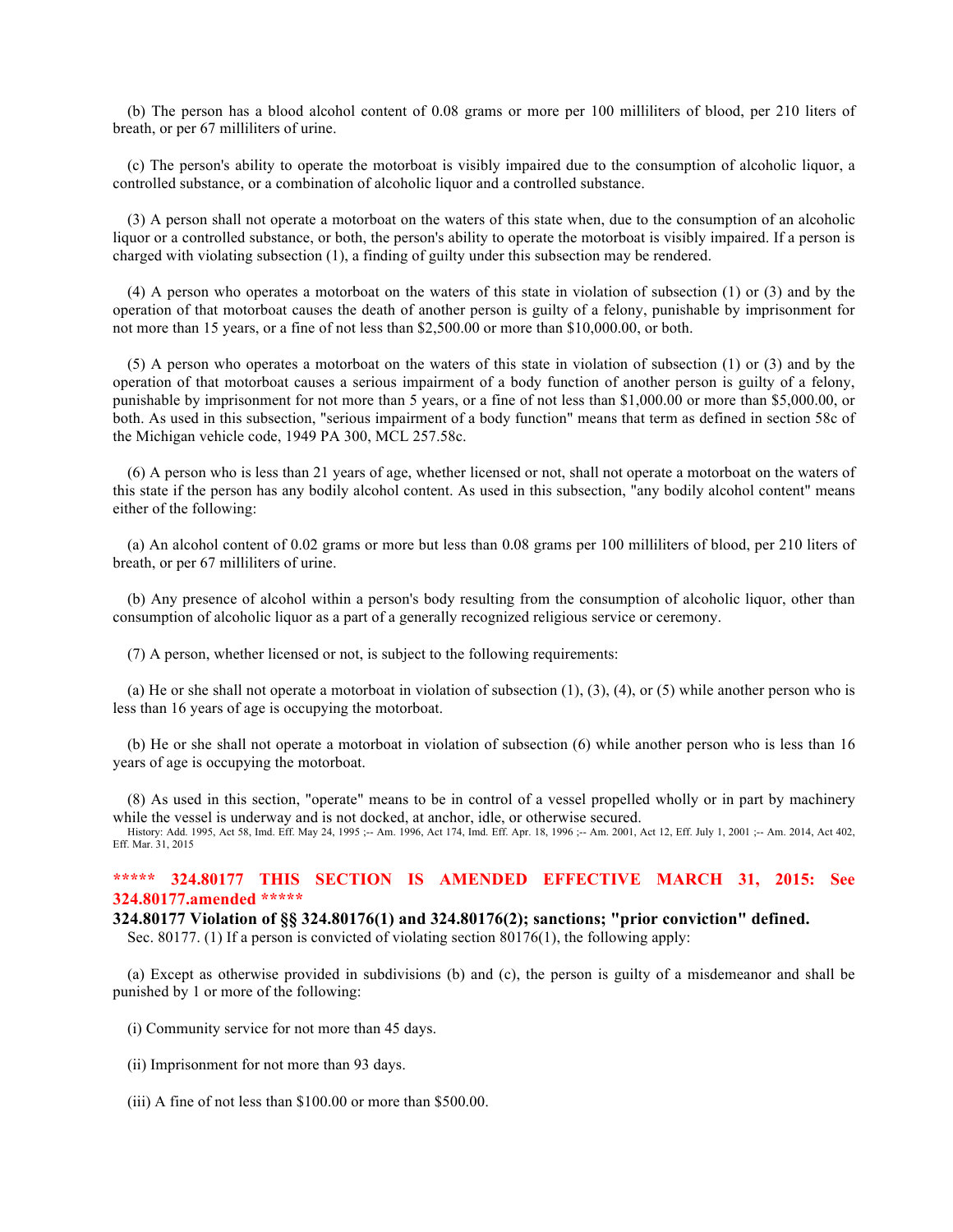(b) If the violation occurs within 7 years of a prior conviction, the person shall be sentenced to both a fine of not less than \$200.00 or more than \$1,000.00 and either of the following:

(i) Community service for not less than 10 days or more than 90 days, and may be imprisoned for not more than 1 year.

(ii) Imprisonment for not less than 48 consecutive hours or more than 1 year, and may be sentenced to community service for not more than 90 days.

(c) If the violation occurs within 10 years of 2 or more prior convictions, the person is guilty of a felony and shall be sentenced to imprisonment for not less than 1 year or more than 5 years, or a fine of not less than \$500.00 or more than \$5,000.00, or both.

(2) A term of imprisonment imposed under subdivision (b)(ii) shall not be suspended. A person sentenced to perform service to the community under this section shall not receive compensation and shall reimburse the state or appropriate local unit of government for the cost of supervision incurred by the state or local unit of government as a result of the person's activities in that service.

(3) In addition to the sanctions prescribed under subsection (1) and section 80176(4) and (5), the court may, pursuant to the code of criminal procedure, 1927 PA 175, MCL 760.1 to 777.69, order the person to pay the costs of the prosecution. The court shall also impose sanctions under sections 80185 and 80186.

(4) A person who is convicted of violating section 80176(2) is guilty of a misdemeanor, punishable by imprisonment for not more than 93 days, or a fine of not less than \$100.00 or more than \$500.00, or both.

(5) As used in this section, "prior conviction" means a conviction for a violation of any of the following:

(a) Section 80176(1), (4), or (5).

(b) Former section  $171(1)$ , (4), or (5) of the marine safety act.

(c) Former section 73 of the marine safety act.

(d) A local ordinance substantially corresponding to section 80176(1) or former section 73 of the marine safety act.

(e) A law of another state substantially corresponding to section 80176(1), (4), or (5) or former section 73 of the marine safety act.

History: Add. 1995, Act 58, Imd. Eff. May 24, 1995;--Am. 2001, Act 12, Eff. July 1, 2001.

#### **\*\*\*\*\* 324.80177.amended THIS AMENDED SECTION IS EFFECTIVE MARCH 31, 2015 \*\*\*\*\***

#### **324.80177.amended Violation of MCL 324.80176(1) and 324.80176(2); sanctions; costs.**

Sec. 80177.(1) If a person is convicted of violating section 80176(1), the following apply:

(a) Except as otherwise provided in subdivisions (b) and (c), the person is guilty of a misdemeanor and shall be punished by 1 or more of the following:

- (i) Community service for not more than 45 days.
- (ii) Imprisonment for not more than 93 days.
- (iii) A fine of not less than \$100.00 or more than \$500.00.

(b) If the violation occurs within 7 years of a prior conviction, the person shall be sentenced to both a fine of not less than \$200.00 or more than \$1,000.00 and either of the following: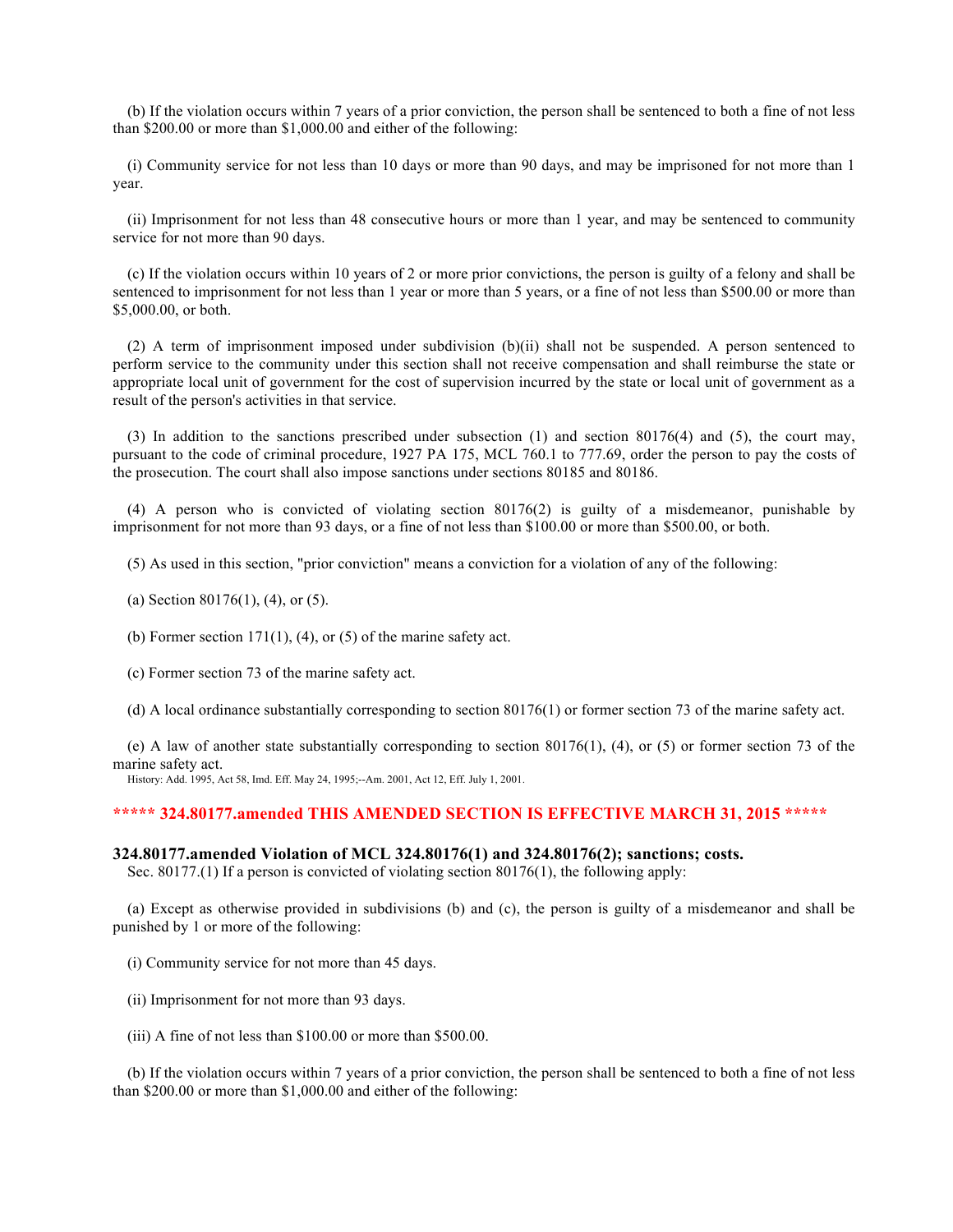(i) Community service for not less than 10 days or more than 90 days, and may be imprisoned for not more than 1 year.

(ii) Imprisonment for not less than 48 consecutive hours or more than 1 year, and may be sentenced to community service for not more than 90 days.

(c) If the violation occurs after 2 or more prior convictions regardless of the number of years that have elapsed since any prior conviction, the person is guilty of a felony and shall be sentenced to imprisonment for not less than 1 year or more than 5 years, or a fine of not less than \$500.00 or more than \$5,000.00, or both.

(2) A term of imprisonment imposed under subsection  $(1)(b)(ii)$  shall not be suspended. A person sentenced to perform service to the community under this section shall not receive compensation and shall reimburse the state or appropriate local unit of government for the cost of supervision incurred by the state or local unit of government as a result of the person's activities in that service.

(3) In addition to the sanctions prescribed under subsection (1) and section 80176(4) and (5), the court may, under the code of criminal procedure, 1927 PA 175, MCL 760.1 to 777.69, order the person to pay the costs of the prosecution. The court shall also impose sanctions under sections 80185 and 80186.

(4) A person who is convicted of violating section 80176(2) is guilty of a misdemeanor, punishable by imprisonment for not more than 93 days, or a fine of not less than \$100.00 or more than \$500.00, or both.

History: Add. 1995, Act 58, Imd. Eff. May 24, 1995 ;-- Am. 2001, Act 12, Eff. July 1, 2001 ;-- Am. 2014, Act 402, Eff. Mar. 31, 2015

# **\*\*\*\*\* 324.80178 THIS SECTION IS AMENDED EFFECTIVE MARCH 31, 2015: See 324.80178.amended \*\*\*\*\***

## **324.80178 Violation of § 324.80176(3); sanctions; "prior conviction" defined.**

Sec. 80178. (1) If a person is convicted of violating section 80176(3), the following apply:

(a) Except as otherwise provided in subdivisions (b) and (c), the person is guilty of a misdemeanor punishable by 1 or more of the following:

(i) Community service for not more than 45 days.

(ii) Imprisonment for not more than 93 days.

(iii) A fine of not more than \$300.00.

(b) If the violation occurs within 7 years of 1 prior conviction, the person shall be sentenced to both a fine of not less than \$200.00 or more than \$1,000.00, and either of the following:

(i) Community service for not less than 10 days or more than 90 days, and may be sentenced to imprisonment for not more than 1 year.

(ii) Imprisonment for not more than 1 year, and may be sentenced to community service for not more than 90 days.

(c) If the violation occurs within 10 years of 2 or more prior convictions, the person shall be sentenced to both a fine of not less than \$200.00 or more than \$1,000.00, and either of the following:

(i) Community service for a period of not less than 10 days or more than 90 days, and may be sentenced to imprisonment for not more than 1 year.

(ii) Imprisonment for not more than 1 year, and may be sentenced to community service for not more than 90 days.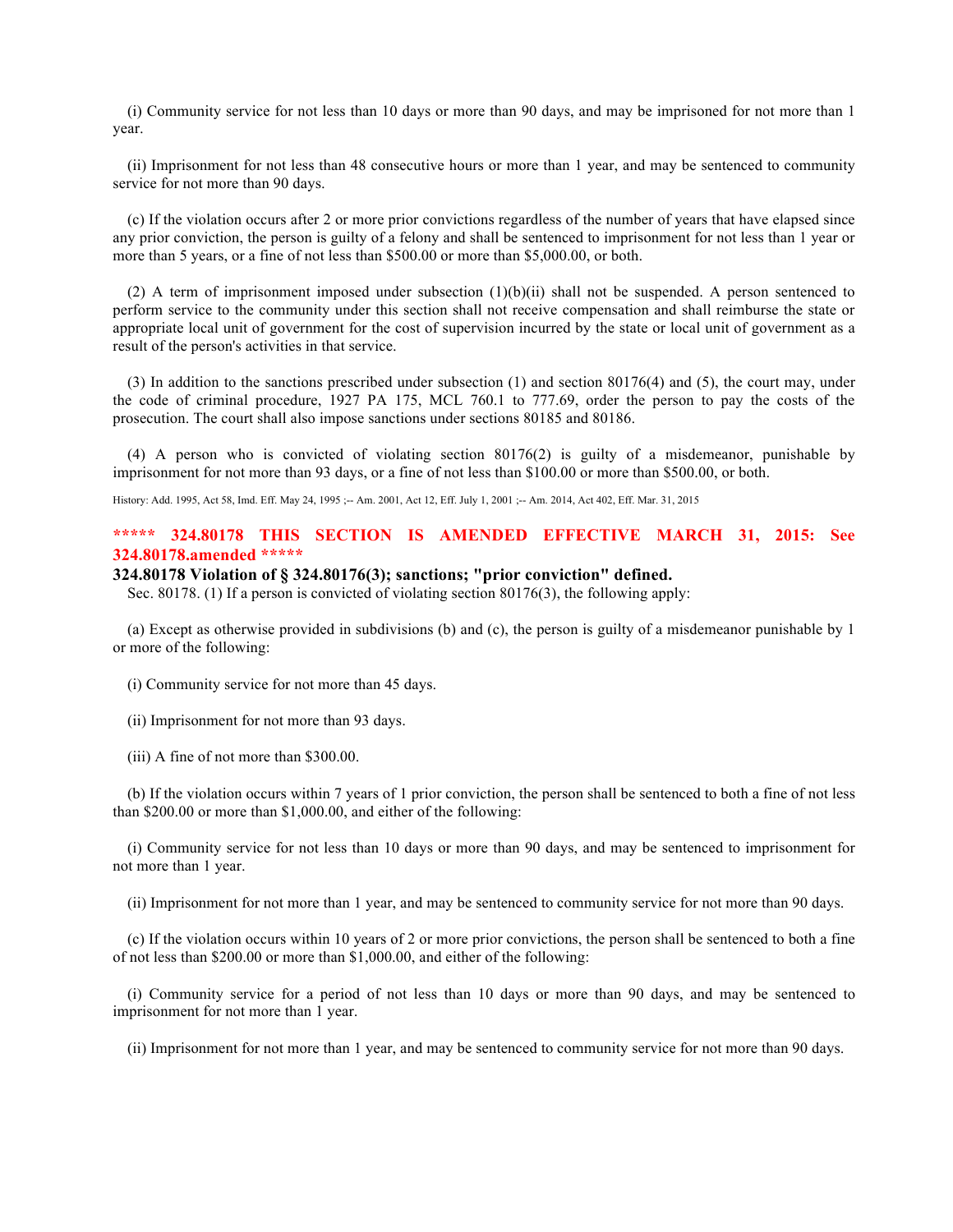(2) In addition to the sanctions prescribed in subsection (1), the court may, pursuant to the code of criminal procedure, 1927 PA 175, MCL 760.1 to 777.69, order the person to pay the costs of the prosecution. The court shall also impose sanctions under sections 80185 and 80186.

(3) A person sentenced to perform service to the community under this section shall not receive compensation, and shall reimburse the state or appropriate local unit of government for the cost of supervision incurred by the state or local unit of government as a result of the person's activities in that service.

(4) As used in this section, "prior conviction" means a conviction for a violation of any of the following:

(a) Section 80176(1), (3), (4), or (5).

(b) Former section 171(1) of the marine safety act.

(c) Former section 73 of the marine safety act.

(d) Former section 73b of the marine safety act.

(e) A local ordinance substantially corresponding to section 80176(1), former section 73 of the marine safety act, or former section 73b of the marine safety act.

(f) A law of another state substantially corresponding to section  $80176(1)$ ,  $(3)$ ,  $(4)$ , or  $(5)$ , former section 73 of the marine safety act, or former section 73b of the marine safety act.

History: Add. 1995, Act 58, Imd. Eff. May 24, 1995;--Am. 2001, Act 12, Eff. July 1, 2001.

### **\*\*\*\*\* 324.80178.amended THIS AMENDED SECTION IS EFFECTIVE MARCH 31, 2015 \*\*\*\*\***

### **324.80178.amended Violation of MCL 324.80176(3); sanctions; costs.**

Sec. 80178.(1) If a person is convicted of violating section 80176(3), the following apply:

(a) Except as otherwise provided in subdivisions (b) and (c), the person is guilty of a misdemeanor punishable by 1 or more of the following:

(i) Community service for not more than 45 days.

(ii) Imprisonment for not more than 93 days.

(iii) A fine of not more than \$300.00.

(b) If the violation occurs within 7 years of 1 prior conviction, the person shall be sentenced to both a fine of not less than \$200.00 or more than \$1,000.00, and either of the following:

(i) Community service for not less than 10 days or more than 90 days, and may be sentenced to imprisonment for not more than 1 year.

(ii) Imprisonment for not more than 1 year, and may be sentenced to community service for not more than 90 days.

(c) If the violation occurs after 2 or more prior convictions regardless of the number of years that have elapsed since any prior conviction, the person shall be sentenced to both a fine of not less than \$200.00 or more than \$1,000.00, and either of the following:

(i) Community service for a period of not less than 10 days or more than 90 days, and may be sentenced to imprisonment for not more than 1 year.

(ii) Imprisonment for not more than 1 year, and may be sentenced to community service for not more than 90 days.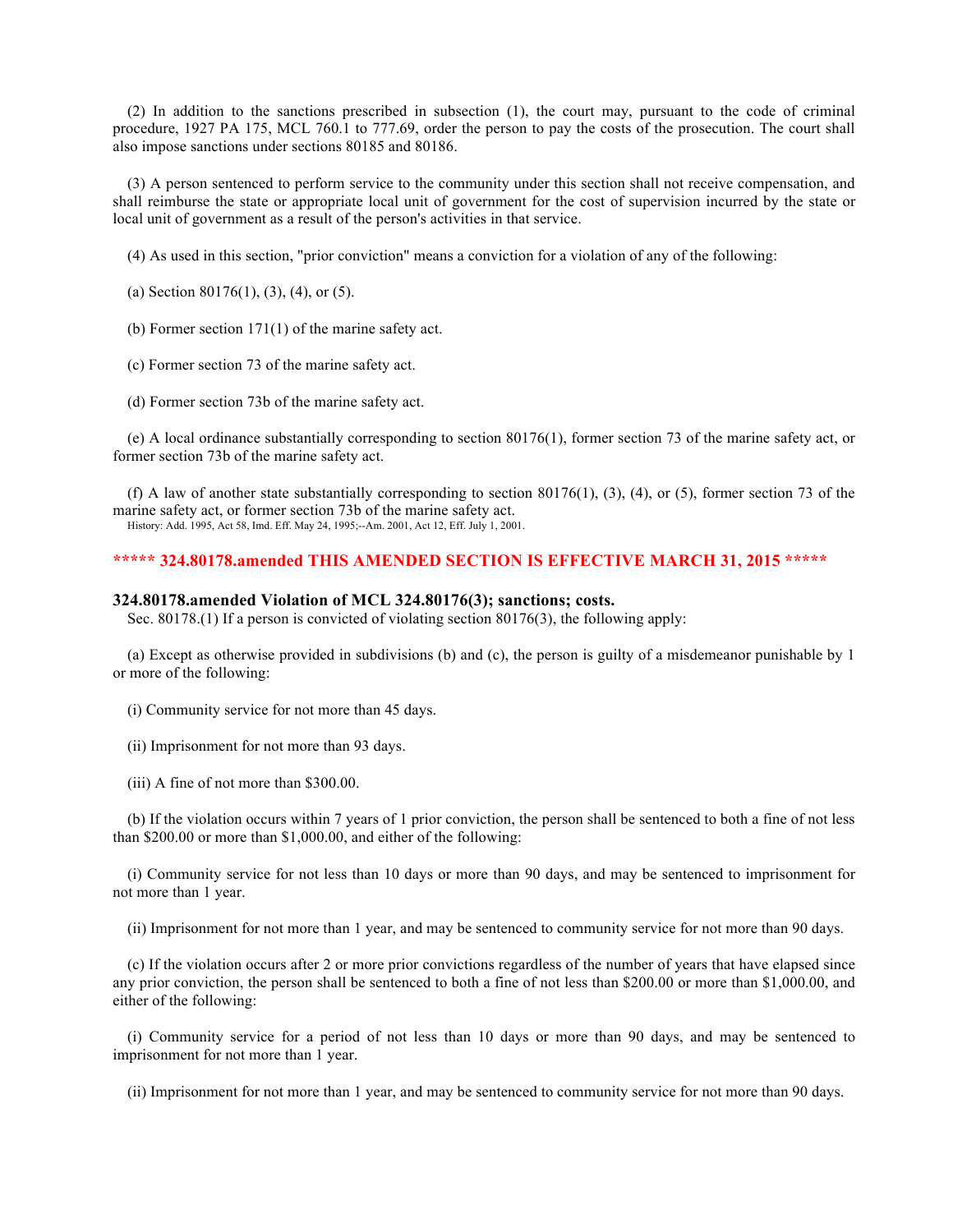(2) In addition to the sanctions prescribed in subsection (1), the court may, under the code of criminal procedure, 1927 PA 175, MCL 760.1 to 777.69, order the person to pay the costs of the prosecution. The court shall also impose sanctions under sections 80185 and 80186.

(3) A person sentenced to perform service to the community under this section shall not receive compensation, and shall reimburse the state or appropriate local unit of government for the cost of supervision incurred by the state or local unit of government as a result of the person's activities in that service.

History: Add. 1995, Act 58, Imd. Eff. May 24, 1995 ;-- Am. 2001, Act 12, Eff. July 1, 2001 ;-- Am. 2014, Act 402, Eff. Mar. 31, 2015

# **\*\*\*\*\* 324.80178a.added THIS ADDED SECTION IS EFFECTIVE MARCH 31, 2015 \*\*\*\*\***

## **324.80178a.added Violation of MCL 324.80176(6); sanctions; costs.**

Sec. 80178a. (1) If a person is convicted of violating section 80176(6), all of the following apply:

(a) Except as otherwise provided in subdivision (b), the person is guilty of a misdemeanor punishable by 1 or both of the following:

(i) Community service for not more than 360 hours.

(ii) A fine of not more than \$250.00.

(b) If the violation occurs within 7 years of 1 or more prior convictions, including a prior conviction for section 80176(6), the person may be sentenced to 1 or more of the following:

- (i) Community service for not more than 60 days.
- (ii) A fine of not more than \$500.00.
- (iii) Imprisonment for not more than 93 days.

(2) In addition to imposing the sanctions prescribed under this section, the court may order the person to pay the costs of the prosecution under the code of criminal procedure, 1927 PA 175, MCL 760.1 to 777.69.

(3) A person sentenced to perform community service under this section shall not receive compensation and shall reimburse the state or appropriate local unit of government for the cost of supervision incurred by the state or local unit of government as a result of the person's activities in that service.

**History:** Add. 2014, Act 402, Eff. Mar. 31, 2015

# **\*\*\*\*\* 324.80178b.added THIS ADDED SECTION IS EFFECTIVE MARCH 31, 2015 \*\*\*\*\***

#### **324.80178b.added Violation of MCL 324.80176(7)(a) or 324.80176(7)(b); sanctions; costs.**

Sec. 80178b. (1) A person who violates section 80176(7)(a) is guilty of a crime punishable as follows:

(a) Except as provided in subdivision (b), a person who violates section 80176(7)(a) is guilty of a misdemeanor and shall be sentenced to pay a fine of not less than \$200.00 or more than \$1,000.00 and to 1 or more of the following:

(i) Imprisonment for not less than 5 days or more than 1 year. Not less than 48 hours of this imprisonment shall be served consecutively. This term of imprisonment shall not be suspended.

(ii) Community service for not less than 30 days or more than 90 days.

(b) If the violation occurs within 7 years of a prior conviction or after 2 or more prior convictions, regardless of the number of years that have elapsed since any prior conviction, a person who violates section 80176(7)(a) is guilty of a felony and shall be sentenced to pay a fine of not less than \$500.00 or more than \$5,000.00 and to either of the following: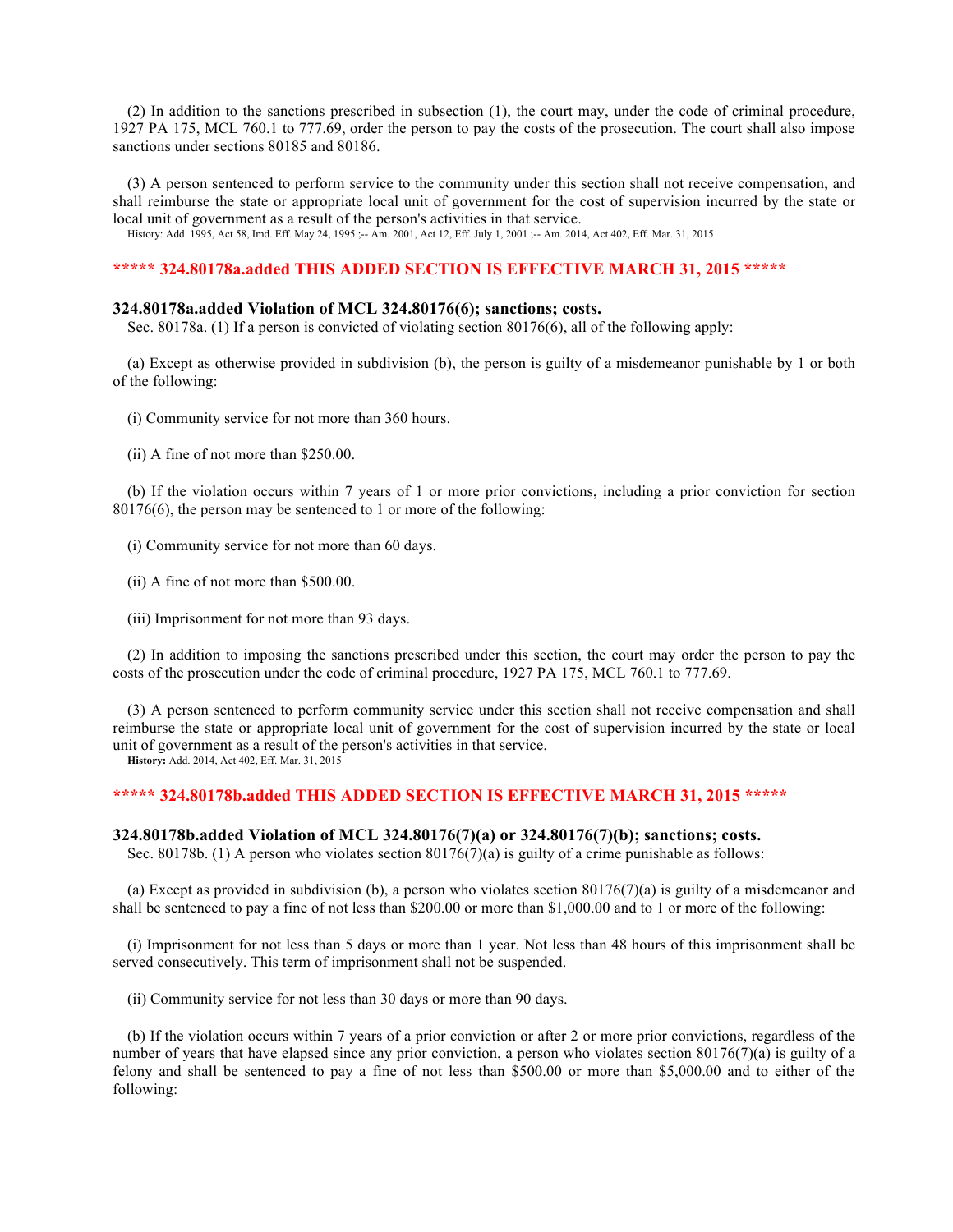(i) Imprisonment under the jurisdiction of the department of corrections for not less than 1 year or more than 5 years.

(ii) Probation with imprisonment in the county jail for not less than 30 days or more than 1 year and community service for not less than 60 days or more than 180 days. Not less than 48 hours of this imprisonment shall be served consecutively. This term of imprisonment shall not be suspended.

(2) A person who violates section 80176(7)(b) is guilty of a misdemeanor punishable as follows:

(a) Except as provided in subdivision (b), a person who violates section  $80176(7)(b)$  may be sentenced to 1 or more of the following:

(i) Community service for not more than 60 days.

(ii) A fine of not more than \$500.00.

(iii) Imprisonment for not more than 93 days.

(b) If the violation occurs within 7 years of a prior conviction or after 2 or more prior convictions, regardless of the number of years that have elapsed since any prior conviction, a person who violates section 80176(7)(b) shall be sentenced to pay a fine of not less than \$200.00 or more than \$1,000.00 and to 1 or more of the following:

(i) Imprisonment for not less than 5 days or more than 1 year. Not less than 48 hours of this imprisonment shall be served consecutively. This term of imprisonment shall not be suspended.

(ii) Community service for not less than 30 days or more than 90 days.

(3) In addition to imposing the sanctions prescribed under this section, the court may order the person to pay the costs of the prosecution under the code of criminal procedure, 1927 PA 175, MCL 760.1 to 777.69.

(4) A person sentenced to perform community service under this section shall not receive compensation and shall reimburse the state or appropriate local unit of government for the cost of supervision incurred by the state or local unit of government as a result of the person's activities in that service.

**History:** Add. 2014, Act 402, Eff. Mar. 31, 2015

# **324.80179 Enhanced sentencing based on prior convictions; conditions; attempted violation of § 324.80176(1), § 324.80176(3), or local ordinance.**

Sec. 80179. (1) If the prosecuting attorney intends to seek an enhanced sentence under section 80177 or 80178 based upon the defendant having 1 or more prior convictions, the prosecuting attorney shall include on the complaint and information filed in district court, circuit court, recorder's court, municipal court, or probate court a statement listing the defendant's prior convictions.

(2) A prior conviction shall be established at sentencing by 1 or more of the following:

- (a) An abstract of conviction.
- (b) A copy of the defendant's boating record.
- (c) An admission by the defendant.

(3) A person who is convicted of an attempted violation of section 80176(1) or (3), or a local ordinance substantially corresponding to section  $80176(1)$  or  $(3)$ , shall be punished as if the offense had been completed.

(4) When issuing an order under this part, the secretary of state and the court shall treat a conviction of an attempted violation of section 80176(1) or (3), former section 171(1) or (3) of the marine safety act, a local ordinance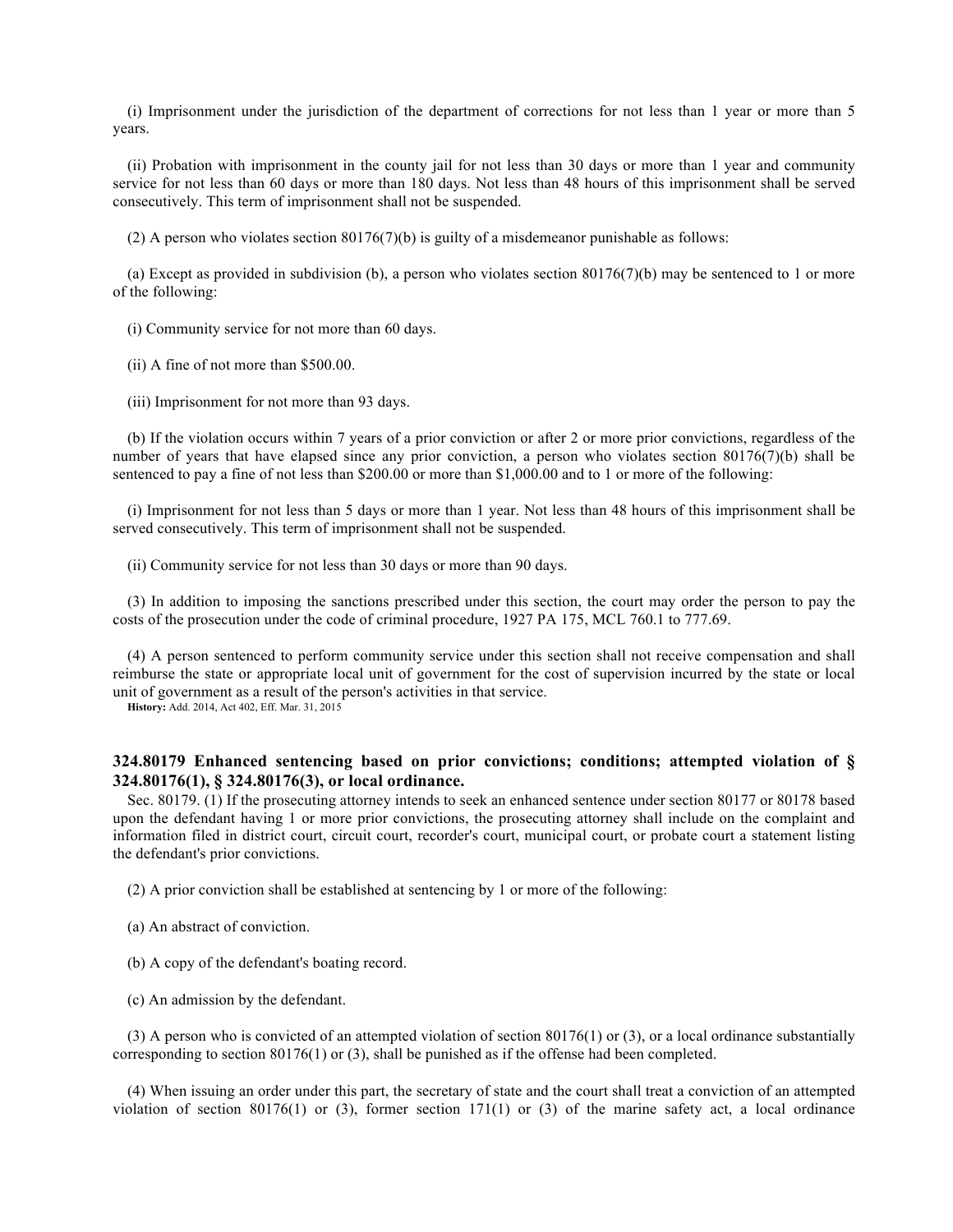substantially corresponding to section 80176(1) or (3), or a law of another state substantially corresponding to section 80176(1) or (3) the same as if the offense had been completed.

History: Add. 1995, Act 58, Imd. Eff. May 24, 1995.

# **\*\*\*\*\* 324.80180 THIS SECTION IS AMENDED EFFECTIVE MARCH 31, 2015: See 324.80180.amended \*\*\*\*\***

# **324.80180 Peace officer; arrest without warrant; reasonable cause; conditions; returning vessel and occupants to shore; effect of not charging person receiving citation.**

Sec. 80180.(1) A peace officer, without a warrant, may arrest a person if the peace officer has reasonable cause to believe that the person was, at the time of an accident, the operator of a vessel involved in the accident in this state while in violation of section 80176(1), (3), (4), or (5) or a local ordinance substantially corresponding to section 80176(1) or (3).

(2) A peace officer who has reasonable cause to believe that a person was operating a vessel on the waters of this state, and that, by the consumption of intoxicating liquor, the person may have affected his or her ability to operate a vessel, may require the person to submit to a preliminary chemical breath analysis. The following apply with respect to a preliminary chemical breath analysis:

(a) Only a peace officer who has successfully completed a training course taught by a state-certified instructor in the administration of the preliminary chemical breath analysis may administer that test.

(b) A peace officer may arrest a person based in whole or in part upon the results of a preliminary chemical breath analysis.

(c) The results of a preliminary chemical breath analysis are admissible in a criminal prosecution for a crime described in section 80187(1) or in an administrative hearing solely to assist the court or hearing officer in determining a challenge to the validity of an arrest. This subdivision does not limit the introduction of other competent evidence offered to establish the validity of an arrest.

(d) A person who submits to a preliminary chemical breath analysis remains subject to the requirements of sections 80187 to 80190 for the purposes of chemical tests described in those sections.

(e) A person who refuses to submit to a preliminary chemical breath analysis upon a lawful request by a peace officer is responsible for a state civil infraction and may be ordered to pay a civil fine of not more than \$500.00.

(3) A peace officer making an arrest under this part shall take measures to assure that the vessel and its occupants are safely returned to shore.

(4) If, not more than 60 days after the issuance of a citation for a state civil infraction under this section, the person to whom the citation is issued is not charged with a violation of section  $80176(1)$ ,  $(3)$ ,  $(4)$ , or  $(5)$  or a local ordinance substantially corresponding to section 80176(1) or (3), the citation issued for the state civil infraction is void. Upon application of the person to whom the citation is issued, money paid by the person as a fine, costs, or otherwise shall be immediately returned.

History: Add. 1995, Act 58, Imd. Eff. May 24, 1995; -- Am. 1996, Act 174, Imd. Eff. Apr. 18, 1996; -- Am. 2007, Act 8, Imd. Eff. May 11, 2007

### **\*\*\*\*\* 324.80180.amended THIS AMENDED SECTION IS EFFECTIVE MARCH 31, 2015 \*\*\*\*\***

## **324.80180.amended Peace officer; arrest without warrant; reasonable cause; conditions; returning motorboat and occupants to shore; effect of not charging person receiving citation.**

Sec. 80180.(1) A peace officer, without a warrant, may arrest a person if the peace officer has reasonable cause to believe that the person was, at the time of an accident, the operator of a vessel involved in the accident in this state while in violation of section 80176(1), (3), (4), (5), (6), or (7) or a local ordinance substantially corresponding to section 80176(1), (3), or (6).

(2) A peace officer who has reasonable cause to believe that a person was operating a motorboat on the waters of this state, and that, by the consumption of alcoholic liquor, the person may have affected his or her ability to operate a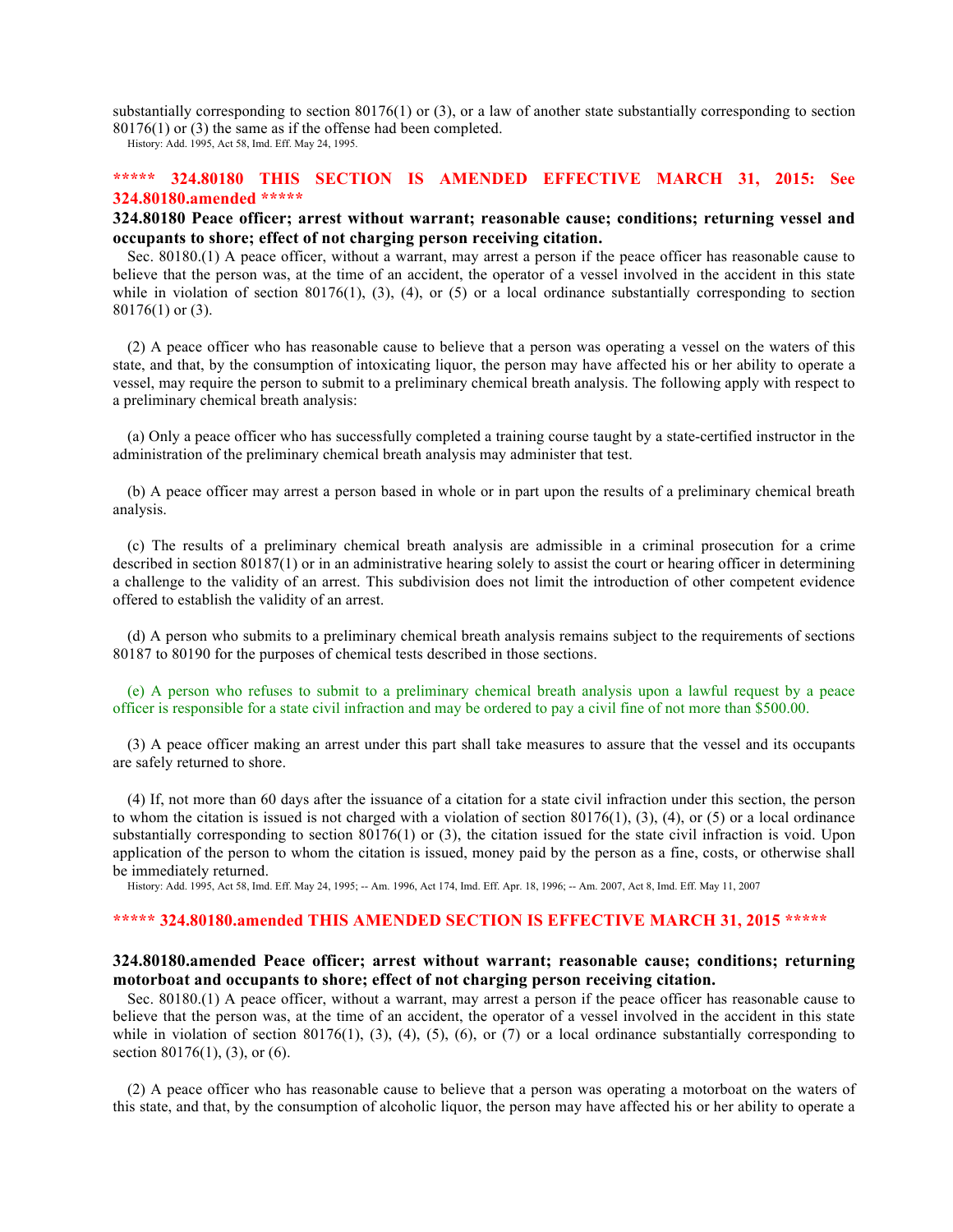motorboat, may require the person to submit to a preliminary chemical breath analysis. The following apply with respect to a preliminary chemical breath analysis:

(a) Only a peace officer who has successfully completed a training course taught by a state-certified instructor in the administration of the preliminary chemical breath analysis may administer that test.

(b) A peace officer may arrest a person based in whole or in part upon the results of a preliminary chemical breath analysis.

(c) The results of a preliminary chemical breath analysis are admissible in a criminal prosecution for a crime described in section 80187(1) or in an administrative hearing solely to assist the court or hearing officer in determining a challenge to the validity of an arrest. This subdivision does not limit the introduction of other competent evidence offered to establish the validity of an arrest.

(d) A person who submits to a preliminary chemical breath analysis remains subject to the requirements of sections 80187 to 80190 for the purposes of chemical tests described in those sections.

(e) A person who refuses to submit to a preliminary chemical breath analysis upon a lawful request by a peace officer is responsible for a state civil infraction and may be ordered to pay a civil fine of not more than \$500.00.

(3) A peace officer making an arrest under this part shall take measures to assure that the motorboat and its occupants are safely returned to shore.

(4) If, not more than 60 days after the issuance of a citation for a state civil infraction under this section, the person to whom the citation is issued is not charged with a violation of section  $80176(1)$ ,  $(3)$ ,  $(4)$ ,  $(5)$ ,  $(6)$ , or  $(7)$  or a local ordinance substantially corresponding to section 80176(1), (3), or (6), the citation issued for the state civil infraction is void. Upon application of the person to whom the citation is issued, money paid by the person as a fine, costs, or otherwise shall be immediately returned.

History: Add. 1995, Act 58, Imd. Eff. May 24, 1995 ;-- Am. 1996, Act 174, Imd. Eff. Apr. 18, 1996 ;-- Am. 2007, Act 8, Imd. Eff. May 11, 2007 ;-- Am. 2014, Act 402, Eff. Mar. 31, 2015

## **324.80181 Chemical test and analysis of blood, urine, or breath; collection of sample or specimen; application of administrative rules.**

Sec. 80181. (1) The following apply with respect to a chemical test and analysis of a person's blood, urine, or breath, other than a preliminary chemical breath analysis:

(a) The amount of alcohol or presence of a controlled substance, or both, in an operator's blood at the time alleged as shown by chemical analysis of the person's blood, urine, or breath is admissible into evidence in any civil or criminal proceeding.

(b) A person arrested for a crime described in section 80187(1) shall be advised of all of the following:

(i) That if the person takes a chemical test of his or her blood, urine, or breath administered at the request of a peace officer, the person has the right to demand that someone of the person's own choosing administer 1 of the chemical tests; that the results of the test are admissible in a judicial proceeding as provided under this part and shall be considered with other competent evidence in determining the innocence or guilt of the defendant; and that the person is responsible for obtaining a chemical analysis of a test sample obtained pursuant to the person's own request.

(ii) That if the person refuses the request of a peace officer to take a test described in subparagraph (i), the test shall not be given without a court order, but the peace officer may seek to obtain such a court order.

(iii) That the person's refusal of the request of a peace officer to take a test described in subparagraph (i) will result in issuance of an order that the person not operate a vessel on the waters of this state for at least 6 months.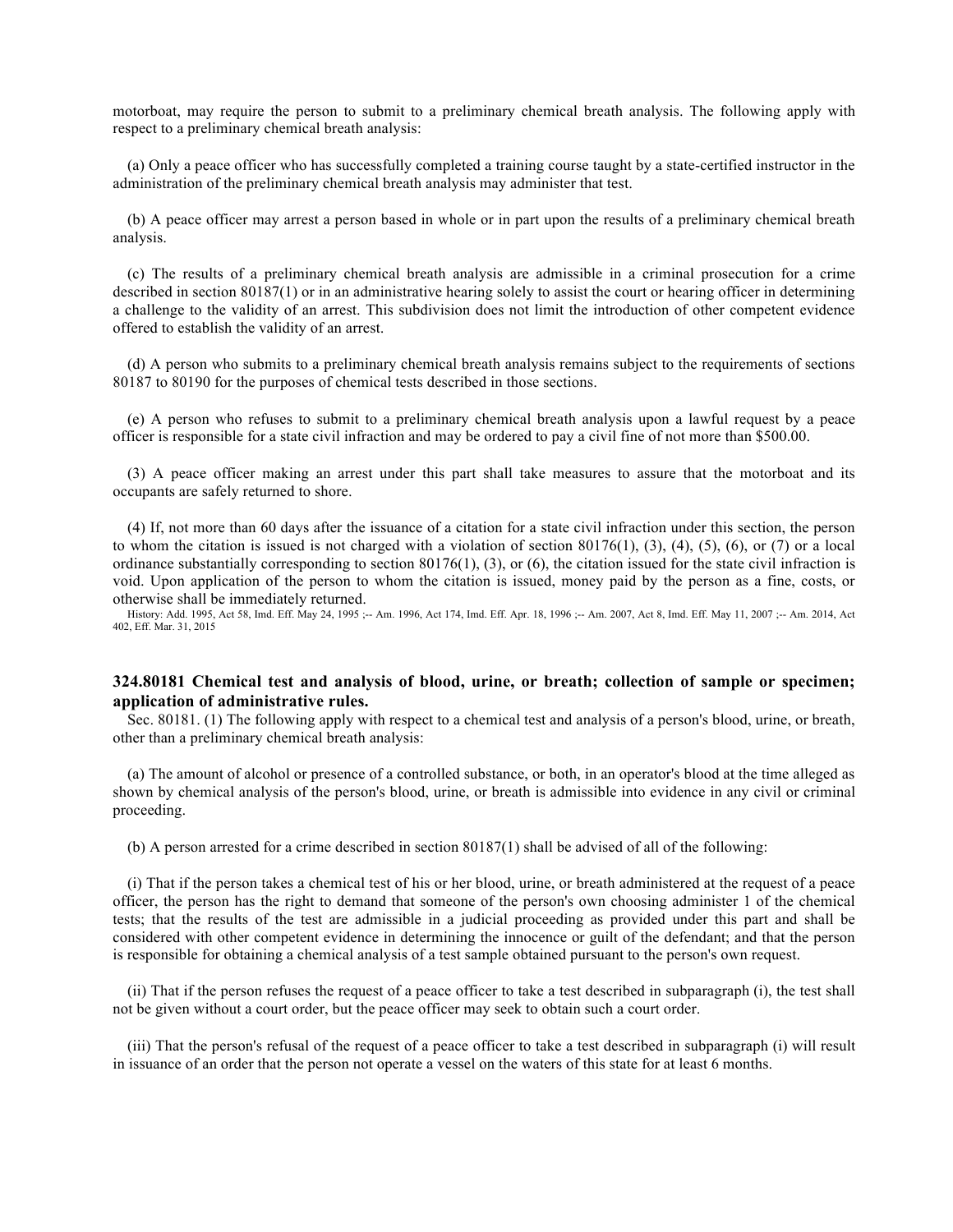(2) A sample or specimen of urine or breath shall be taken and collected in a reasonable manner. Only a licensed physician, or a licensed nurse or medical technician under the direction of a licensed physician, qualified to withdraw blood and acting in a medical environment, may withdraw blood at the request of a peace officer for the purpose of determining the amount of alcohol or presence of a controlled substance, or both, in a person's blood, as provided in this subsection. A qualified person who withdraws or analyzes blood, or assists in the withdrawal or analysis, in accordance with this part is not liable for a crime or civil damages predicated on the act of withdrawing or analyzing blood and related procedures unless the withdrawal or analysis is performed in a negligent manner.

(3) A rule relating to a chemical test for alcohol or a controlled substance promulgated under the Michigan vehicle code, Act No. 300 of the Public Acts of 1949, being sections 257.1 to 257.923 of the Michigan Compiled Laws, applies to a chemical test administered under this part.

History: Add. 1995, Act 58, Imd. Eff. May 24, 1995.

# **324.80182 Chemical test; administration at request of peace officer, during medical treatment, or by medical examiner if operator of vessel is deceased; procedures.**

Sec. 80182. (1) A chemical test described in section 80181 shall be administered at the request of a peace officer having reasonable grounds to believe the person has committed a crime described in section 80187(1). A person who takes a chemical test administered at the request of a peace officer, as provided in section 80181, shall be given a reasonable opportunity to have someone of the person's own choosing administer 1 of the chemical tests described in section 80181 within a reasonable time after the person's detention, and the results of the test are admissible and shall be considered with other competent evidence in determining the innocence or guilt of the defendant. If the person charged is administered a chemical test by someone of the person's own choosing, the person charged is responsible for obtaining a chemical analysis of the test sample.

(2) If, after an accident, the operator of a vessel involved in the accident is transported to a medical facility and a sample of the operator's blood is withdrawn at that time for the purpose of medical treatment, the results of a chemical analysis of that sample are admissible in any civil or criminal proceeding to show the amount of alcohol or presence of a controlled substance, or both, in the person's blood at the time alleged, regardless of whether the person had been offered or had refused a chemical test. The medical facility or person performing the chemical analysis shall disclose the results of the analysis to a prosecuting attorney who requests the results for use in a criminal prosecution as provided in this subsection. A medical facility or person disclosing information in compliance with this subsection is not civilly or criminally liable for making the disclosure.

(3) If, after an accident, the operator of a vessel involved in the accident is deceased, a sample of the decedent's blood shall be withdrawn in a manner directed by the medical examiner for the purpose of determining the amount of alcohol or the presence of a controlled substance, or both, in the decedent's blood. The medical examiner shall give the results of the chemical analysis of the sample to the law enforcement agency investigating the accident, and that agency shall forward the results to the department.

History: Add. 1995, Act 58, Imd. Eff. May 24, 1995.

# **\*\*\*\*\* 324.80183 THIS SECTION IS AMENDED EFFECTIVE MARCH 31, 2015: See 324.80183.amended \*\*\*\*\***

### **324.80183 Chemical test; introduction of other competent evidence; availability of test results.**

Sec. 80183. (1) The provisions of sections 80181 and 80182 relating to chemical testing do not limit the introduction of any other competent evidence bearing upon the question of whether or not a person was impaired by, or under the influence of, intoxicating liquor or a controlled substance, or both, or whether the person had a blood alcohol content of 0.10 grams or more per 100 milliliters of blood, per 210 liters of breath, or per 67 milliliters of urine.

(2) If a chemical test described in sections 80181 and 80182 is administered, the results of the test shall be made available to the person charged or the person's attorney upon written request to the prosecution, with a copy of the request filed with the court. The prosecution shall furnish the results at least 2 days before the day of the trial. The results of the test shall be offered as evidence by the prosecution in that trial. Failure to fully comply with the request bars the admission of the results into evidence by the prosecution.

History: Add. 1995, Act 58, Imd. Eff. May 24, 1995;--Am. 1996, Act 174, Imd. Eff. Apr. 18, 1996.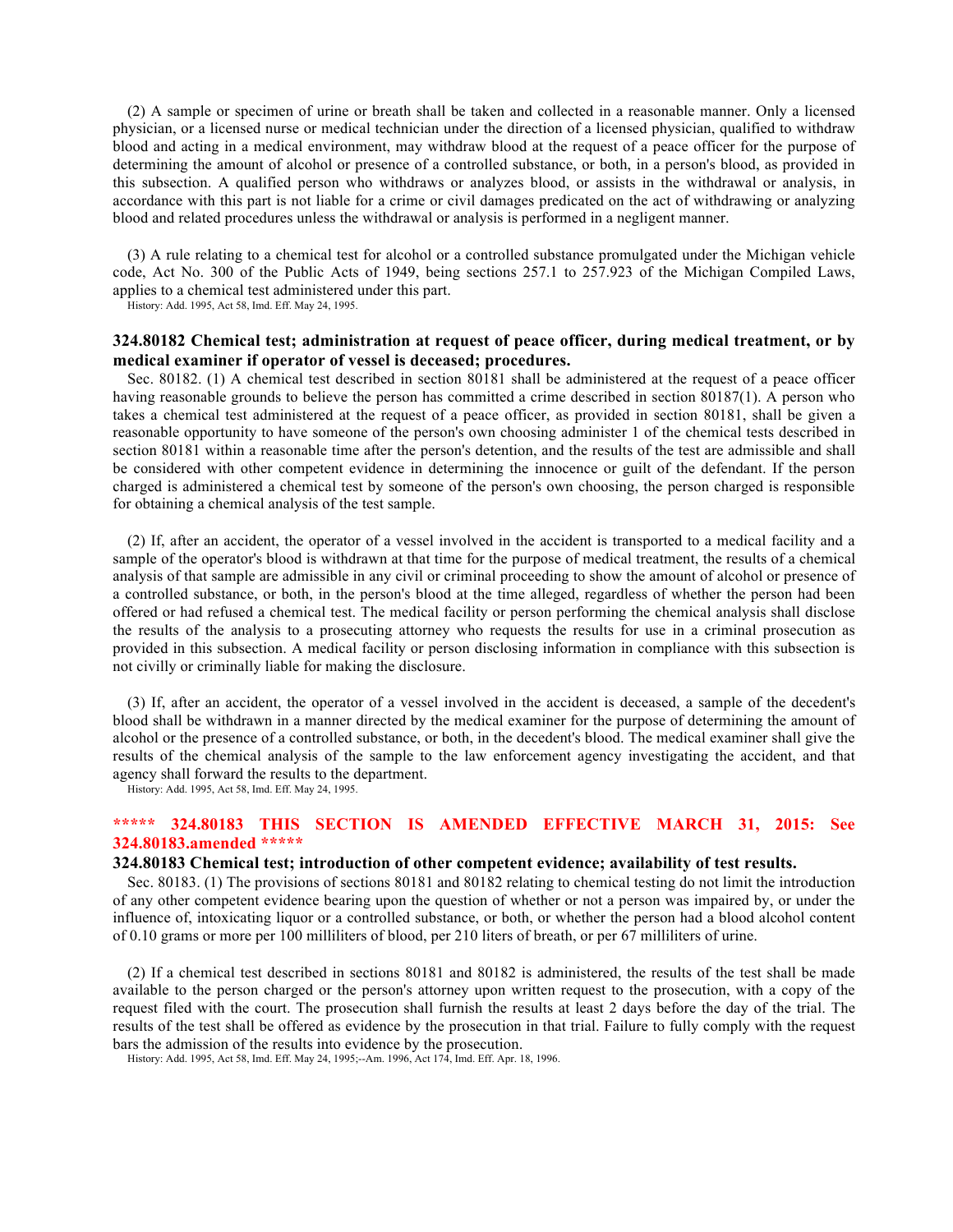# **\*\*\*\*\* 324.80183.amended THIS AMENDED SECTION IS EFFECTIVE MARCH 31, 2015 \*\*\*\*\***

# **324.80183.amended Chemical test; introduction of other competent evidence; availability of test results.**

Sec. 80183.(1) The provisions of sections 80181 and 80182 relating to chemical testing do not limit the introduction of any other competent evidence bearing upon the question of whether or not a person was impaired by, or under the influence of, alcoholic liquor or a controlled substance, or both, or whether the person had a blood alcohol content of 0.08 grams or more per 100 milliliters of blood, per 210 liters of breath, or per 67 milliliters of urine, or whether the person had any amount of a controlled substance listed in schedule 1 under section 7212 of the public health code, 1978 PA 368, MCL 333.7212, or a rule promulgated under that section, or of a controlled substance described in section  $7214(a)(iv)$  of the public health code, 1978 PA 368, MCL 333.7214, in his or her body.

(2) If a chemical test described in sections 80181 and 80182 is administered, the results of the test shall be made available to the person charged or the person's attorney upon written request to the prosecution, with a copy of the request filed with the court. The prosecution shall furnish the results at least 2 days before the day of the trial. The results of the test shall be offered as evidence by the prosecution in that trial. Failure to fully comply with the request bars the admission of the results into evidence by the prosecution.

History: Add. 1995, Act 58, Imd. Eff. May 24, 1995 ;-- Am. 1996, Act 174, Imd. Eff. Apr. 18, 1996 ;-- Am. 2014, Act 402, Eff. Mar. 31, 2015

# **\*\*\*\*\* 324.80184 THIS SECTION IS AMENDED EFFECTIVE MARCH 31, 2015: See 324.80184.amended \*\*\*\*\***

# **324.80184 Chemical analysis of blood, urine, or breath; amount of alcohol in operator's blood; presumptions; refusal to submit to chemical test as evidence.**

Sec. 80184. (1) Except in a prosecution relating solely to a violation of section 80176(1)(b), the amount of alcohol in the operator's blood at the time alleged as shown by chemical analysis of the person's blood, urine, or breath gives rise to the following presumptions:

(a) If at the time defendant had an alcohol content of 0.07 grams or less per 100 milliliters of blood, per 210 liters of breath, or per 67 milliliters of urine, it shall be presumed that the defendant's ability to operate a vessel was not impaired due to the consumption of intoxicating liquor and that the defendant was not under the influence of intoxicating liquor.

(b) If at the time defendant had an alcohol content of more than 0.07 grams but less than 0.10 grams per 100 milliliters of blood, per 210 liters of breath, or per 67 milliliters of urine, it shall be presumed that the defendant's ability to operate a vessel was impaired within the provisions of section 80176(3) due to the consumption of intoxicating liquor.

(c) If at the time defendant had an alcohol content of 0.10 grams or more per 100 milliliters of blood, per 210 liters of breath, or per 67 milliliters of urine, it shall be presumed that the defendant was under the influence of intoxicating liquor.

(2) A person's refusal to submit to a chemical test as provided in sections 80181 and 80182 is admissible in a criminal prosecution for a crime described in section 80187(1) only for the purpose of showing that a test was offered to the defendant, but not as evidence in determining innocence or guilt of the defendant. The jury shall be instructed accordingly.

History: Add. 1995, Act 58, Imd. Eff. May 24, 1995;--Am. 1996, Act 174, Imd. Eff. Apr. 18, 1996.

# **\*\*\*\*\* 324.80184.amended THIS AMENDED SECTION IS EFFECTIVE MARCH 31, 2015 \*\*\*\*\***

### **324.80184.amended Refusal to submit to chemical test as admissible evidence.**

Sec. 80184.A person's refusal to submit to a chemical test as provided in sections 80181 and 80182 is admissible in a criminal prosecution for a crime described in section 80187(1) only for the purpose of showing that a test was offered to the defendant, but not as evidence in determining innocence or guilt of the defendant. The jury shall be instructed accordingly.

History: Add. 1995, Act 58, Imd. Eff. May 24, 1995 ;-- Am. 1996, Act 174, Imd. Eff. Apr. 18, 1996 ;-- Am. 2014, Act 402, Eff. Mar. 31, 2015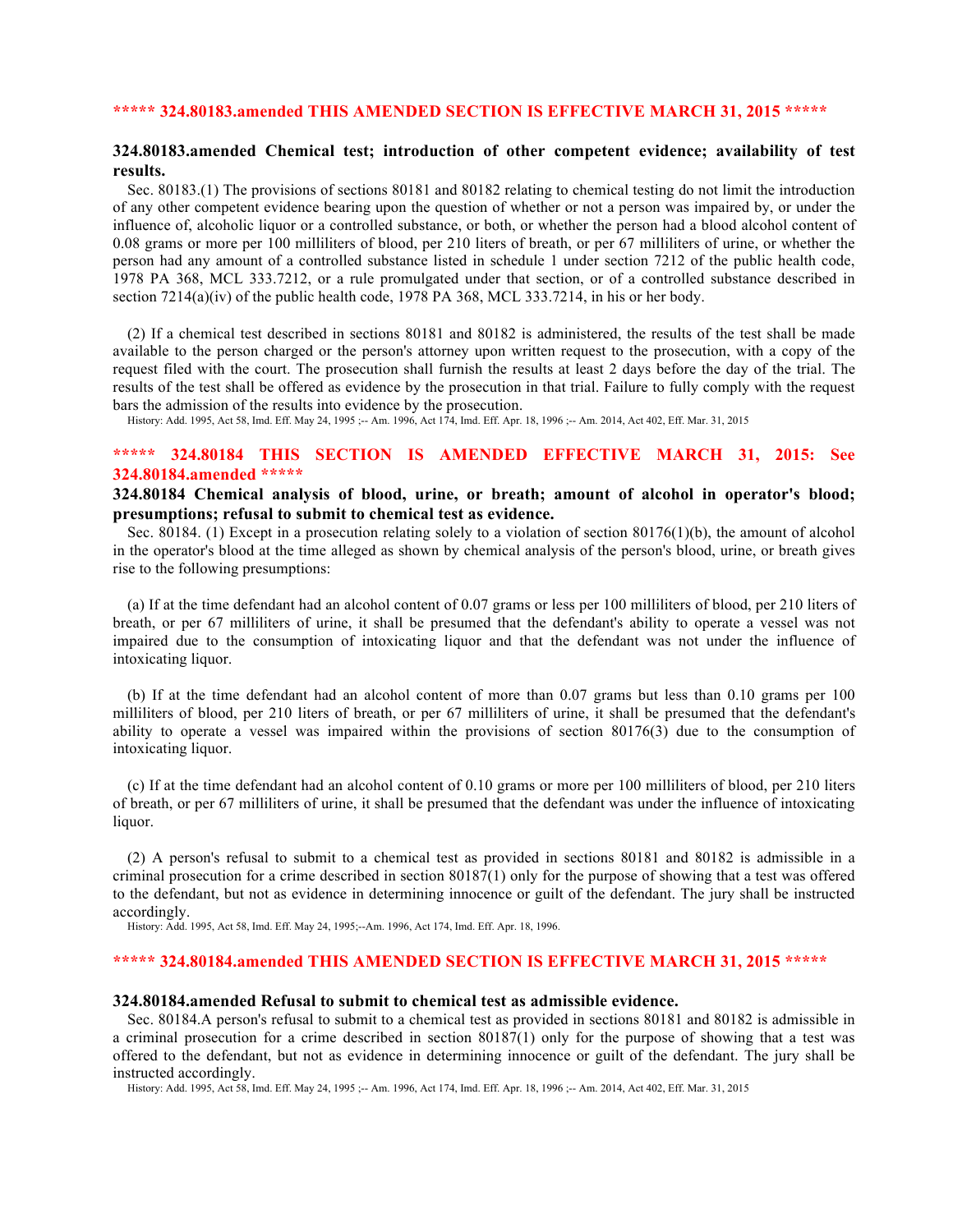# **324.80185 Advising defendant of penalties and sanctions; ordering screening, assessment, and rehabilitative services.**

Sec. 80185. (1) Before accepting a plea of guilty or nolo contendere under sections 80176 to 80179, or a local ordinance substantially corresponding to section 80176(1), (2), or (3), the court shall advise the accused of the maximum possible term of imprisonment and the maximum possible fine that may be imposed for the violation, and shall advise the defendant that the maximum possible sanctions that may be imposed will be based upon the boating record maintained by the secretary of state pursuant to section 80130 or other evidence of a prior conviction as provided in section 80179.

(2) Before imposing sentence, other than court-ordered operating sanctions, for a violation of section  $80176(1)$ ,  $(3)$ , (4), or (5) or a local ordinance substantially corresponding to section 80176(1) or (3), the court shall order the person to undergo screening and assessment by a person or agency designated by the office of substance abuse services to determine whether the person is likely to benefit from rehabilitative services, including alcohol or drug education or treatment programs. As part of the sentence, the court may order the person to participate in and successfully complete 1 or more appropriate rehabilitative programs. The person shall pay for the costs of the screening, assessment, and rehabilitative services.

History: Add. 1995, Act 58, Imd. Eff. May 24, 1995.

# **\*\*\*\*\* 324.80186 THIS SECTION IS AMENDED EFFECTIVE MARCH 31, 2015: See 324.80186.amended \*\*\*\*\***

# **324.80186 Sentencing as multiple offender; consideration of prior convictions; sanctions; "another boating substance abuse offense" defined.**

Sec. 80186. (1) Immediately upon acceptance by the court of a plea of guilty or nolo contendere or upon entry of a verdict of guilty for a violation of section  $80176(1)$ ,  $(3)$ ,  $(4)$ , or  $(5)$  or a local ordinance substantially corresponding to section 80176(1) or (3), whether or not the person is eligible to be sentenced as a multiple offender, the court shall consider all prior convictions currently entered upon the boating record of the person or other evidence of prior convictions established under section 80179, except those convictions that, upon motion by the defendant, are determined by the court to be constitutionally invalid, and shall impose the following sanctions:

(a) For a conviction under section 80176(4) or (5), the court shall order with no expiration date that the person not operate a vessel on the waters of this state.

(b) For a conviction under section  $80176(1)$  or a local ordinance substantially corresponding to section  $80176(1)$ :

(i) If the court finds that the person has no prior convictions within 7 years for a violation of section 80176(1), (3),  $(4)$ , or  $(5)$ , former section 171(1), (3), (4), or (5), or another boating substance abuse offense, or that the person has 1 prior conviction within 7 years for a violation of section 80176(3); former section 171(3) of the marine safety act; former section 73b of the marine safety act; a local ordinance substantially corresponding to section 80176(3) or former section 73b of the marine safety act; or a law of another state substantially corresponding to section 80176(3) or former section 73b of the marine safety act, the court may order that the person not operate a vessel on the waters of this state for not less than 1 year or more than 2 years.

(ii) If the court finds that the person has 1 or more prior convictions within 7 years for a violation of section 80176(1), (3), (4), or (5); former section 73 of the marine safety act; a local ordinance substantially corresponding to section 80176(1) or former section 73 of the marine safety act; or a law of another state substantially corresponding to section 80176(1), (4), or (5) or former section 73 of the marine safety act, the court shall order that the person not operate a vessel on the waters of this state for not less than 2 years.

(iii) If the court finds that the person has 2 or more prior convictions within 10 years for a violation of section  $80176(1)$ ,  $(3)$ ,  $(4)$ , or  $(5)$  or former section  $171(1)$ ,  $(3)$ ,  $(4)$ , or  $(5)$  or another boating substance abuse offense, the court shall order with no expiration date that the person not operate a vessel on the waters of this state.

(c) For a conviction under section  $80176(3)$  or a local ordinance substantially corresponding to section  $80176(3)$ :

(i) If the court finds that the convicted person has no prior conviction within 7 years for a violation of section  $80176(1)$ ,  $(3)$ ,  $(4)$ , or  $(5)$  or former section  $171(1)$ ,  $(3)$ ,  $(4)$ , or  $(5)$  or another boating substance abuse offense, the court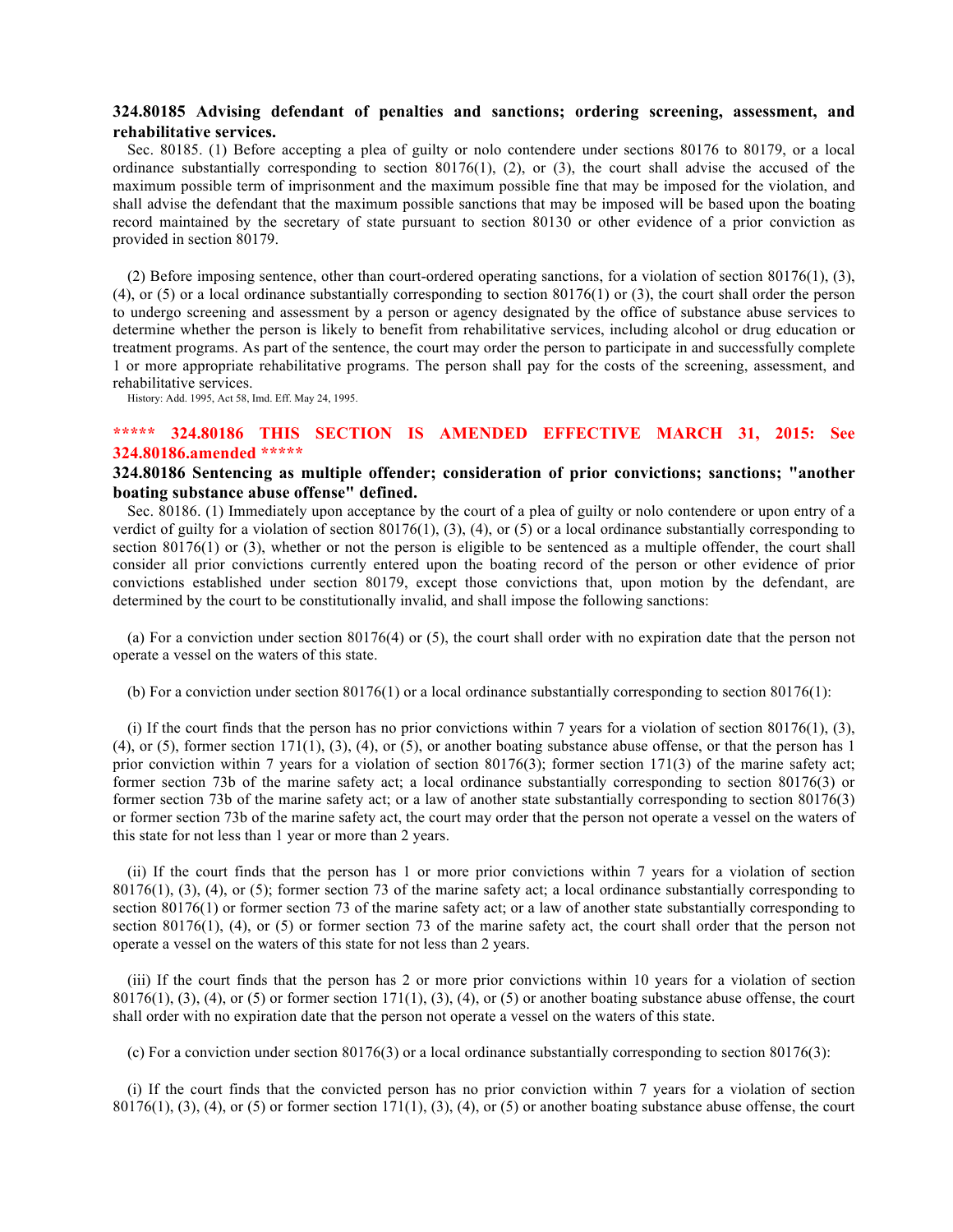may order that the person not operate a vessel on the waters of this state for not less than 6 months or more than 1 year.

(ii) If the court finds that the person has 1 prior conviction within 7 years for a violation of section 80176(1), (3),  $(4)$ , or  $(5)$  or former section 171(1),  $(3)$ ,  $(4)$ , or  $(5)$  or another boating substance abuse offense, the court shall order that the person not operate a vessel on the waters of this state for not less than 1 year or more than 2 years.

(iii) If the court finds that the person has 2 or more prior convictions within 10 years for a violation of section  $80176(1)$ ,  $(3)$ ,  $(4)$ , or  $(5)$  or former section  $171(1)$ ,  $(3)$ ,  $(4)$ , or  $(5)$  or another boating substance abuse offense, the court shall order with no expiration date that person not to operate a vessel on the waters of this state.

(2) As used in this section, "another boating substance abuse offense" means former section 73 or 73b of the marine safety act, a local ordinance substantially corresponding to section 80176(1) or (3) or former section 73 or 73b of the marine safety act, or a law of another state substantially corresponding to section 80176(1), (3), (4), or (5) or former section 73 or 73b of the marine safety act.

History: Add. 1995, Act 58, Imd. Eff. May 24, 1995.

## **\*\*\*\*\* 324.80186.amended THIS AMENDED SECTION IS EFFECTIVE MARCH 31, 2015 \*\*\*\*\***

### **324.80186.amended Sentencing as multiple offender; consideration of prior convictions; sanctions.**

Sec. 80186. Immediately upon acceptance by the court of a plea of guilty or nolo contendere or upon entry of a verdict of guilty for a violation of section 80176(1), (3), (4), (5), (6), or (7) or a local ordinance substantially corresponding to section  $80176(1)$ ,  $(3)$ , or  $(6)$ , whether or not the person is eligible to be sentenced as a multiple offender, the court shall consider all prior convictions currently entered upon the boating record of the person or other evidence of prior convictions established under section 80179, except those convictions that, upon motion by the defendant, are determined by the court to be constitutionally invalid, and shall impose the following sanctions:

(a) For a conviction under section 80176(4) or (5), the court shall order with no expiration date that the person not operate a motorboat on the waters of this state.

(b) For a conviction under section  $80176(1)$  or a local ordinance substantially corresponding to section  $80176(1)$ :

(i) If the court finds that the person has no prior convictions within 7 years, the court may order that the person not operate a motorboat on the waters of this state for not less than 1 year or more than 2 years.

(ii) If the court finds that the person has 1 or more prior convictions within 7 years, the court shall order that the person not operate a motorboat on the waters of this state for not less than 2 years.

(iii) If the court finds that the person has 2 or more prior convictions within 10 years, the court shall order with no expiration date that the person not operate a motorboat on the waters of this state.

(c) For a conviction under section  $80176(3)$  or a local ordinance substantially corresponding to section  $80176(3)$ :

(i) If the court finds that the convicted person has no prior conviction within 7 years, the court may order that the person not operate a motorboat on the waters of this state for not less than 6 months or more than 1 year.

(ii) If the court finds that the person has 1 prior conviction within 7 years, the court shall order that the person not operate a motorboat on the waters of this state for not less than 1 year or more than 2 years.

(iii) If the court finds that the person has 2 or more prior convictions within 10 years, the court shall order with no expiration date that person not to operate a motorboat on the waters of this state.

History: Add. 1995, Act 58, Imd. Eff. May 24, 1995 ;-- Am. 2014, Act 402, Eff. Mar. 31, 2015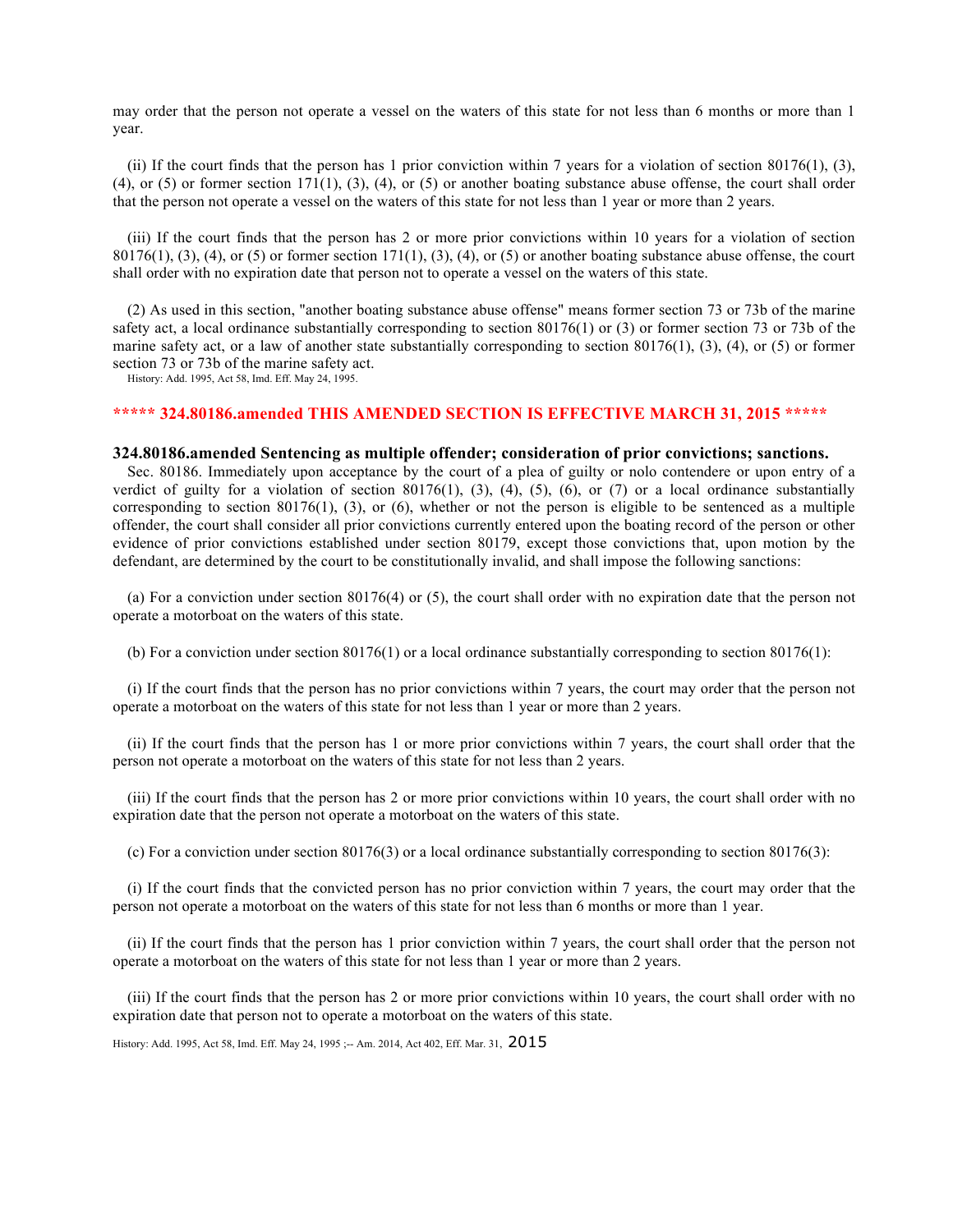## **\*\*\*\*\* 324.80187 THIS SECTION IS AMENDED EFFECTIVE MARCH 31, 2015: See 324.80187.amended \*\*\*\*\***

# **324.80187 Consent to chemical tests of blood, breath, or urine; circumstances; exception; administration.**

Sec. 80187. (1) A person who operates a vessel on the waters of this state is considered to have given consent to chemical tests of his or her blood, breath, or urine for the purpose of determining the amount of alcohol or presence of a controlled substance, or both, in his or her blood in all of the following circumstances:

(a) The person is arrested for a violation of section  $80176(1)$ ,  $(3)$ ,  $(4)$ , or  $(5)$ , or a local ordinance substantially corresponding to section 80176(1) or (3).

(b) The person is arrested for negligent homicide, manslaughter, or murder resulting from the operation of a vessel, and the peace officer had reasonable grounds to believe that the person was operating the vessel while impaired by, or under the influence of, intoxicating liquor or a controlled substance, or both, or while having a blood alcohol content of 0.10 grams or more per 100 milliliters of blood, per 210 liters of breath, or per 67 milliliters of urine.

(2) A person who is afflicted with hemophilia, diabetes, or a condition requiring the use of an anticoagulant under the direction of a physician shall not be considered to have given consent to the withdrawal of blood.

(3) A chemical test described in subsection (1) shall be administered as provided in sections 80181 and 80182. History: Add. 1995, Act 58, Imd. Eff. May 24, 1995;--Am. 1996, Act 174, Imd. Eff. Apr. 18, 1996.

# **\*\*\*\*\* 324.80187.amended THIS AMENDED SECTION IS EFFECTIVE MARCH 31, 2015 \*\*\*\*\***

## **324.80187.amended Consent to chemical tests of blood, breath, or urine; circumstances; exception; administration.**

Sec. 80187. (1) A person who operates a motorboat on the waters of this state is considered to have given consent to chemical tests of his or her blood, breath, or urine for the purpose of determining the amount of alcohol or presence of a controlled substance, or both, in his or her blood in all of the following circumstances:

(a) The person is arrested for a violation of section  $80176(1)$ ,  $(3)$ ,  $(4)$ ,  $(5)$ ,  $(6)$ , or  $(7)$ , or a local ordinance substantially corresponding to section  $80176(1)$ , (3), or (6).

(b) The person is arrested for negligent homicide, manslaughter, or murder resulting from the operation of a motorboat, and the peace officer had reasonable grounds to believe that the person was operating the motorboat in violation of section 80176.

(2) A person who is afflicted with hemophilia, diabetes, or a condition requiring the use of an anticoagulant under the direction of a physician shall not be considered to have given consent to the withdrawal of blood.

(3) A chemical test described in subsection (1) shall be administered as provided in sections 80181 and 80182. History: Add. 1995, Act 58, Imd. Eff. May 24, 1995 ;-- Am. 1996, Act 174, Imd. Eff. Apr. 18, 1996 ;-- Am. 2014, Act 402, Eff. Mar. 31, 2015

# **324.80188 Refusal to submit to chemical test at request of peace officer; obtaining court order; forwarding report to secretary of state.**

Sec. 80188. (1) If a person refuses the request of a peace officer to submit to a chemical test offered pursuant to section 80181 or 80182, a test shall not be given without a court order, but the officer may seek to obtain the court order.

(2) If a person refuses a chemical test offered pursuant to section 80181 or 80182, the peace officer who requested the person to submit to the test shall immediately forward a written report to the secretary of state. The report shall state that the officer had reasonable grounds to believe the person committed a crime described in section 80187(1)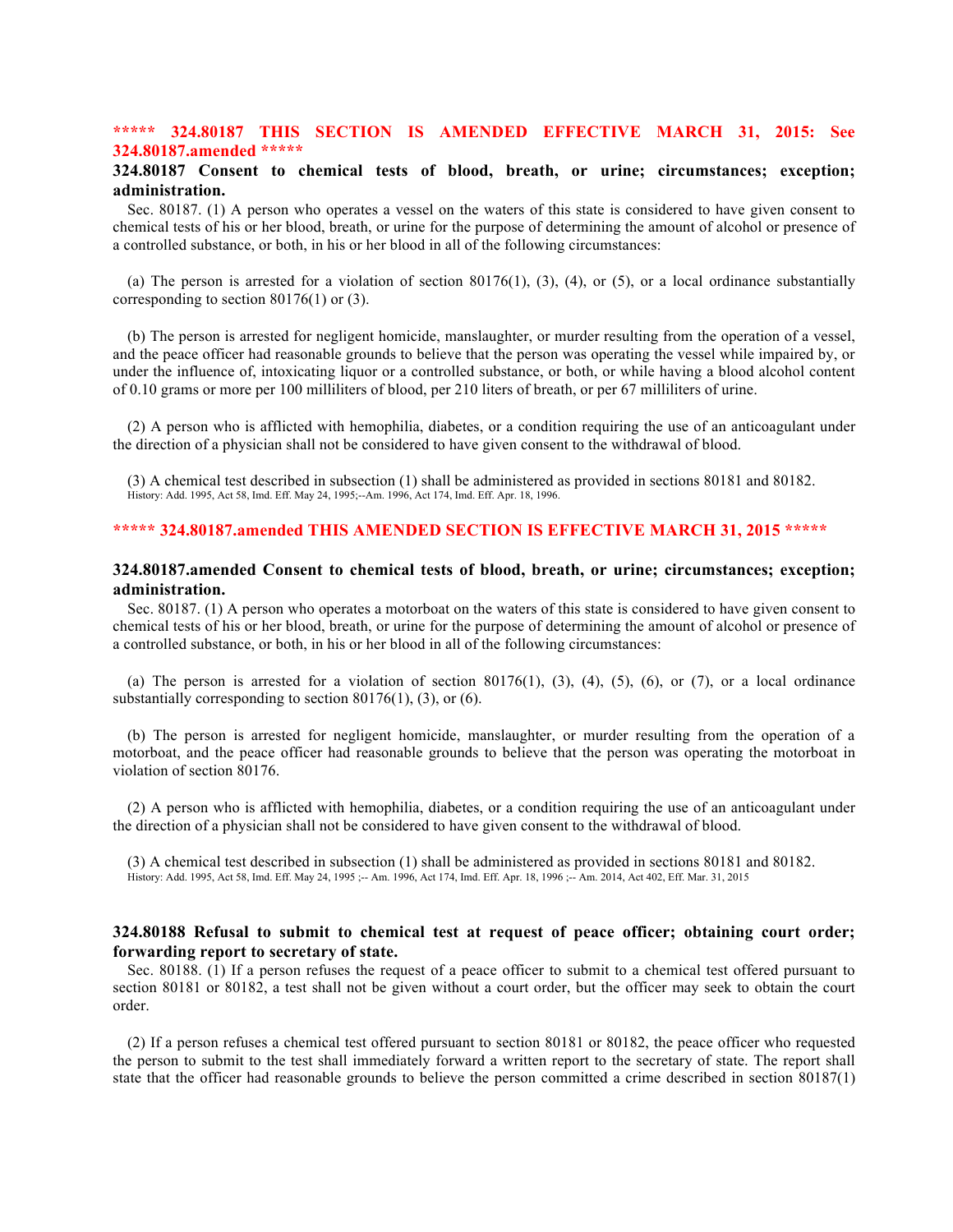and that the person refused to submit to the test upon the request of the peace officer and has been advised of the consequences of the refusal. The form of the report shall be prescribed and furnished by the secretary of state. History: Add. 1995, Act 58, Imd. Eff. May 24, 1995.

### **324.80189 Refusal to submit to chemical test; notice of right to request hearing.**

Sec. 80189. (1) If a person refuses to submit to a chemical test pursuant to section 80181 or 80182, the peace officer shall immediately notify the person in writing that within 14 days of the date of the notice the person may request a hearing as provided in section 80190. The form of the notice shall be prescribed and furnished by the secretary of state.

(2) The notice shall specifically state that failure to request a hearing within 14 days will result in issuance of an order that the person not operate a vessel on the waters of this state. The notice shall also state that there is not a requirement that the person retain counsel for the hearing, though counsel is permitted to represent the person at the hearing.

History: Add. 1995, Act 58, Imd. Eff. May 24, 1995.

## **\*\*\*\*\* 324.80190 THIS SECTION IS AMENDED EFFECTIVE MARCH 31, 2015: See 324.80190.amended \*\*\*\*\***

# **324.80190 Refusal to submit to chemical test; failure to request hearing; manner and conditions of hearing if requested; record of proceedings; order; petitions to review order or to review determination of hearing officer.**

Sec. 80190. (1) If a person who refuses to submit to a chemical test pursuant to section 80181 or 80182 does not request a hearing within 14 days of the date of notice pursuant to section 80189, the secretary of state shall issue an order that the person not operate a vessel on the waters of this state for 6 months or, for a second or subsequent refusal within 7 years, for 1 year.

(2) If a hearing is requested, the secretary of state shall hold the hearing in the same manner and under the same conditions as provided in section 322 of the Michigan vehicle code, Act No. 300 of the Public Acts of 1949, being section 257.322 of the Michigan Compiled Laws. A person shall not order a hearing officer to make a particular finding on any issue enumerated under subdivisions (a) to (d). Not less than 5 days' notice of the hearing shall be mailed to the person requesting the hearing, to the peace officer who filed the report under section 80188, and, if the prosecuting attorney requests receipt of the notice, to the prosecuting attorney of the county where the arrest was made. The hearing officer may administer oaths, issue subpoenas for the attendance of necessary witnesses, and grant a reasonable request for an adjournment. Not more than 1 adjournment shall be granted to a party, and the length of an adjournment shall not exceed 14 days. A hearing under this subsection shall be scheduled to be held within 45 days after the date of arrest and, except for delay attributable to the unavailability of the defendant, a witness, or material evidence or to an interlocutory appeal or exceptional circumstances, but not for delay attributable to docket congestion, shall be finally adjudicated within 77 days after the date of arrest. The hearing shall cover only the following issues:

(a) Whether the peace officer had reasonable grounds to believe that the person had committed a crime described in section 80187(1).

- (b) Whether the person was placed under arrest for a crime described in section 80187(1).
- (c) If the person refused to submit to the test upon the request of the officer, whether the refusal was reasonable.
- (d) Whether the person was advised of his or her rights under section 80181.

(3) The hearing officer shall make a record of proceedings held pursuant subsection (2). The record shall be prepared and transcribed in accordance with section 86 of the administrative procedures act of 1969, Act No. 306 of the Public Acts of 1969, being section 24.286 of the Michigan Compiled Laws. Upon notification of the filing of a petition for judicial review pursuant to section 80194 and not less than 10 days before the matter is set for review, the hearing officer shall transmit to the court in which the petition is filed the original or a certified copy of the official record of the proceedings. The parties to the proceedings for judicial review may stipulate that the record be shortened.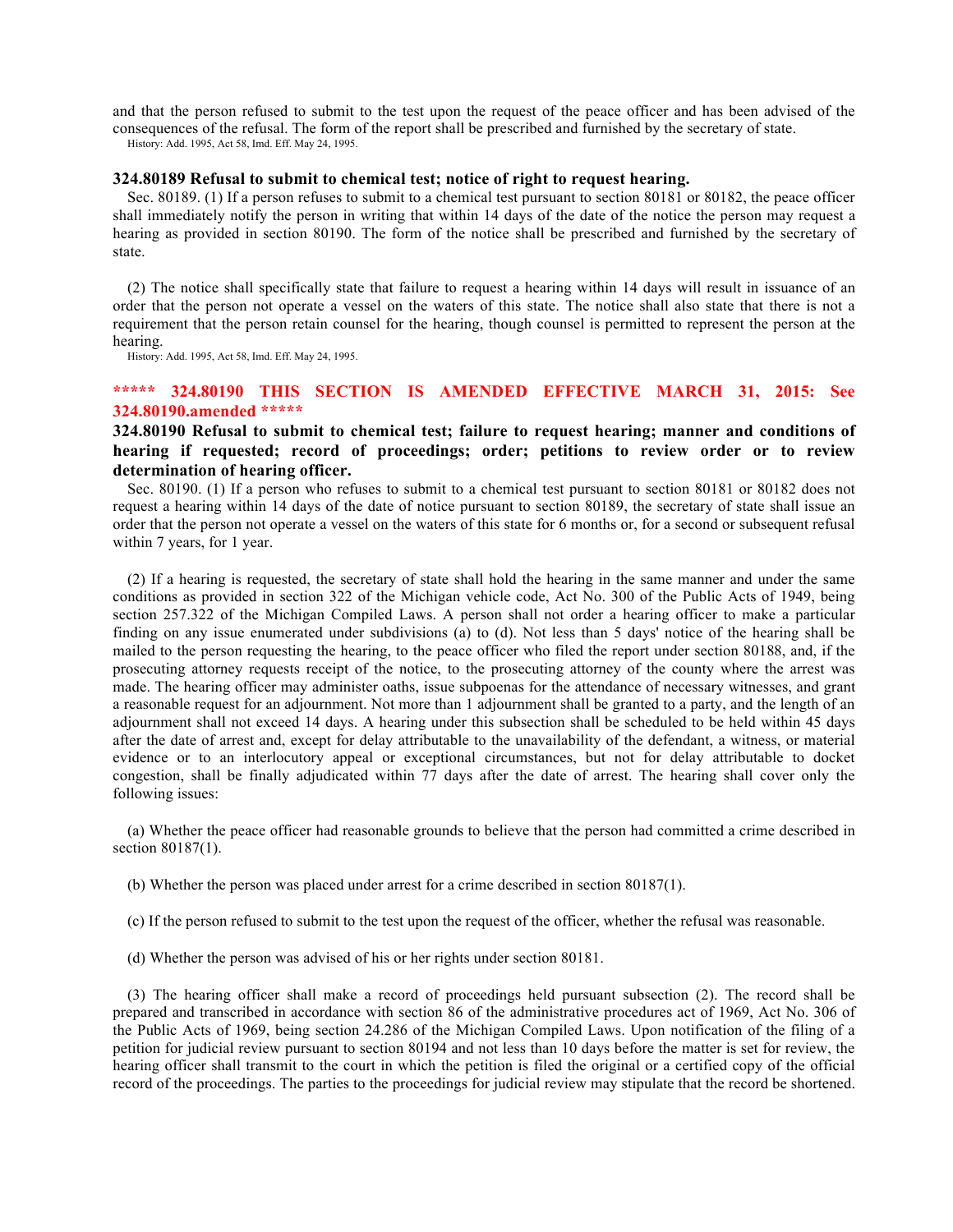A party unreasonably refusing to stipulate to a shortened record may be taxed by the court in which the petition is filed for the additional costs. The court may permit subsequent corrections to the record.

(4) After a hearing, if the person who requested the hearing does not prevail, the secretary of state shall order that the person not operate a vessel on the waters of this state for 6 months or, for a second or subsequent refusal within 7 years, for 1 year. The person may file a petition in the circuit court of the county in which the arrest was made to review the order as provided in section 80194. If after the hearing the person who requested the hearing prevails, the peace officer who filed the report under section 80188 may, with the consent of the prosecuting attorney, file a petition in the circuit court of the county in which the arrest was made to review the determination of the hearing officer as provided in section 80194.

History: Add. 1995, Act 58, Imd. Eff. May 24, 1995.

### **\*\*\*\*\* 324.80190.amended THIS AMENDED SECTION IS EFFECTIVE MARCH 31, 2015 \*\*\*\*\***

# **324.80190.amended Refusal to submit to chemical test; failure to request hearing; manner and conditions of hearing if requested; record of proceedings; order; petitions to review order or to review determination of hearing officer.**

Sec. 80190. (1) If a person who refuses to submit to a chemical test under section 80181 or 80182 does not request a hearing within 14 days of the date of notice under section 80189, the secretary of state shall issue an order that the person not operate a motorboat on the waters of this state for 1 year or, for a second or subsequent refusal within 7 years, for 2 years.

(2) If a hearing is requested, the secretary of state shall hold the hearing in the same manner and under the same conditions as provided in section 322 of the Michigan vehicle code, 1949 PA 300, MCL 257.322. A person shall not order a hearing officer to make a particular finding on any issue enumerated under subdivisions (a) to (d). Not less than 5 days' notice of the hearing shall be mailed to the person requesting the hearing, to the peace officer who filed the report under section 80188, and, if the prosecuting attorney requests receipt of the notice, to the prosecuting attorney of the county where the arrest was made. The hearing officer may administer oaths, issue subpoenas for the attendance of necessary witnesses, and grant a reasonable request for an adjournment. Not more than 1 adjournment shall be granted to a party, and the length of an adjournment shall not exceed 14 days. A hearing under this subsection shall be scheduled to be held within 45 days after the date of arrest and, except for delay attributable to the unavailability of the defendant, a witness, or material evidence or to an interlocutory appeal or exceptional circumstances, but not for delay attributable to docket congestion, shall be finally adjudicated within 77 days after the date of arrest. The hearing shall cover only the following issues:

(a) Whether the peace officer had reasonable grounds to believe that the person had committed a crime described in section 80187(1).

- (b) Whether the person was placed under arrest for a crime described in section 80187(1).
- (c) If the person refused to submit to the test upon the request of the officer, whether the refusal was reasonable.
- (d) Whether the person was advised of his or her rights under section 80181.

(3) The hearing officer shall make a record of proceedings held under subsection (2). The record shall be prepared and transcribed in accordance with section 86 of the administrative procedures act of 1969, 1969 PA 306, MCL 24.286. Upon notification of the filing of a petition for judicial review under section 80194 and not less than 10 days before the matter is set for review, the hearing officer shall transmit to the court in which the petition is filed the original or a certified copy of the official record of the proceedings. The parties to the proceedings for judicial review may stipulate that the record be shortened. A party unreasonably refusing to stipulate to a shortened record may be taxed by the court in which the petition is filed for the additional costs. The court may permit subsequent corrections to the record.

(4) After a hearing, if the person who requested the hearing does not prevail, the secretary of state shall order that the person not operate a motorboat on the waters of this state for 1 year or, for a second or subsequent refusal within 7 years, for 2 years. The person may file a petition in the circuit court of the county in which the arrest was made to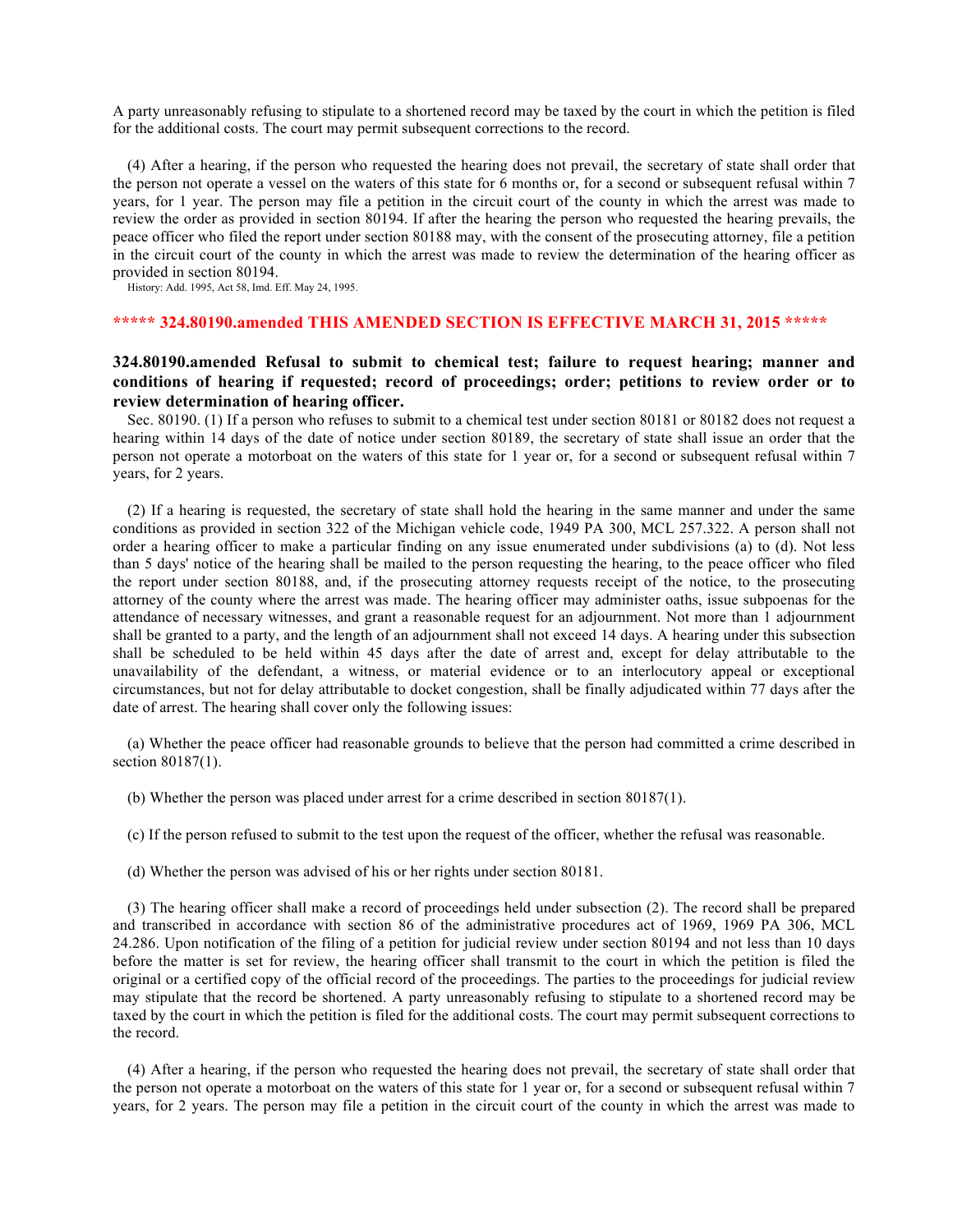review the order as provided in section 80194. If after the hearing the person who requested the hearing prevails, the peace officer who filed the report under section 80188 may, with the consent of the prosecuting attorney, file a petition in the circuit court of the county in which the arrest was made to review the determination of the hearing officer as provided in section 80194.

**History:** Add. 1995, Act 58, Imd. Eff. May 24, 1995 ;-- Am. 2014, Act 402, Eff. Mar. 31, 2015

## **324.80191 Order not to operate vessel on waters of state; convictions requiring issuance of order by secretary of state; effectiveness of order if more than 1 conviction resulting from same incident.**

Sec. 80191. (1) Notwithstanding a court order issued under section 80176(1), (3), (4), or (5), section 80185 or 80186, former section 171(1), (3), (4), or (5), 181, or 182 of the marine safety act, former section 73 or 73b of the marine safety act, or a local ordinance substantially corresponding to section 80176(1) or (3), section 80185 or 80186, or former section 73 or 73b of the marine safety act, if a court has not ordered a person not to operate a vessel as authorized by this part, the secretary of state shall issue an order that the person not operate a vessel on the waters of this state for not less than 6 months or more than 2 years, if the person has the following convictions within a 7-year period, whether under the law of this state, a local ordinance substantially corresponding to a law of this state, or a law of another state substantially corresponding to a law of this state:

(a) One conviction under section 80176(1), former section 171(1) of the marine safety act, or former section 73 of the marine safety act.

(b) Any combination of 2 convictions under section 80176(3), former section 171(3) of the marine safety act, or former section 73b of the marine safety act.

(c) One conviction under section 80176(1), former section 171(1) or the marine safety act, or former section 73 of the marine safety act and 1 conviction under section 80176(3), former section 171(3) of the marine safety act, or former section 73b of the marine safety act.

(d) One conviction under section 80176(4) or (5) or former section 171(4) or (5) of the marine safety act followed by 1 conviction under section 80176(3) or former section 171(3) of the marine safety act.

(2) If the secretary of state receives records of more than 1 conviction of a person resulting from the same incident, an order not to operate shall be issued solely for that violation for which an order could be effective for the longest period of time under this section.

History: Add. 1995, Act 58, Imd. Eff. May 24, 1995.

Compiler's note: In subsection  $(1)(c)$ , "former section 171(1) or the marine safety act" evidently should read "former section 171(1) of the marine safety act."

# **324.80192 Convictions requiring order with no expiration date; terminating order; multiple convictions from same incident; judicial review.**

Sec. 80192. (1) Upon receipt of the appropriate records of conviction, the secretary of state shall issue an order with no expiration date that the person not operate a vessel on the waters of this state to a person having any of the following convictions, whether under a law of this state, a local ordinance substantially corresponding to a law of this state, or a law of another state substantially corresponding to a law of this state:

(a) Four convictions under section 80147, former section 74 of the marine safety act, or a local ordinance substantially corresponding to section 80147 within 7 years.

(b) Two convictions of a felony involving the use of a vessel within 7 years.

(c) Any combination of 2 convictions within 7 years for 1 or more of the following:

(i) A violation of section  $80176(1)$  or former section  $171(1)$  of the marine safety act.

(ii) A violation of former section 73 of the marine safety act.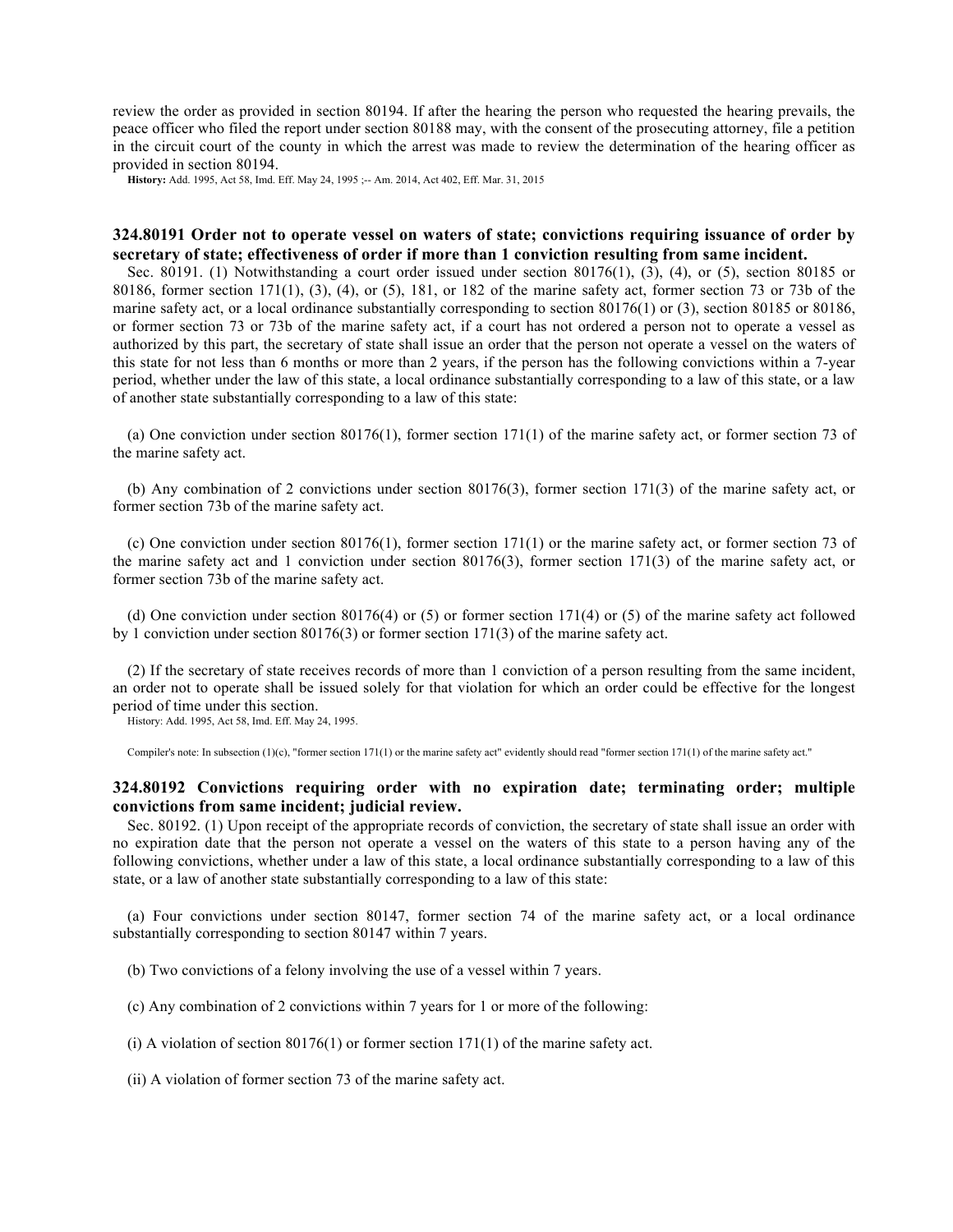(iii) A violation of section 80176(4) or (5) or former section 171(4) or (5) of the marine safety act.

(d) One conviction under section 80176(4) or (5) or former section 171(4) or (5) of the marine safety act.

(e) Any combination of 3 convictions within 10 years for 1 or more of the following:

(i) A violation of section 80176(1), (3), (4), or (5) or former section 171(1), (3), (4), or (5) of the marine safety act.

(ii) A violation of former section 73 or former section 73b of the marine safety act.

(2) The secretary of state shall issue an order with no expiration date that a person not operate a vessel on the waters of this state notwithstanding a court order issued under section 80176, section 80185 or 80186, former section 73, 73b, 171, 181, or 182 of the marine safety act, or a local ordinance substantially corresponding to section 80176, section 80185 or 80186, or former section 73 or 73b of the marine safety act.

(3) The secretary of state shall not terminate an order with no expiration date issued under this part until both of the following occur:

(a) The later of the following:

(i) The expiration of not less than 1 year after the order was issued.

(ii) The expiration of not less than 5 years after the date of a subsequent issuance of an order with no expiration date occurring within 7 years after the date of a prior order.

(b) The person meets the requirements of the department.

(4) Multiple convictions resulting from the same incident shall be treated as a single violation for purposes of issuance of an order under this section.

(5) Judicial review of an administrative sanction under this section is governed by the law in effect at the time the offense was committed or attempted.

History: Add. 1995, Act 58, Imd. Eff. May 24, 1995.

# **324.80193 Failure to answer citation or notice to appear in court or comply with judgment or order; notice of issuance of order without expiration date; conditions terminating order.**

Sec. 80193. (1) If a person is charged with, or convicted of, a violation of section 80176(1), (2), (3), (4), or (5) or a local ordinance substantially corresponding to section 80176(1), (2), or (3), and the person fails to answer a citation or a notice to appear in court, or for any matter pending, or fails to comply with an order or judgment of the court, including, but not limited to, paying all fines, costs, and crime victim's rights assessments, the court shall immediately give notice by first-class mail sent to the person's last known address that if the person fails to appear within 7 days after the notice is issued or fails to comply with the order or judgment of the court, including, but not limited to, paying all fines, costs, and crime victim's rights assessments, within 14 days after the notice is issued, the secretary of state will issue an order with no expiration date that the person not operate a vessel on the waters of this state. If the person fails to appear within the 7-day period or fails to comply with the order or judgment of the court, including, but not limited to, paying all fines, costs, and crime victim rights assessments, within the 14-day period, the court shall immediately inform the secretary of state who shall immediately issue the order and send a copy to the person by personal service or first-class mail sent to the person's last known address.

(2) An order imposed under subsection (1) remains in effect until both of the following occur:

(a) The court informs the secretary of state that the person has appeared before the court and that all matters relating to the violation are resolved.

(b) The person has paid to the court a \$25.00 administrative order processing fee. History: Add. 1995, Act 58, Imd. Eff. May 24, 1995.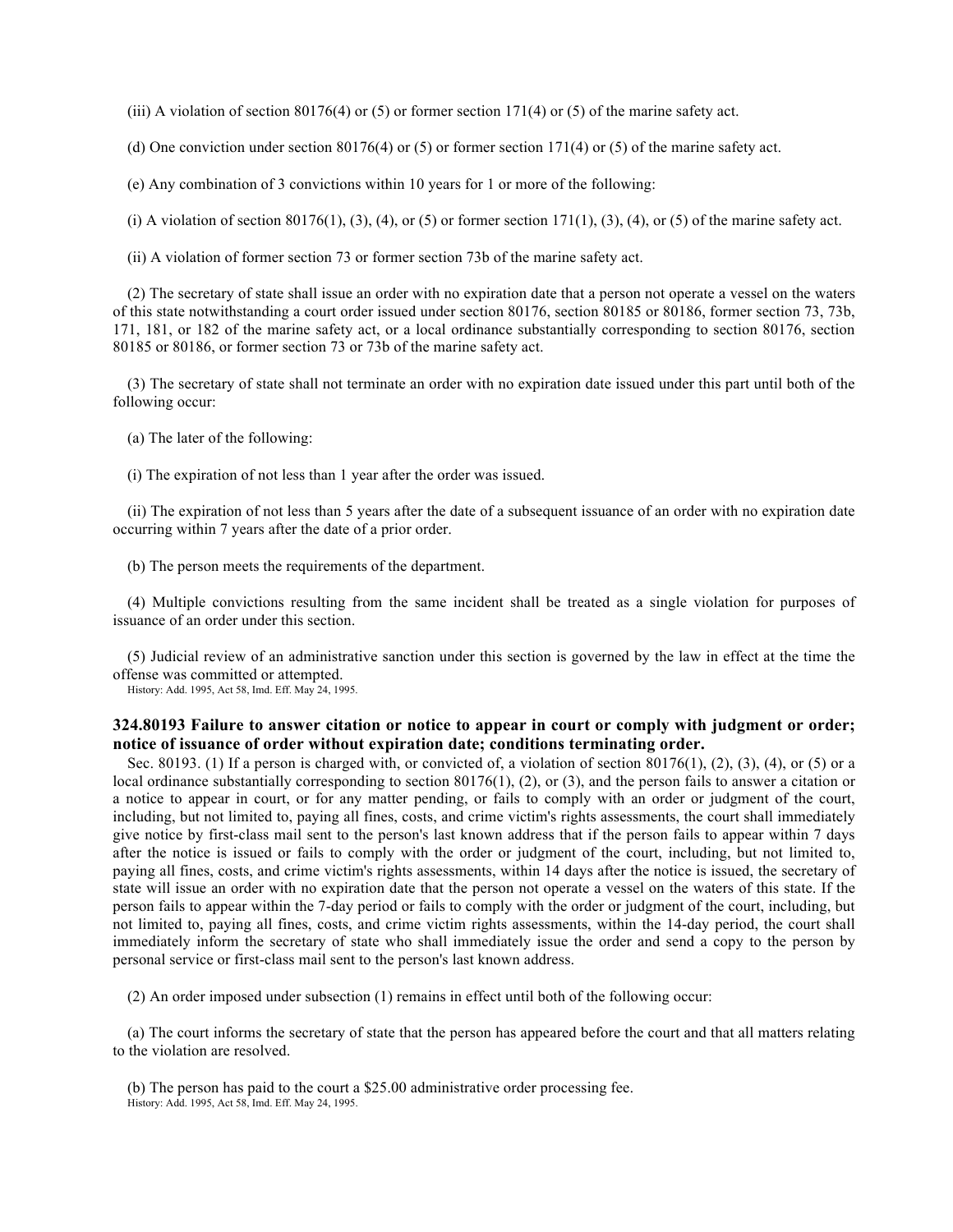# **324.80194 Petition for review of determination; order setting cause for hearing; service; authority and duty of court; applicability of section.**

Sec. 80194. (1) A person who is aggrieved by a final determination of the secretary of state under this part may petition for a review of the determination in the circuit court in the county where the person was arrested. The petition shall be filed within 63 days after the determination is made except that, for good cause shown, the court may allow the petition to be filed within 182 days after the determination is made. As provided in section 80190, a peace officer who is aggrieved by a determination of a hearing officer in favor of a person who requested a hearing under section 80190 may, with the consent of the prosecuting attorney, petition for review of the determination in the circuit court in the county where the arrest was made. The petition shall be filed within 63 days after the determination is made except that, for good cause shown, the court may allow the petition to be filed within 182 days after the determination is made.

(2) The circuit court shall enter an order setting the cause for hearing for a day certain that is not more than 63 days after the date of the order. The order, a copy of the petition, which shall include the person's full name, current address, and birth date, and all supporting affidavits shall be served on the secretary of state's office in Lansing not less than 20 days before the date set for the hearing. If the person is seeking a review of the record prepared pursuant to section 80190, the service upon the secretary of state shall be made not less than 50 days before the date set for the hearing.

(3) Except as provided in subsections (4) and (6), the court may take testimony and examine all the facts and circumstances incident to the order that the person not operate a vessel on the waters of this state. The court may affirm, modify, or set aside the order. The order of the court shall be duly entered, and the petitioner shall file a certified copy of the order with the secretary of state's office in Lansing within 7 days after entry of the order.

(4) In reviewing a determination under section 80190, the court shall confine its consideration to a review of the record prepared pursuant to section 80190 to determine whether the hearing officer properly determined the issues enumerated in section 80190.

(5) This section does not apply to an order issued by the secretary of state pursuant to a court order issued as part of the sentence for a conviction under section 80176, section 80185 or 80186, former sections 171, 181, or 182 of the marine safety act, former section 73 or 73b of the marine safety act, or a local ordinance substantially corresponding to section 80176(1), (2), or (3), or former section 73 or 73b of the marine safety act.

(6) In reviewing a determination resulting in issuance of an order under section  $80192(1)$ (c), (d), or (e), the court shall confine its consideration to a review of the record prepared pursuant to section 80190 or the boating record. The court shall set aside the determination of the secretary of state only if substantial rights of the petitioner have been prejudiced because the determination is any of the following:

- (a) In violation of the constitution of the United States, the state constitution of 1963, or a statute.
- (b) In excess of the statutory authority or jurisdiction of the secretary of state.
- (c) Made upon unlawful procedure resulting in material prejudice to the petitioner.
- (d) Not supported by competent, material, and substantial evidence on the whole record.
- (e) Arbitrary, capricious, or clearly an abuse or unwarranted exercise of discretion.
- (f) Affected by other substantial and material error of law.
- History: Add. 1995, Act 58, Imd. Eff. May 24, 1995.

### **324.80195 Petition for stay of order; entering ex parte order; terms and conditions; exception.**

Sec. 80195. (1) Within 63 days after the determination, a person who is aggrieved by a final determination of the secretary of state under this part may petition the circuit court for the county in which the conviction or determination resulting in issuance of the order that the person not operate a vessel on the waters of this state for an order staying the order. Except as provided in subsection (2), the court may enter an ex parte order staying the order subject to terms and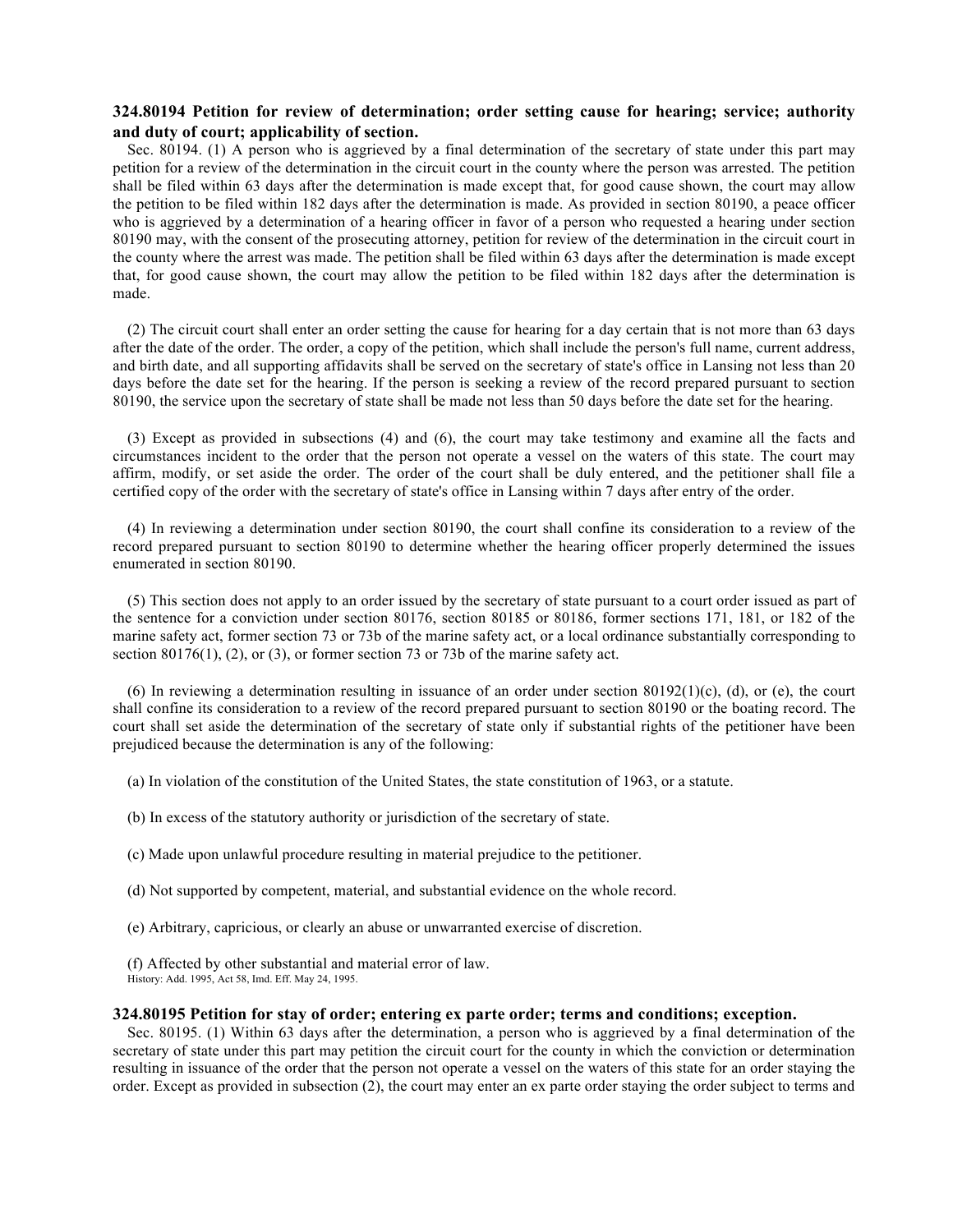conditions prescribed by the court until the determination of an appeal to the secretary of state or of an appeal or a review by the circuit court, or for a lesser time that the court considers proper.

(2) The court shall not enter an ex parte order staying the order if the order is based upon a claim of undue hardship. History: Add. 1995, Act 58, Imd. Eff. May 24, 1995.

**324.80196 Person subject to order not to operate vessel on waters of state; prohibited conduct; violation of subsection (1) as misdemeanor; penalty; extending length of order; obtaining and furnishing boating record; applicability of section; confiscating certificate of number and cancelling registration numbers.**

Sec. 80196. (1) A person who is ordered not to operate a vessel on the waters of this state and who has been notified of the order by personal service or first-class mail shall not operate a vessel on the waters of this state. A person shall not knowingly permit a vessel owned by the person to be operated on the waters of this state by a person who is subject to such an order. A person who violates this subsection is guilty of a misdemeanor punishable as follows:

(a) By imprisonment for not more than 90 days or by a fine of not more than \$500.00, or both.

(b) For a second or subsequent violation punishable under this subsection, by imprisonment for not more than 1 year or a fine of not more than \$1,000.00, or both.

(2) Upon receiving a record of the conviction of a person upon a charge of unlawful operation of a vessel while the person is subject to an order not to operate a vessel on the waters of this state, the secretary of state shall immediately extend the length of the order for an additional like period. If the secretary of state receives records of more than 1 conviction resulting from the same incident, all of the convictions shall be treated as a single violation for purposes of extending the length of an order under this subsection.

(3) Before a person is arraigned before a judge or district court magistrate on a charge of violating this section, the arresting officer shall obtain the boating record of the person from the secretary of state and shall furnish the record to the court. The boating record of the person may be obtained from the secretary of state's computer information network.

(4) This section does not apply to a person who operates a vessel solely for the purpose of protecting human life or property, if the life or property is endangered and the summoning or giving of prompt aid is essential.

(5) If a person is convicted of violating subsection (1), the court shall order confiscation of the vessel's certificate of number and cancellation of the vessel's registration numbers, unless the vessel was stolen or permission to use the vessel was not knowingly given. The secretary of state shall not assign a registration number to or issue a certificate of number for a vessel whose number is canceled and certificate confiscated until after the expiration of 90 days after the cancellation or confiscation, whichever is later.

History: Add. 1995, Act 58, Imd. Eff. May 24, 1995.

# **324.80197 Impoundment of vessel; order; execution; liability for expenses; rights of conditional vendor, chattel mortgagee, or lessor of vessel.**

Sec. 80197. (1) When a person is convicted under section 80196(1), the vessel, if it is owned in whole or in part by that person, shall be ordered impounded for not less than 30 or more than 120 days from the date of judgment. An order of impoundment issued pursuant to this subsection is valid throughout the state. Any peace officer may execute the impoundment order. The order shall include the implied consent of the owner of the vessel to the storage for insurance coverage purposes.

(2) The owner of a vessel impounded pursuant to this section is liable for expenses incurred in the removal and storage of the vessel whether or not the vessel is returned to him or her. The vessel shall be returned to the owner only if the owner pays the expenses for removal and storage. If redemption is not made or the vessel is not returned as provided in this section within 30 days after the time set in the impoundment order for return of the vessel, the vessel shall be considered abandoned.